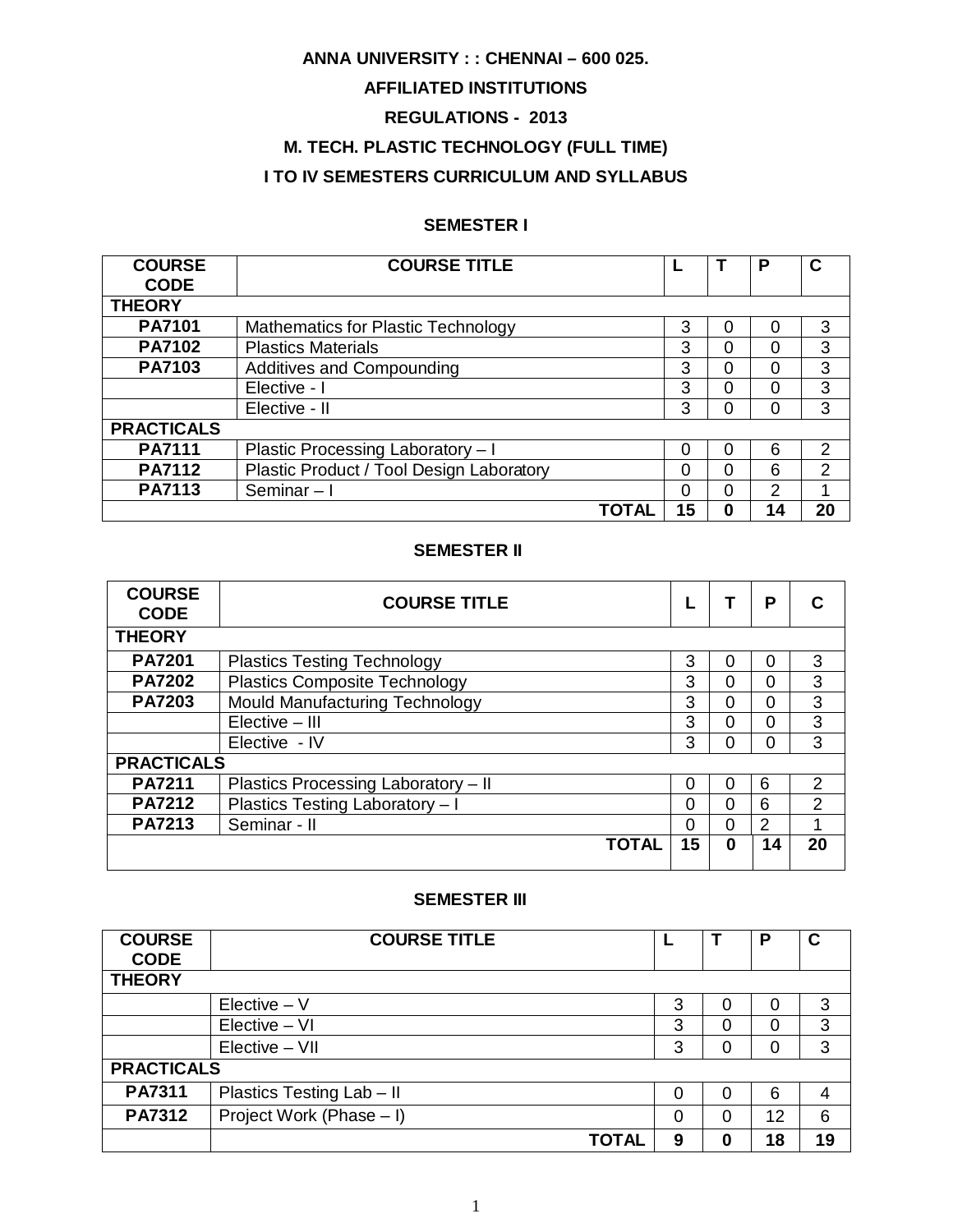# **SEMESTER IV**

| <b>COURSE</b><br><b>CODE</b> | <b>COURSE TITLE</b>     |   |    |     |
|------------------------------|-------------------------|---|----|-----|
| <b>PRACTICAL</b>             |                         |   |    |     |
| <b>PA7411</b>                | Project Work (Phase II) |   | 24 | 1 ຕ |
|                              | <b>TOTAL</b>            | 0 | 24 | 19  |

# **TOTAL NUMBER OF CREDITS : 71**

# **LIST OF ELECTIVES**

# **M.TECH. (PLASTICS TECHNOLOGY)**

# **ELECTIVE - I**

| <b>COURSE</b><br><b>CODE</b> | <b>COURSE TITLE</b>                    |  |  |
|------------------------------|----------------------------------------|--|--|
| <b>PA7001</b>                | <b>Plastics Processing Technology</b>  |  |  |
| <b>PA7002</b>                | <b>Plastics Packaging Technology</b>   |  |  |
| <b>PA7003</b>                | <b>Coatings Science and Technology</b> |  |  |

# **ELECTIVE - II**

| <b>COURSE</b><br><b>CODE</b> | <b>COURSE TITLE</b>                             |   |  | C |
|------------------------------|-------------------------------------------------|---|--|---|
| <b>PA7004</b>                | <b>Plastics Mould and Product Design</b>        |   |  |   |
| <b>PA7005</b>                | CAD/CAM/CAE Application in Mould/Tool<br>Design | າ |  | 3 |
| <b>PA7006</b>                | Advanced Mould Manufacturing Technology         |   |  | ີ |

# **ELECTIVE - III**

| <b>COURSE</b><br><b>CODE</b> | <b>COURSE TITLE</b>                            |   | Ð |   |
|------------------------------|------------------------------------------------|---|---|---|
| <b>PA7007</b>                | <b>Plastics Characterization Techniques</b>    |   |   |   |
| <b>PA7008</b>                | Physics and Rheology of Polymers               | ົ |   | ີ |
| <b>PA7009</b>                | <b>Advanced Plastics Processing Technology</b> |   |   | ົ |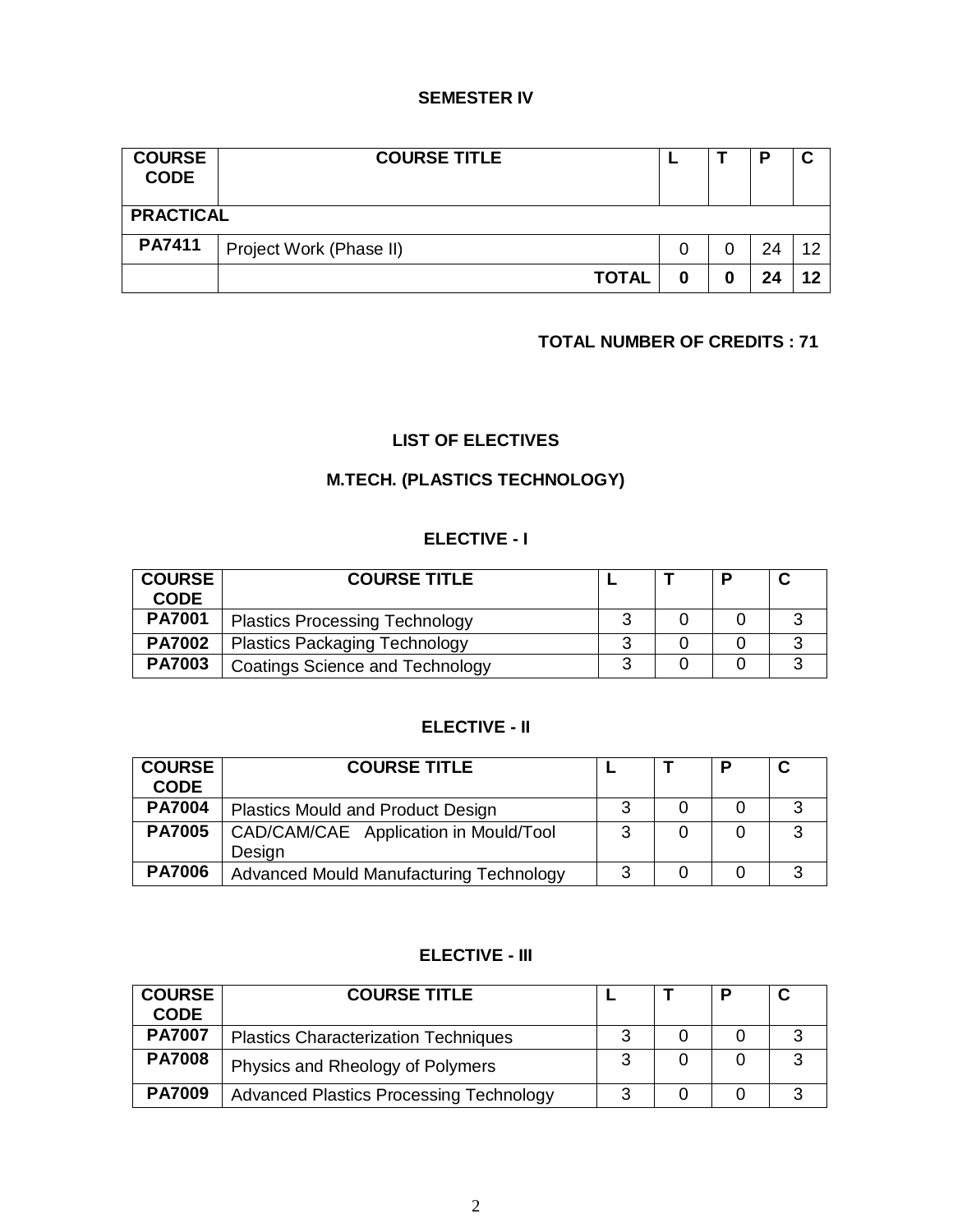# **ELECTIVE - IV**

| <b>COURSE</b><br><b>CODE</b> | <b>COURSE TITLE</b>                    |  |   |
|------------------------------|----------------------------------------|--|---|
| <b>PA7010</b>                | <b>Polymeric Nanocomposites</b>        |  |   |
| <b>PA7011</b>                | <b>Thermoplastic Elastomers</b>        |  |   |
| <b>PA7012</b>                | <b>Secondary Processing Techniques</b> |  | ◠ |

# **ELECTIVE – V**

| <b>COURSE</b><br><b>CODE</b> | <b>COURSE TITLE</b>              |   | D |   |
|------------------------------|----------------------------------|---|---|---|
| <b>PA7013</b>                | <b>Bio-Degradable Plastics</b>   |   |   | ◠ |
| <b>PA7014</b>                | <b>Plastics Waste Management</b> |   |   | ≏ |
| <b>PA7015</b>                | <b>Research Methodology</b>      | ⌒ |   | ⌒ |

# **ELECTIVE - VI**

| <b>COURSE</b><br><b>CODE</b> | <b>COURSE TITLE</b>          |   |  |   |
|------------------------------|------------------------------|---|--|---|
| <b>PA7016</b>                | Polymer Blends and Alloys    |   |  |   |
| <b>PA7017</b>                | <b>Bio-Medical Plastics</b>  |   |  | ว |
| <b>PA7018</b>                | Intellectual Property Rights | ⌒ |  |   |

# **ELECTIVE - VII**

| <b>COURSE</b><br><b>CODE</b> | <b>COURSE TITLE</b>              |   | D |   |
|------------------------------|----------------------------------|---|---|---|
| <b>PA7019</b>                | <b>Total Quality Management</b>  |   |   |   |
| <b>PA7020</b>                | Industrial Economics and Costing | ົ |   | റ |
| <b>PA7021</b>                | <b>Principles of Management</b>  |   |   | ◠ |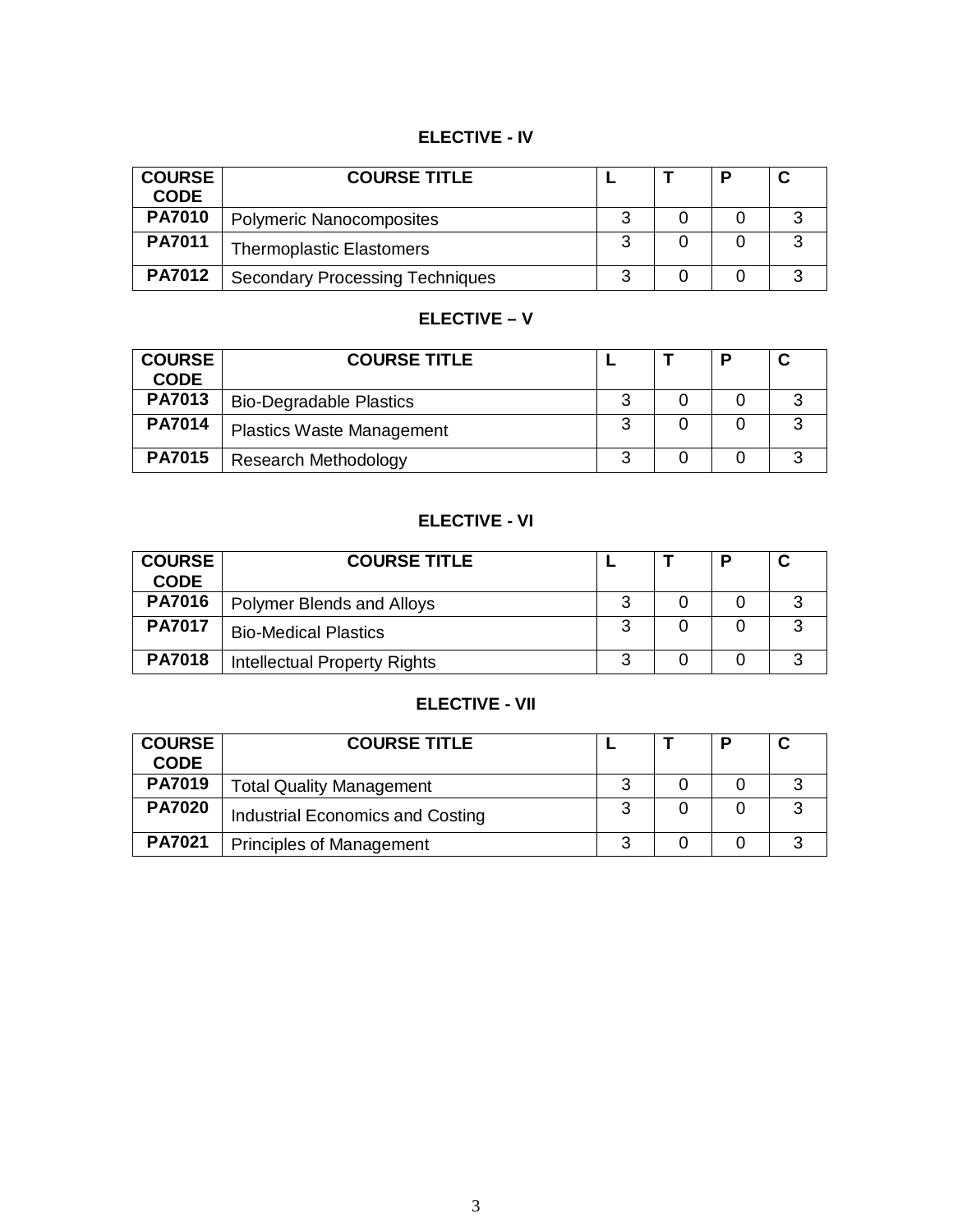#### **OBJECTIVES**

The course is aimed to introduce

- 1. The basic knowledge about numerical solutions of Ordinary Differential Equation & Partial Differential Equation, Queuing Models and Probability and Statistics.
- 2. The student to a tool used in analyzing a range of problems arising in the modeling of engineering problems.
- 3. The student for future learning in relation to problem solving and decisionmaking; technical competence; teamwork and leadership; and reflection.

#### **OUTCOMES**

At the end of the course, the student would be able to:

- 1. To acquaint students with the necessary theories and methods in both Ordinary Differential and Partial Differential Equations.
- 2. To introduce among others, the Queuing Models which is an efficient tool for solving Engineering problems in an elegant way.
- 3. Have a fundamental knowledge of the basic probability concepts.
- 4. Have a well founded knowledge of standard distributions which can describe real life phenomena.
- 5. Be introduced to the notion of sampling distributions and have acquired knowledge of statistical techniques useful in making rational decision in management problems.
- 6. Be exposed to statistical methods designed to contribute to the process of making scientific judgments in the face of uncertainty and variation.

#### **UNIT I NUMERICAL SOLUTION OF ORDINARY DIFFERENTIAL EQUATION 9**

Solution of first order Ordinary Differential Equation - Taylors method; Euler Method; RungeKutta Method of Fourth orders, Predictors – Corrector Methods - Miline and Adams – Bashforths; Introduction to numeric use of the above techniques in plastics engineering and calculations.

#### **UNIT II NUMERICAL SOLUTION OF PARTIAL DIFFERENTIAL EQUATION 9**

Classification of second order linear partial differential equations; Elliptic equation – Solution of Laplace equation – Solution of Poisson's equation; Parabolic equations – Solution of one-dimensional heat equation; Hyperbolic equations – Solution of wave equation.

#### **UNIT III QUEUEING MODELS 9**

Poisson Process – Markovian Queues – Single and Multi-server Models – Little's formula – Steady State analysis – Self Service Queue.

#### **UNIT IV PROBABILITY & STATISTICS 9**

Probability – Addition theorem, Multiplication theorem; conditional probability – Baye's theorem; Distribution Functions - Binomial distribution - Poisson distribution - Normal distribution - Uniform distribution; Curve fitting – fitting a straight line and second degree curve - Fitting a non linear curve; Correlation and Regression.

#### **UNIT V HYPOTHESIS TESTING 9**

Sampling distribution – Large sample and Small samples; Testing of Null hypothesis, Type I and Type II errors; Z test, t test and test - Goodness of fit.; Fisher's F test.

#### **TOTAL : 45 PERIODS**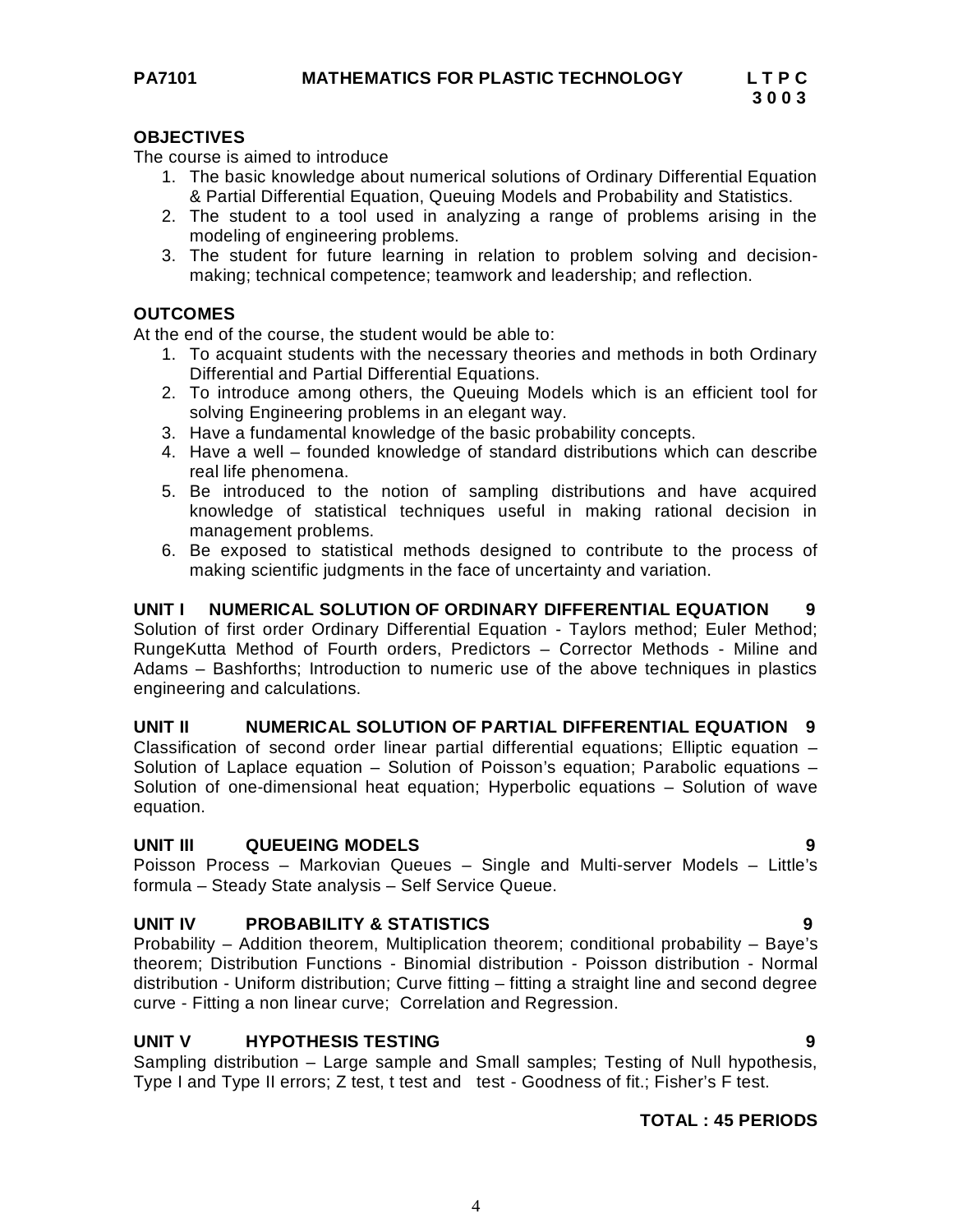#### **TEXT BOOKS**

- 1. B S Grewal, "Higher Engineering Mathematics" 37th Edition. Khanna Publishers.
- 2. Taha, H.A, "Operations Research: An Introduction", Ninth Edition, Pearson Education Edition, Asia, New Delhi, 2002.
- 3. R.A. Jodhnson, C.N. Gupta, "Miller and Freund's Probability and Statistics for Engineers and Scientists", 8th edition, Pearson Education, Asia, 2007.

# **REFERENCES**

- 1. Jain &Iyengar, "Advanced Engineering Mathematics", Dorling Kindersley 2007.
- 2. Veerarajan. T, "Probability, Statistics and Random Processes", 2nd Edition, Tata McGraw-Hill Education.
- 3. Gupta.S.C&Kapoor, V.K, "Fundamentals of Mathematical Statistics", Sultan Chand & Sons, New Delhi – 1994 Edition.

# **PA7102 PLASTICS MATERIALS L T P C**

 **3 0 0 3**

# **OBJECTIVES**

- 1. To understand the mechanism of polymerisation, techniques of polymerisation and the significance of different molecular weight averages
- 2. To provide the depth knowledge about different kinds of plastic materials based on their structure and properties
- 3. To make the student familiar about properties and end use application of different plastic materials

# **OUTCOMES**

At the end of the course, the student should be able to

- 1. Select the plastic materials for particular end use application
- 2. Predict the structure and properties of different kind of plastic material
- 3. Know the processing of different plastic material based on the end use requirement

#### **UNIT I POLYMER CHEMISTRY 9**

Introductiontopolymer–Polymerization–Chainpolymerization – Steppolymerization.<br>Polymerization techniques–Bulk polymerization – Solution polymerization – Polymerization techniques–Bulk polymerization – Suspensionpolymerization– EmulsionPolymerization.Molecularweightandits distribution.

#### **UNIT II COMMODITY PLASTICS 9**

Sources and Manufacture of raw materials - Methods of manufacture of Polymer, General Properties and applications of Polyethylene - Polypropylene and their copolymers-VinylPolymersandCo-polymers-PolystyreneandCopolymers-Acrylicand copolymers-Cellulose Polymers.

# **UNIT III ENGINEERING PLASTICS 9**

Sources and Manufacture of raw materials, Methods of Manufacture of Polymer, General Properties and applications ofAcrylonitrile Butadiene Styrene -Polyamides (PA-6,PA-66,PA-6,10,PA-11&12)- Polycarbonates- Polyacetal&Copolymers- Thermoplastic Polyesters(PET&PBT)-Polyphenyleneoxide-Polysulfones

Fluoropolymers(PVF,PVDF,PTFE,PCTFE)-ThermoplasticPolyurethane.

# **UNIT IV SPECIALITY PLASTICS 9**

Sources and Manufacture of raw materials, Methods of manufacture of Polymer, GeneralpropertiesandapplicationsofPolyphenylineSulphide-Polyphenyleneether-Polyetheretherketone-Polyimideandrelatedpolymers-LiquidCrystalPolymers-ConductivePolymers– Plasticalloysandblends.

5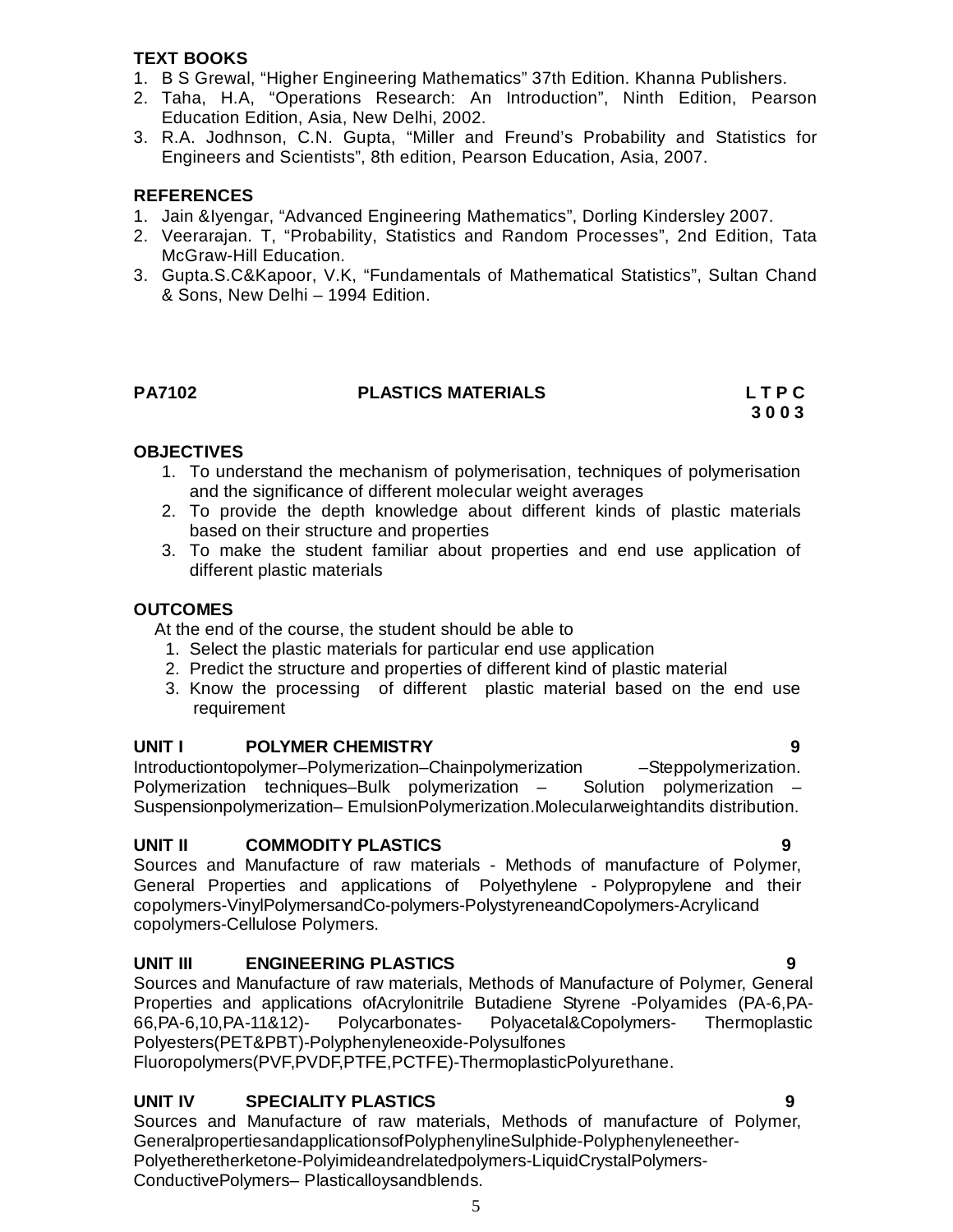# **UNIT V THERMO SETTING PLASTICS AND BIO-DEGRADABLE PLASTICS 9**

SourcesandManufactureofrawmaterials,Methodsofmanufactureofresin-Additives

- Curingand cross linkingagents-GeneralpropertiesandapplicationsofPhenol Formaldehyde - Urea Formaldehyde - Melamine Formaldehyde - Unsaturated Polyesters-Epoxyresins-PolyurethaneandSilicones.

OverviewofRecycling -Recycling of Polymers-Overview of plastics degradation - NaturalBio-degradablePolymers-SyntheticBio-degradablePolymers-Watersoluble Polymers.

# **TOTAL : 45 PERIODS**

# **REFERENCES**

- 1. Fred W. Billmeyer, JR., Text Book of Polymer Science, John Wiley &Sons, Singapore,1994.
- 2. J.A.Brydson,PlasticsMaterials,ButterworthHeinemannOxford,1999.
- 3. CharlesA.Harper,ModernPlasticsHandBook,McGraw-Hill,NewYork,1999.
- 4 J.S.Anand,ApplicationsofPlastics,CIPET,Chennai-1997.
- 5. H.Domininghaus,PlasticsforEngineers,HanserPublishers,Munich-1988.
- 6. NabilMustafa,PlasticsWasteManagement,MarcelDekkerInc.,NewYork,1993.

# **PA7103 ADDITIVES AND COMPOUNDING L T P C**

# **3 0 0 3**

#### **OBJECTIVES**

- Know about various additives like Lubricants, Fillers, Fibres, flame retardants, colourants , anti oxidants, UV-stabilizers, plasticizers, anti blocking agents, Nucleating agents, Flow promoters, Anti static agents etc.
- Understand the functions of each of these additives , technical requirements, types & mechanism, and their effective evaluation are dealt with in this subject.
- Select suitable plastics material compounding and mixing techniques like two roll milling, internal blender, single / twin screw extruder, etc.

#### **OUTCOMES**

At the end of the course, the student should be able to

- 1. Understand about various additives & their functions
- 2. Identify various compounding techniques used for making different grades of Plastics compounds
- 3. Ascertain various applications for plastic compound

# **UNIT I INTRODUCTION TO ADDITIVES 9**

Introduction-TechnologicalRequirements-Classification-ChemistryandMechanism-SelectionCriteria-GeneraleffectonProperties-Evaluationandfunctionsofadditives.

# **UNIT II ADDITIVES 9**

Antioxidants-Stabilizers(Heat&UV)-Plasticizers-Fillersandreinforcements-Impact Modifiers-Lubricants-SlipandAnti-blockagents-Processingaids-Blowingagents-FlameRetardants-Anti-static&Conductiveadditives-Nucliatingagents-Colourants-AdditivesforRecycling.

# **UNIT III COMPOUNDING TECHNIQUES 9**

SelectionofPolymersandCompoundingingredients-Generalobjectives-possibilities andlimitationsofmixingandcompounding-Methodsofincorporationofadditivesinto polymermaterials.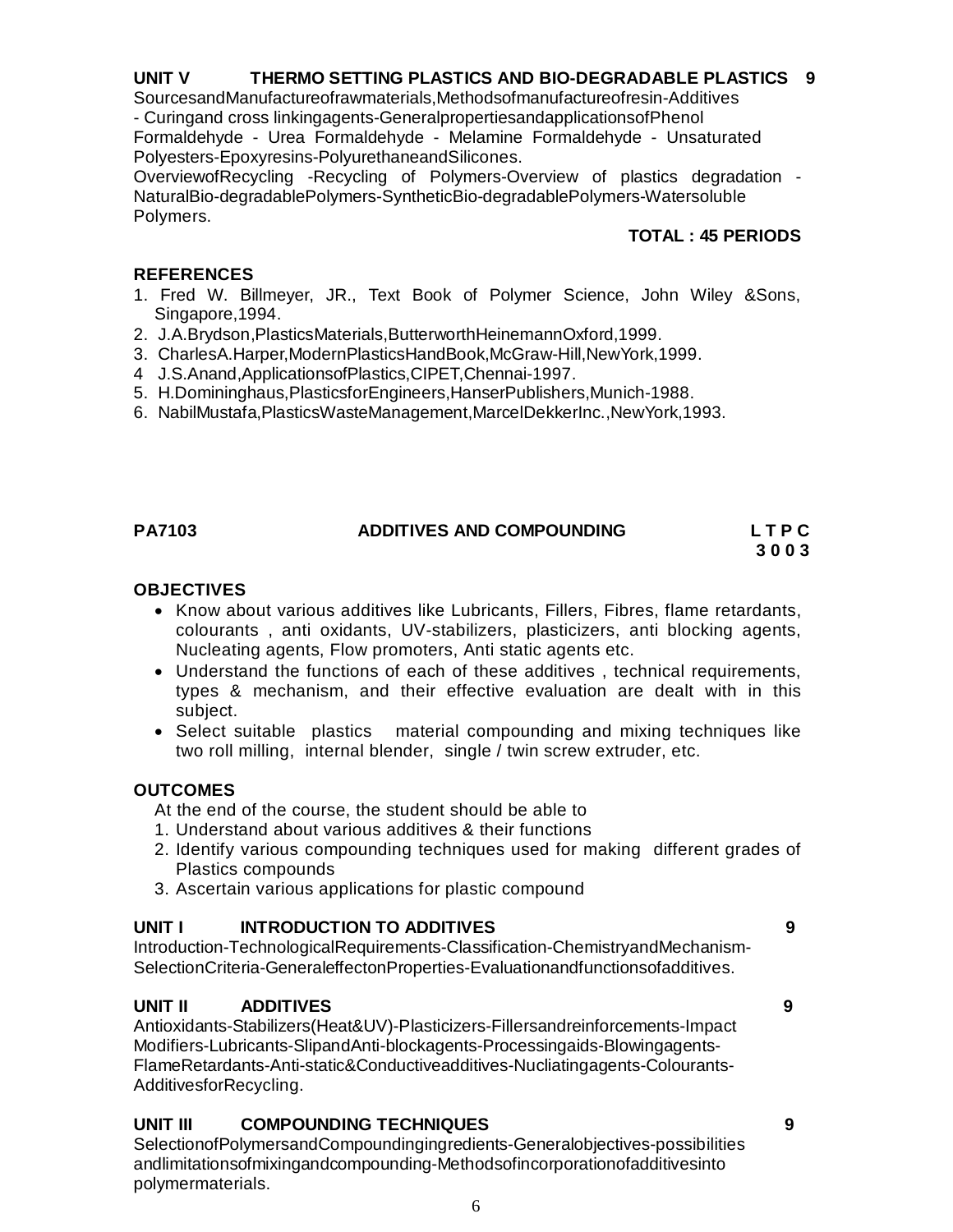#### **UNIT IV COMPOUNDING EQUIPMENTS 9**

Mixingandmixingequipments.Principles- Operatingcharacteristics- Machine construction -Specifications -Process control systems andworking detailsofBatch mixersandcontinuous mixers -Highspeed mixer -Two rollmill-BanburyMixer - Ribbonblender-Planetarymixers-SingleScrewextruder-TwinScrewextruder.

#### **UNIT V END USE MARKET FOR PLASTICS 9**

Principles of Material selection including consideration of conventional materials competitive with plastics - Case studies on material suitability (e.g., Plastic Gears, Feeding Bottle, Bowels for micro wave ovens). Survey and uses of plastics with reasonsfortheirimportance inmajorindustrieslike,Agriculture, Packaging, Building, Transport,Electrical,ElectronicsandTelecommunications, MedicalandFurniture.

#### **TOTAL : 45 PERIODS**

#### **REFERENCES**

- 1. R. GachterandH. Muller, PlasticsAdditives Hand Book, HanserPublishers, Munich,1993.
- 2. JohnMurphy,TheAdditivesforPlasticsHandBook,ElsevierAdvancedTechnology, Oxford,1996.
- 3. JesseEdenbaum, PlasticsAdditivesandModifiers HandBook,Chapman &Hall, London,1996.
- 4. IcaManas-ZloczowerandZehevTadmor,MixingandCompoundingofPolymers, HanserPublications,Munich,1995.
- 5. Nicholas P. Cheremisionoff, Polymer Mixingand Extrusion Technology, Marcel DekkerInc.,NewYork,1995.
- 6. J.A.Brydson,PlasticsMaterials,ButterworthHeinemann,Oxford,1999.

# **PA7111 PLASTIC PROCESSING LABORATORY - I L T P C**

#### **0 0 6 2**

#### **OBJECTIVE**

In plastics processing Laboratory -I, student will learn about the basic practicals on hand operated injection moulding, semiautomatic & automatic injection moulding machine, Blow moulding process, with different moulds and material, defect, causes & remedies of the process, process parameters and its effect on end product.

#### **OUTCOME**

Students can easily understand all the techniques in practical session about the machine parts & their function and setting of process parameter. To analyses cycle time, to analyse the trouble shooting and how to overcome

#### **EXPERIMENTS**

- 1. InjectionMoulding(HandOperated)
- 2. InjectionMoulding(Semi-Automatic)
- 3. InjectionMoulding(Automatic)
- 4. ExtrusionProcesses
- 5. CompressionMoulding(HandOperated)
- 6. CompressionMoulding(SemiAutomatic)
- 7 BlowMoulding(HandOperated)
- 8. ScrapGrinding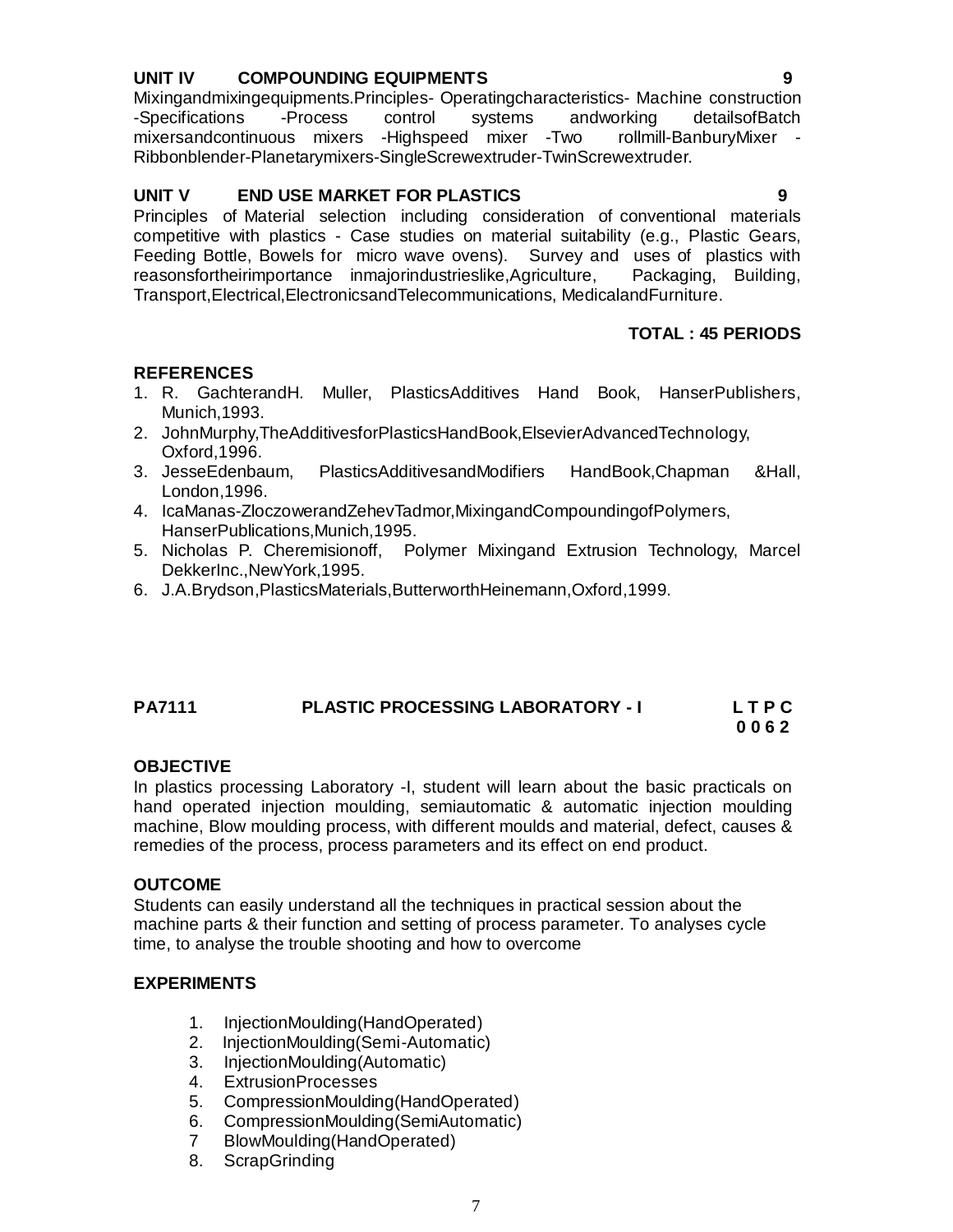#### **LABORATORYREQUIREMENTS**

| 1. | Injectionmouldingmachine(conventional) | $\overline{\phantom{a}}$ | 2Nos.           |
|----|----------------------------------------|--------------------------|-----------------|
| 2. | Plastictubeextrusionmachine            |                          | $1$ No.         |
| 3. | Plasticfilmextrusionmachine            |                          | 1N <sub>0</sub> |
|    | 4. Compressionmouldingmachine          |                          | 2Nos.           |
| 5. | Blowmouldingmachine(conventional)      |                          | $1N0$ .         |
|    | 6. Scrapgrindingmachine                |                          | 2Nos.           |

#### **REFERENCES:**

- 1. A.S.Athaly, InjectionMouldingPractice, Multi-Tech. Publishing Co., New Delhi, 1997.
- 2. Irvin Rubin, Injection Moulding Theory and Practice, A. Wiley intersciencePublication.1972.
- 3. Lee,BlowMouldingDesignGuide,HausarPublishers,Munich,1998.
- 4. FriedhelmHensen, Plastics Extrusion Technology, HansarPublishers, Vienna, 1988.

#### **PA7112 PLASTIC PRODUCT / TOOL DESIGN LABORATORY L T P C 0 0 6 2**

#### **OBJECTIVES**

The students will be able to familiarize :

- 1. Basic concept of plastic product and mould design.
- 2. Designing of different types of injection moulds.
- 3. Designing of compression moulds, transfer mould and blow mould design.

#### **OUTCOMES**

Students will get an exposure :

- 1. Product and mould design.
- 2. Designing of injection moulds for single impression, multi impression and split moulds.
- 3. Designing of compression, transfer and blow moulds& extrusion die.

#### **EXPERIMENTS**

- 1. Part Drawing from product
- 2. Design of Mouldelements
- 3. Twoplate Mould Design(Injection)– Singleimpression
- 4. Twoplate Mould Design– Multiimpression
- 5. Threeplate Mould Design(Injection)–Multiimpression
- 6. Split Mould Design(Injection)
- 7. Compression Mould Design
- 8. Transfer Mould Design
- 9. Mould Design for Industrial Components
- 10. Blow Mould Design
- 11. Extrusion Die Design

#### **TOTAL:90PERIODS**

#### **LABORATORYREQUIREMENTS**

|              | Drafting machine                      | $30$ Nos. |
|--------------|---------------------------------------|-----------|
| $\mathsf{2}$ | Computer system with Autocad software | 15Nos.    |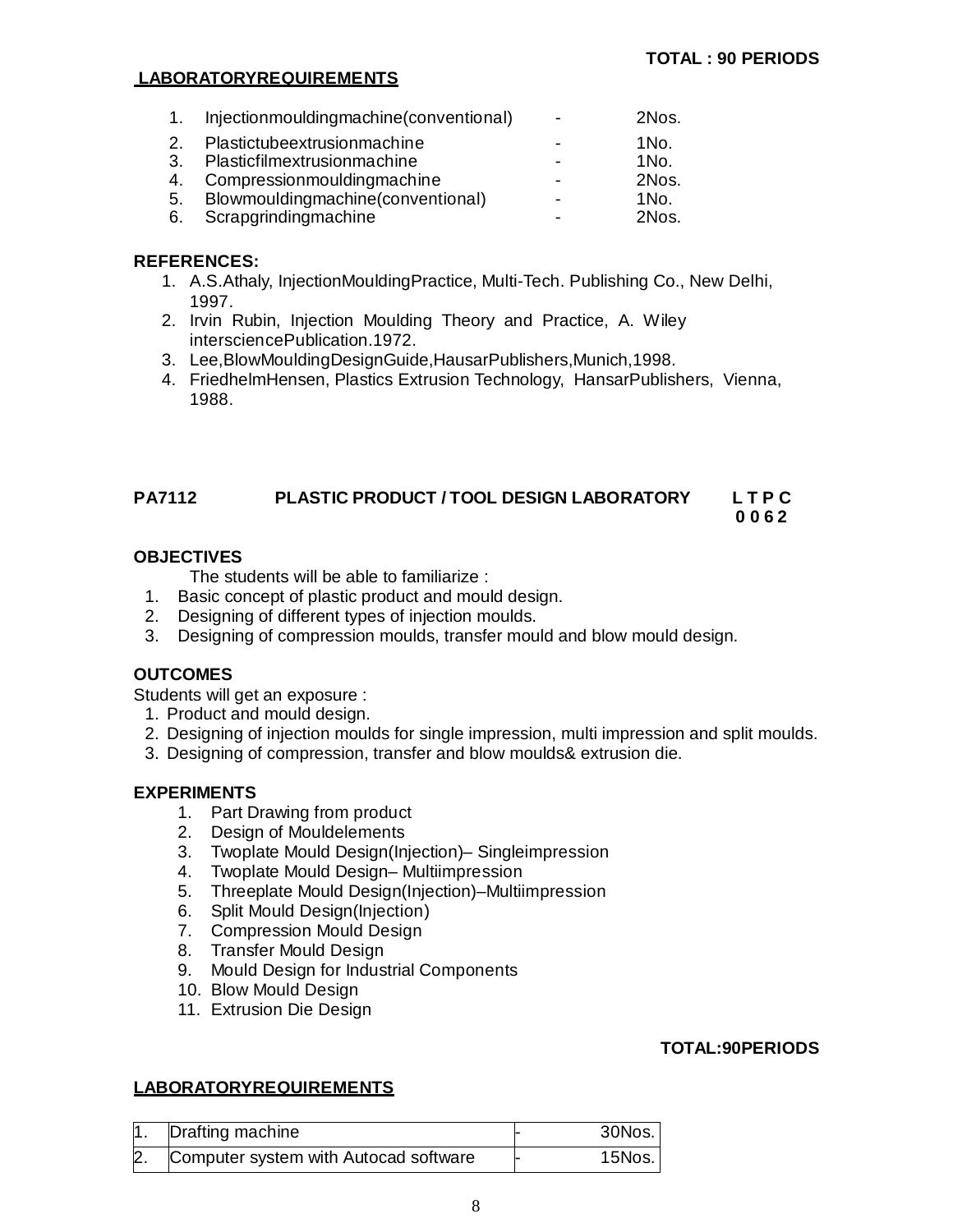# **REFERENCES**

- 1. R.G.W.PYE,InjectionMouldDesignforThermoplastic,AffiliaterEast-WestPressP.
- 2. Ltd.,NewDelhi,1989.
- 3. M.V. Joshi, Diesfor Plastics Extrusion, S.G. Wasant for Macmillan India Ltd., Madras,1992.
- 4. NormanLee,BlowMouldDesign,HanserPublishers,Munich,1998.

# **PA7201 PLASTICS TESTING TECHNOLOGY L T P C**

 **3 0 0 3**

#### **OBJECTIVES**

- To understand and carry out important activities in relation to testing methods
- To know about testing methods, testing equipment, test standards, material standards, specimen preparation and some information about quality control activities
- To acquire knowledge in the field of mechanical, thermal, electrical and optical test methods

#### **OUTCOMES**

At the end of the course, the students should have a clear understanding of Test Standards Specification Test Method, test procedure, operating principles of test equipment and machines, product testing

# UNIT I CONCEPTS OF TESTING & IDENTIFICATION OF PLASTICS 9

Basic concepts of testing - Specification and Standards - National and International Standards - Test specimen preparation - Pre-conditioning and test atmosphere.

Identification of plastics by simple tests - Visual examination - Density - Melting point - Solubility test - Flame test - Chemical tests.

#### **UNIT II MECHANICAL PROPERTIES 9**

Long-term Mechanical Properties – Creep – Stress relation.

Short-term Mechanical Properties: Tensile properties - Flexural properties - Compressive properties - Shear properties - Impact properties - Tear resistance - Hardness tests - Abrasion resistance - Friction test.

Specific gravity - Density by Density-gradient technique - Bulk density - Particle size by sieve analysis - Moisture analysis.

#### **UNIT III THERMAL PROPERTIES 9**

Melt flow index - Heat deflection temperature - Vicat softening temperature - Marten's Heat resistance test - Brittleness temperature - Specific heat - Glass transition temperature - Thermal conductivity - Co-efficient of thermal expansion - Shrinkage - Thermal stability - Flammability.

Characterization of plastics by IR, spectroscopy, light microscopy.Thermal and rheological characterization of plastics.

#### **UNIT IV ELECTRICAL AND OPTICAL PROPERTIES 9**

Dielectric strength - Dielectric constant and Dissipation factor - Insulation resistance - Volume and Surface resistivity - Arc resistance - Antistatic tests.

Refractive index - Luminous transmittance - Clarity and Haze - Photo-elastic properties - Colour measurements and Specular Gloss.

#### **UNIT V PERMANENCE PROPERTIES AND PRODUCT TESTING 9**

Gas and Moisture Vapour Permeability - Water absorption - Chemical Resistance - Environmental Stress Cracking Resistance - Crazing - UV Resistance - Ozone Resistance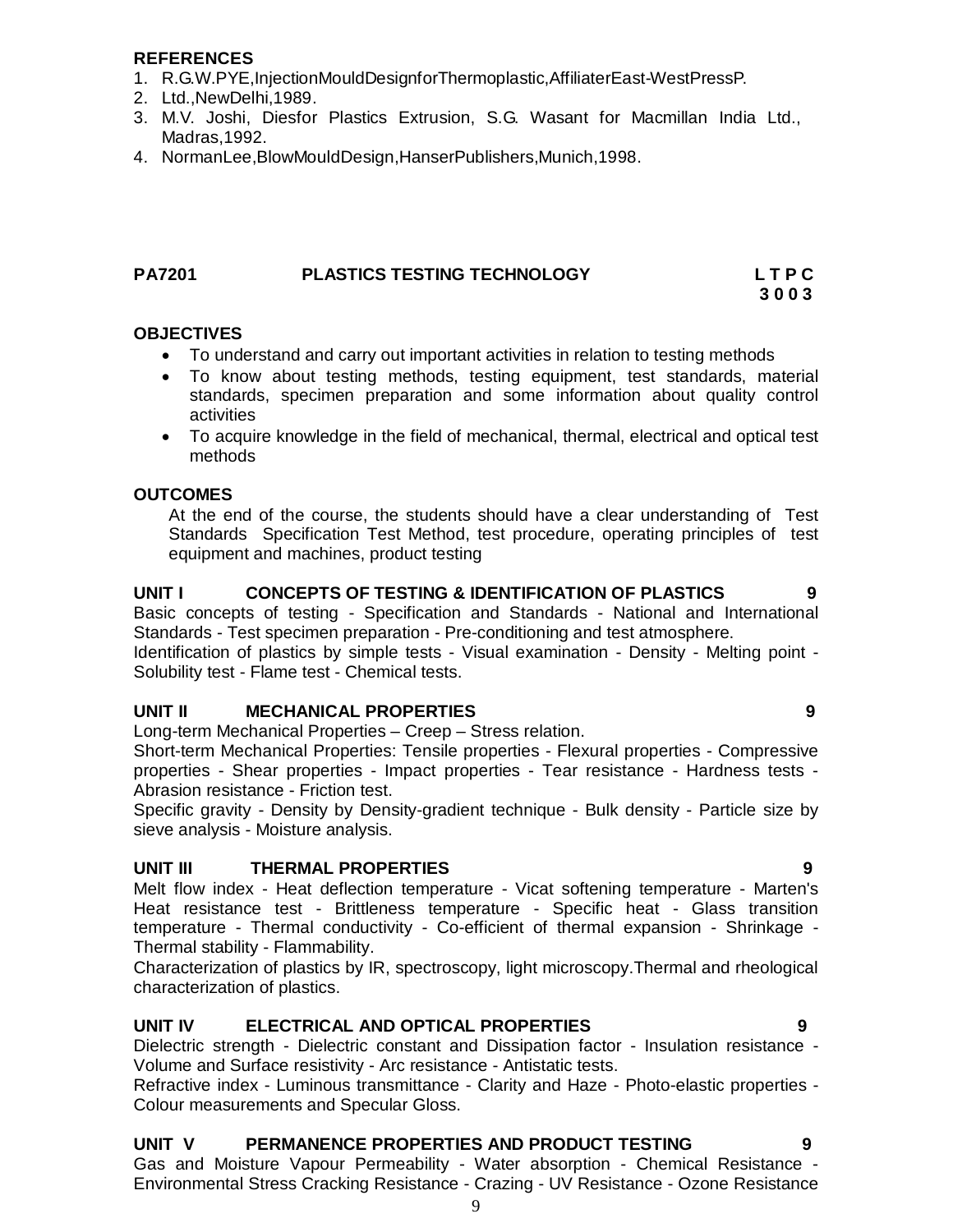- Weathering Resistance - Salt spray and Straining Resistance - Irradiation Effects - Microbiological attack.

Testing of Pipes and Fittings - Films & Sheets - Container - Foam - Laminates and FRP based products - Failure Analysis.

#### **TOTAL : 45 PERIODS**

#### **REFERENCES**

- 1. Vishu Shah, Hand Book of Plastics Testing Technology, John Wiley & Sons Inc., New York, 1998.
- 2. J. S. Anand, K. Ramamurthy, K. Palanivelu & C. Brahatheeswaran, How to Identify Plastics by Simple Methods, 1997.
- 3. R.P. Brown, Hand Book of Plastics Test Methods, George Godwin Ltd., London, 1981.
- 4. G. C. Ives, J. A. Mead, M. M. Riley, Hand Book of Plastics Test Methods, The Plastics Institute, London, 1971.
- 5. Frank T. Traceski, Specifications & Standards for Plastics & Composites, ASM International, Metals Park, OH, 1990.
- 6. J. Hasiam, H. A. Willis, Identification and Analysis of Plastics, London Iliffe Books Ltd., New Jersey, 1980.

# **PA7202 PLASTICS COMPOSITE TECHNOLOGY L T P C**

 **3 0 0 3**

#### **OBJECTIVES**

- To understand the properties and manufacturing of various polymer matrix materials used for Plastic composites.
- To know the manufacturing, different grades and properties of various reinforcements used in Plastic composites.
- To learn about the functions and requirements of different types of additives needed in the manufacture of plastics composites.
- To learn various processing techniques, testing and applications of fibre reinforced plastics

#### **OUTCOME**

Students are imparted with clear understanding of plastics composites – various components like matrix, reinforcement, special additives etc. They also learn about various processing techniques used for the manufacturing of plastics composites, testing of composites and various application areas.

#### **UNIT I 9**

Introduction – Resins for composites – polyester resins – epoxy resin – phenolic resins – vinyl ester resins – alkyd resins.

#### **UNIT II 9**

Reinforcements for composites  $-$  Natural fibers  $-$  jute, sisal  $-$  synthetic fibers  $-$  glass fibers – types and different forms – carbon fibers – classification - graphite fibers – polyethylene fibers – silicon carbide and boron fibers.

#### **UNIT III 9**

Additives for composites – catalysts – room temperature and elevated temperature – accelerators – coupling agents – fillers – flame retardants – toughening agents – UV stabilizers.

#### **UNIT IV 9**

Processing of composites – Important processes like hand lay-up, spray-up, resin transfer moulding, vacuum bag, pressure bag moulding, centrifugal casting, pultrusion, filament winding, moulding compounds – SMC, DMC, BMC, TMC.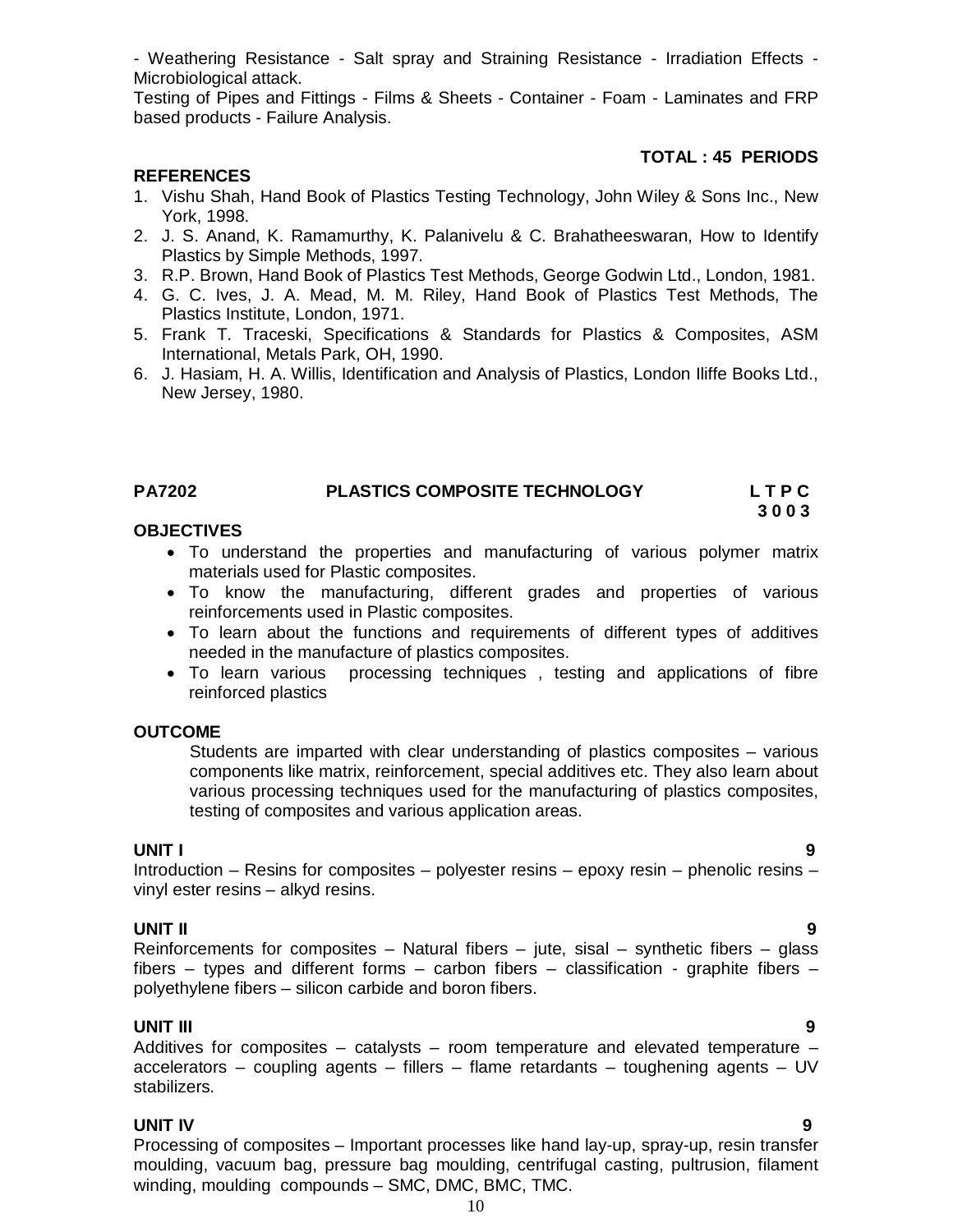# **UNIT V 9**

Testing Quality control & end use of plastics – Testing for mechanical, electrical, thermal, optical and chemical properties, Determination of shelf life and gel time – Non-destructive testing methods.application of FRP products - in marine, chemical, railways, electrical and electronic industry, space structures – Robotics.

#### **TOTAL : 45 PERIODS**

# **REFERENCES**

- 1. P.K. Mallic, Fiber Reinforced composites, Morcal Dekker Inc. 1988.
- 2. Sidney H. Goodman, Handbook of Thermoset Plastics, John Wiley & Sons, 1984.
- 3. T.G. Gutowski, Advanced Composites Manufacturing, John Wiley & Sons, 1997.
- 4. S.M. Lee, Reference Book for Composite Technology I, II & III, Technomic 1989

# **PA7203 MOULD MANUFACTURING TECHNOLOGY L T P C**

#### **3 0 0 3 OBJECTIVES**

- To select proper materials for mould making
- To understand the need and method of surface treatments
- To acquire the knowledge on mould manufacturing techniques
- To inspect, repair, protect and estimate the moulds

# **OUTCOMES**

At the end of the course, the student should be able to

- Identify components of specific products and justify their material selection
- Describe the advantages and disadvantages of the different classes of manufacturing processes
- Describe the manufacturing processes used to fabricate mould components
- understand surface enhancement processes in advanced manufacturing and their applications

# **UNIT I MATERIAL FORMOULDS 9**

Selection of steels– Properties of steels– common steels used formoulds–strength of materials, calculation of wall thickness for cavity– Insert size–Life of mould Non-ferrous metals formould construction: Application–Zincbasealloys Aluminium alloys –Beryllium copper

Non-metallic materials formould construction: Advantages and its applications – epoxies-polyester– silicon

# **UNIT II SURFACE TREATMENT OF MOULD MATERIALS 9**

Introduction–Heattreatmentprocess–casehardening–throughhardening–nitriding– tipsonsuccessfulheattreatment–vacuumhardening–cryogenicheattreatment Hardchromeplating–Nickelplating–chemicaletching–MouldPolishingtechniques

# **UNIT III MOULD MAKING TECHNIQUES 9**

Pantographengraving–Hydrocopying–Jigboring–CNCmachines–CNCLathe CNCMilling– CNCEDM–AdvantagesanditsApplications–Assemblyofmoulds– Rapidprototyping

# **UNIT IV INSPECTION AND QUALITY CONTROL OF MOULDS 9**

Introduction to Tool Room measuring instruments – Vernier– Micrometer – Height Gauge–SlipGauge–DialGauge–Measuringtapersandangles–CMM.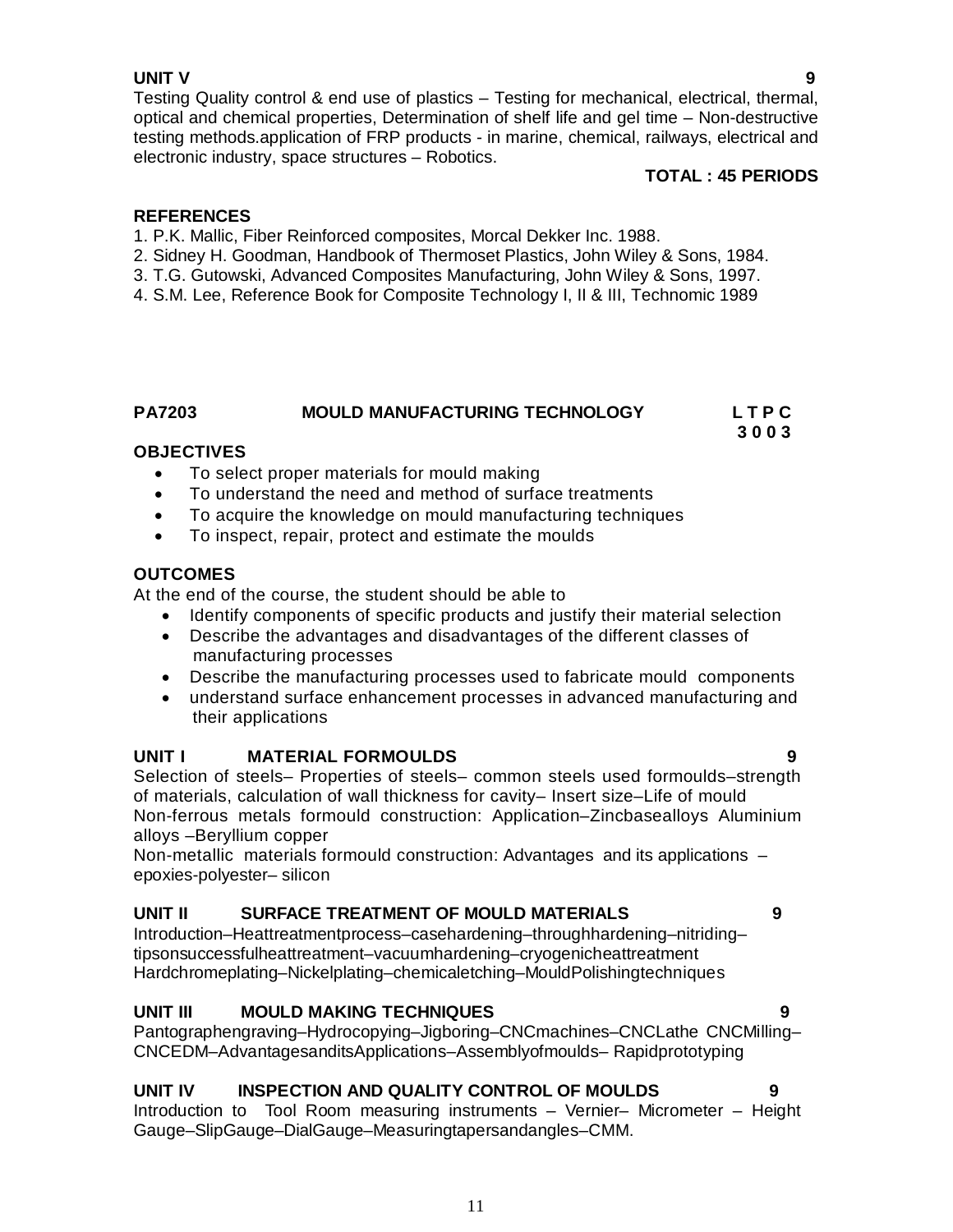# **UNIT V MOULD ESTIMATION, REPAIR AND PROTECTION 9**

Procedure for estimating mould cost – General outline – Cost calculation – Basic moulds–Cavity–Basicfunctionalcomponents–Specialfunctionsetc.Introduction MouldRepairandmaintenance–schedulingmouldmaintenance– advantages – storage – corrosionprotection – wear and lubrication – special consideration.

#### **TOTAL : 45 PERIODS**

# **REFERENCES**

- 1. CyrilDonaldsonGeorgeH.LecainVCGoold,ToolDesign,TATAMcGraw-Hill,1998.
- 2. RichardR.KibbeJohnE.Neele,RolandOMeyer,WarranT.White,MachineTool Practices,PrenticeHallofIndiaPvt.Ltd.,1999.
- 3. Irwin Rubin, Injection Moulded Theory and Practice, Wisely Interscience Publication, 1972.
- 4. Society of Plastics Industry, Plastics Engineering Hand Book, Van Nostrand Reinhold Company, 1945.
- 5. Dominick V. Rosato, DonaldV. Rosato, InjectionMouldingHand Book, CBC Publishers&Distributors,1987.

#### **PA7211 PLASTICS PROCESSING LABORATORY - II LT P C 0 0 6 2**

#### **OBJECTIVE:**

In plastics processing Laboratory -II, student will learn about microprocessor controlled injection moulding machine, Blow moulding process, rotational moulding , thermoforming with different moulds and material, defect, setting the process parameter, quality control and causes & remedies of the process.

#### **OUTCOME**

Students can easily understand all the techniques in practical session about the machine parts & their function and setting of process parameter. To analyses cycle time and to analyses the trouble shooting

- 1. Microprocessor controlled Injection moulding operation
- 2. Blow Moulding Automatic
- 3. Vacuum Forming
- 4. Rotational Moulding
- 5. Coating of Plastics
- 6. Welding & Sealing of Plastics
- 7. Screen Printing
- 8. Machine Maintenance
- 9. Mould Study
- 10. FRP Hand layup process
- 11. Co-extrusion

#### **TOTAL : 90 PERIODS**

#### **LABORATORY REQUIREMENTS**

|    | Microprocessor controlled inj. moulding machine | $\blacksquare$ | -3 Nos.      |
|----|-------------------------------------------------|----------------|--------------|
| 2. | Blow moulding machine (Automatic)               | $\sim$         | 1 No.        |
| 3. | Vacuum forming machine                          | $\sim$         | 1 No.        |
| 4. | Rotational moulding machine                     | $\blacksquare$ | <u>1 No.</u> |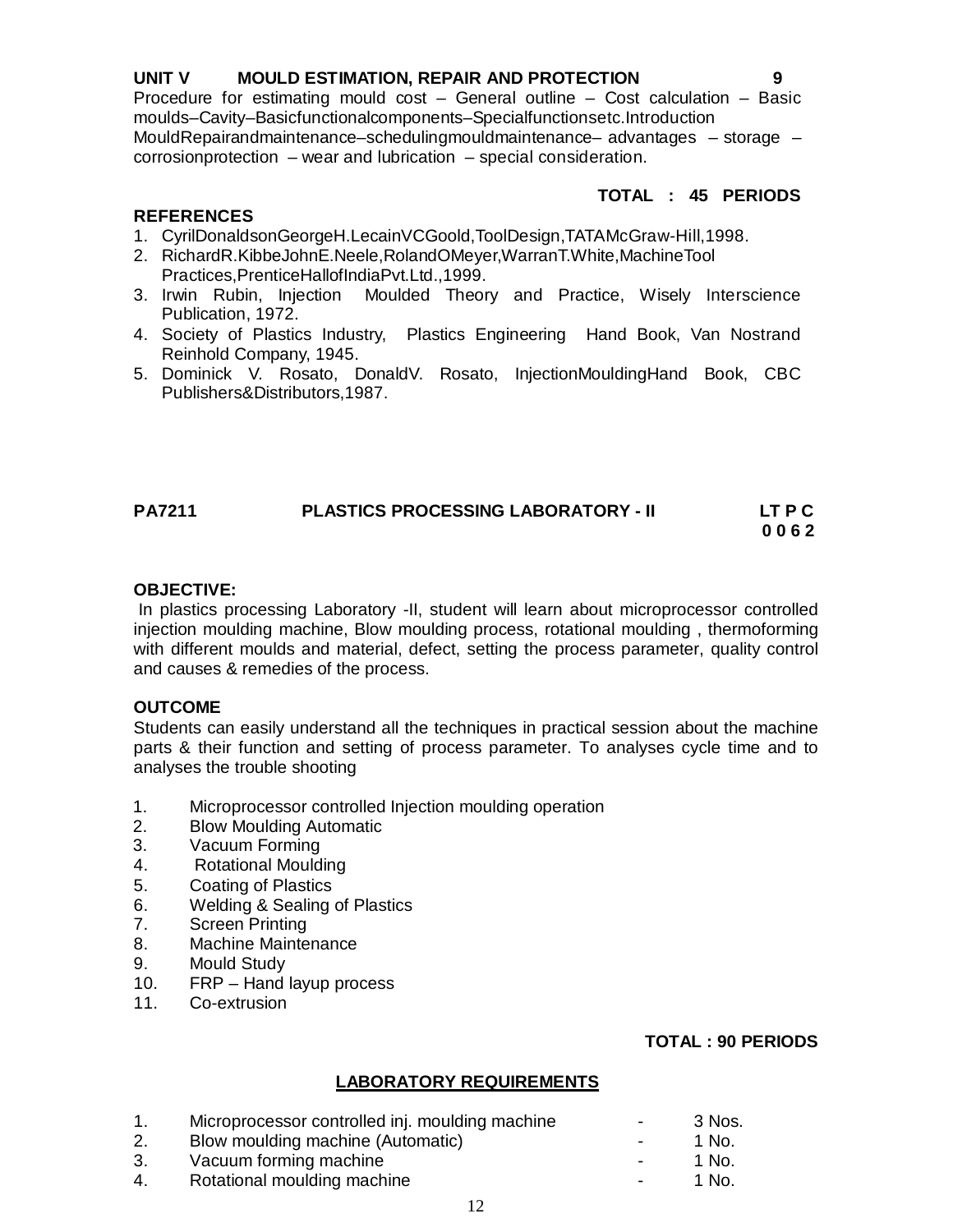| Plastics coating machine        |                          | 1 No.  |
|---------------------------------|--------------------------|--------|
| Ultrasonic welding machine      |                          | 1 No.  |
| Plastic sealing machine         |                          | 1 No.  |
| Printing machine (on plastics)  |                          | 1 No.  |
| Machine maintenance kit         |                          | 1 No.  |
| Moulds maintenance kit          | $\overline{\phantom{a}}$ | 5 Nos. |
| Moulds for plastic products     | $\blacksquare$           | 1 No.  |
| FRP hand lay up kit             |                          | 1 No.  |
| Plastic co-extrusion film plant |                          | 1 No.  |
|                                 |                          |        |

#### **REFERENCES**

- 1. A.S. Athaly, Injection Moulding Practice, Multi-Tech. Publishing Co., New Delhi, 1997.
- 2. Irvin Rubin, Injection Moulding Theory and Practice, A. Wiley interscience Publication. 1972.
- 3. Lee, Blow Moulding Design Guide, Hausar Publishers, Munich, 1998.
- 4. FriedhelmHensen, Plastics Extrusion Technology, Hansar Publishers, Vienna, 1988.

| <b>PA7212</b> | <b>PLASTICS TESTING LABORATORY - I</b> | <b>LTPC</b> |
|---------------|----------------------------------------|-------------|
|               |                                        | 0062        |

#### **OBJECTIVE**

- 1. To create the knowledge and in hand practice for operating the injection moulding and Compression moulding machine to prepare specimens for various testing of plastics materials as per the ASTM standards.
- 2. To prepare sheet specimens by Contour cutting & Punching
- 3. To get practice in testing the Physico-mechanical properties of plastic materials.
- 4. To learn about the compounding of plastics materials.

#### **OUTCOME:**

- 1. Students will be able to prepare specimens through injection & Compression moulding and by contour cutting & punching with the shape & size as per ASTM standards for various testing of Plastics Materials.
- 2. Students will be able to test the Chemical & Mechanical properties of plastics materials in the laboratory

**Chemical Lab:** Identification of Plastics – Viscosity and Molecular Weight Determination – Determination of K-value for PVC.

**Demonstration:** Melting point – Carbon black content – Filler content – Environmental stress cracking resistance – PH meter – Hooper Viscometer – Brookfield Viscometer.

**Specimen Preparation Lab:** Specimen preparation using injection moulding machine – Compression moulding machine – Two roll mill and Contour cutter.

**Demonstration:** Scrap grinder – Blender

**Physico-Mechanical Lab:** Tensile strength – Flexural strength – Compression strength – Tear strength – Impact strength – Hardness

**Demonstration:**Abrasion resistant tester – Folding endurance tester – Burst strength tester – Density gradient column – Creep tester – Moisture vapour transmission rate – Gas permeability – Sieve analysis.

#### **TOTAL : 90 PERIODS**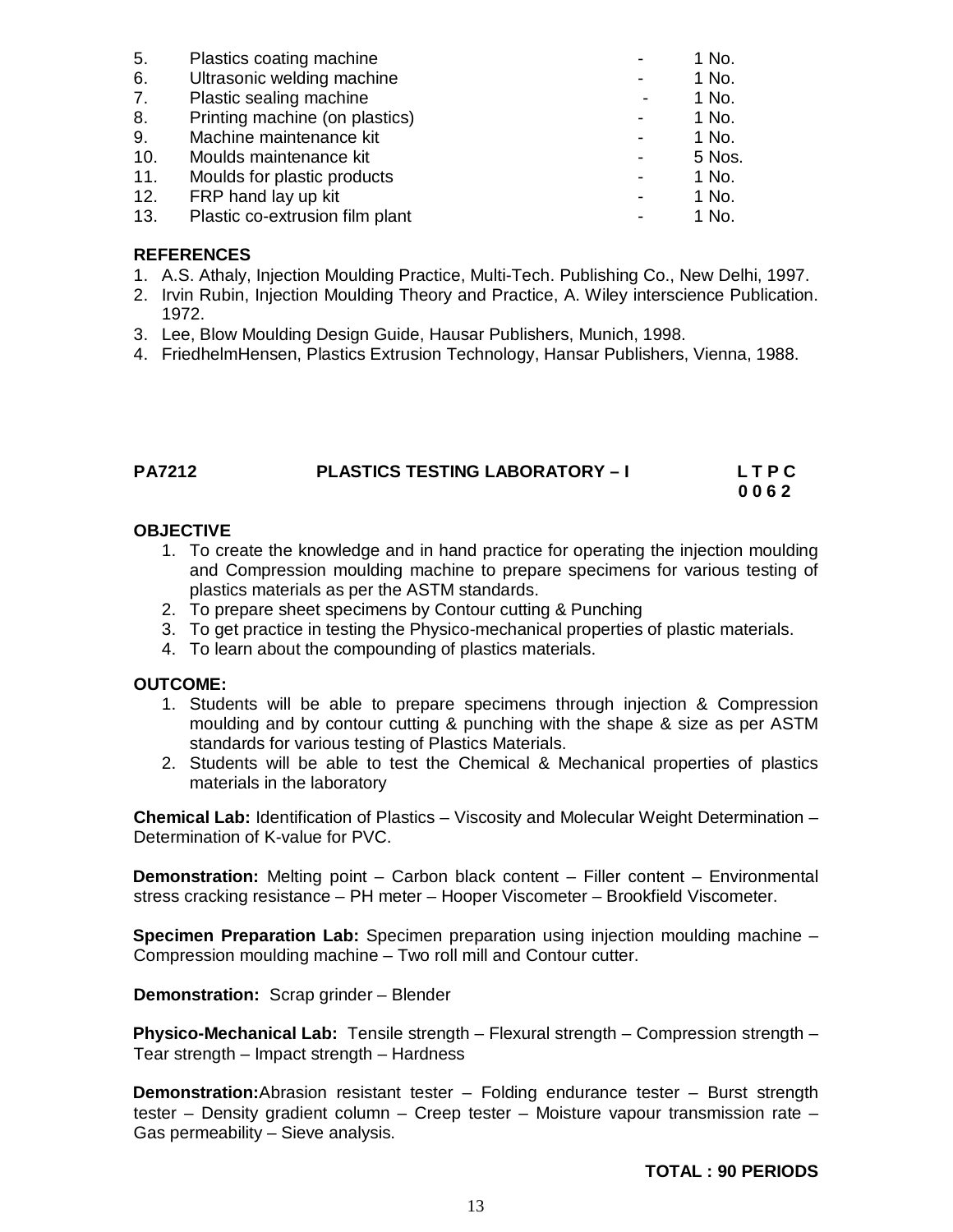# **LABORATORY REQUIREMENTS**

|     | <b>Chemical Laboratory</b>                      |        |
|-----|-------------------------------------------------|--------|
| 1.  | <b>Plastics Identification Kit</b>              | 1 No.  |
| 2.  | Viscometer                                      | 1 No.  |
| 3.  | Melting point apparatus                         | 1 No.  |
| 4.  | Carbon black content tester                     | 1 No.  |
| 5.  | Environmental stress cracking resistance tester | 1 No.  |
| 6.  | <b>Brookfield viscometer</b>                    | 1 No.  |
| 7.  | $PH$ meter                                      | 1 No.  |
|     | <b>Specimen Preparation Laboratory</b>          |        |
| 8.  | Injection moulding machine                      | 1 No.  |
| 9.  | Compression moulding machine                    | 2 Nos. |
| 10. | Two roll mill                                   | 1 No.  |
| 11. | Contour cutter                                  | 1 No.  |
| 12. | Scrap grinder                                   | 1 No.  |
| 13. | <b>Blender</b>                                  | 1 No.  |
|     | <b>Physico-mechanical Laboratory</b>            |        |
| 14. | Universal testing machine                       | 2 Nos. |
| 15. | Tear strength tester                            | 1 No.  |
| 16. | Impact strength tester                          | 2 Nos. |
| 17. | Shore A - Hardness tester                       | 1 No.  |
| 18. | Shore D - Hardness tester                       | 1 No.  |
| 19. | Rockwell Hardness tester                        | 1 No.  |
| 20. | Abrasion resistance tester                      | 1 No.  |
| 21. | Folding endurance tester                        | 1 No.  |
| 22. | Burst strength tester                           | 1 No.  |
| 23. | Creep tester                                    | 1 No.  |
| 24. | Humidity chamber                                | 1 No.  |
| 25. | Gas permeability tester                         | 1 No.  |
| 26. | Sieve analysis apparatus                        | 1 No.  |

#### **REFERENCES**

- 1. Vishu Shah, Hand Book of Plastics Testing Technology, John Wiley & Sons. Inc. New York, 1998.
- 2. R.P. Brown, Hand Book of Plastics Test Methods, George Godwin Ltd., London, 1981.
- 3. ASTM test standards for plastics Vol.8.01 to 8.04, 9.01 & 9.02, 2002.
- 4. ISO test standards, 1998.
- 5. J.S. Anand, K. Ramamurthy, K. Palanivelu & C. Brahatheeswaran, How to Identify Plastics by Simple Methods, 1997.

# **PA7311 PLASTICS TESTING LABORATORY – II LETP C**

# **0 0 6 2**

# **OBJECTIVE**

- 1. To get practice in testing of electrical, thermal, Optical, & Rheological Properties of plastics materials.
- 2. To get practice in testing of plastics products like pipes, water tanks, etc and plastics films, tapes, woven sacks.
- 3. To learn the characterization methods to study the thermal & structural characteristics of polymers using DSC & TGA.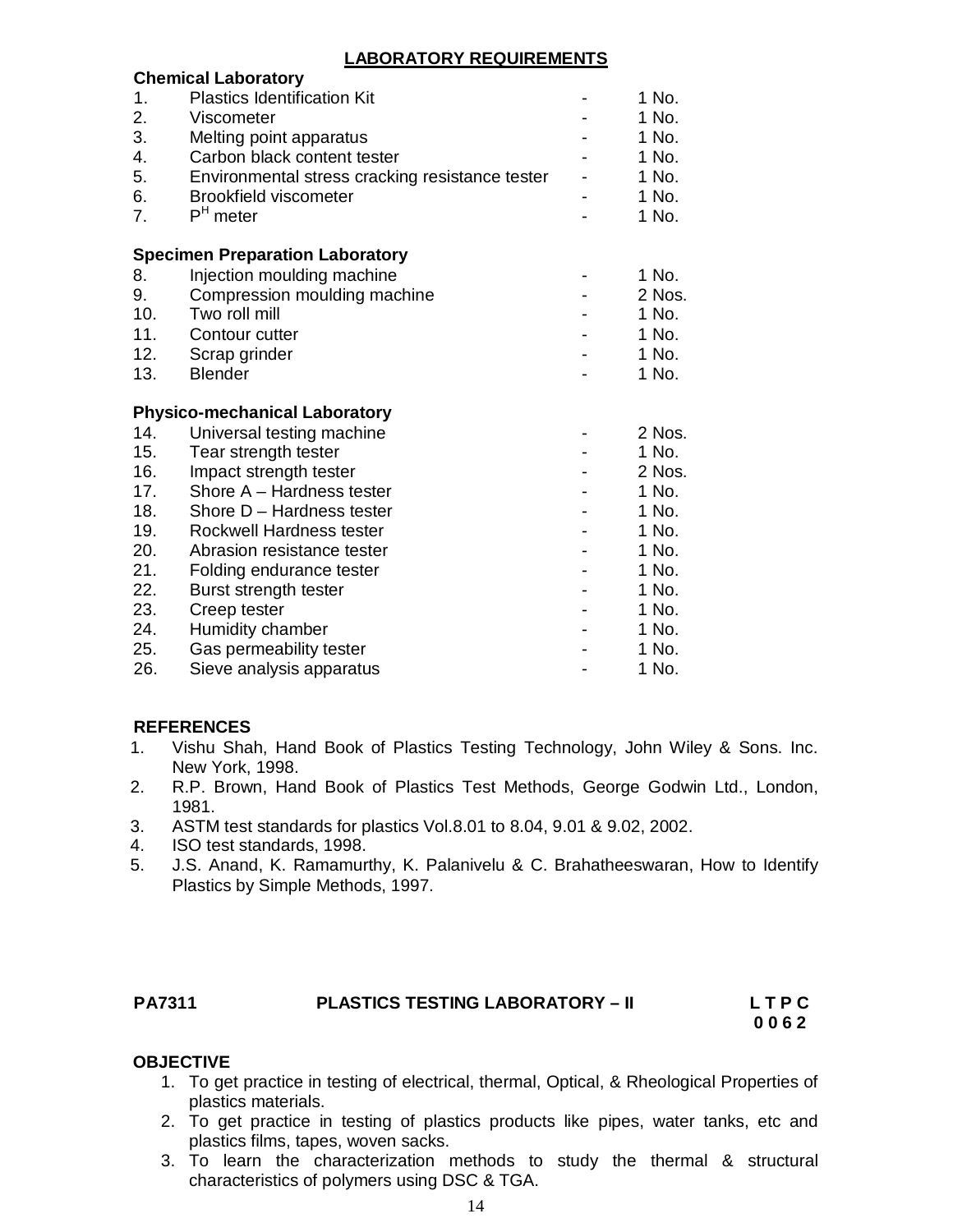#### **OUTCOME**

- 1. Students will learn to test the electrical, thermal, Optical, & Rheological Properties of plastics materials.
- 2. Students will be able to test plastics products like pipes, water tanks.,etc and plastics films, tapes, woven sacks.
- 3. Students can analyze and interpret the output of DSC & TGA to elucidate the thermal behaviour of the polymers.

**Thermal and Rheological Lab:** Melt flow index – Heat distortion temperature – Vicat softening point – Oxygen index.

Demonstration: Brabender – Capillary Rheometer – Haake Viscometer – Thermal conductivity – Marten's heat resistance – Low temperature brittleness – Stiffness by Torsion Pendulum.

**Electrical and Optical Lab**: Volume and Surface resistivity – Breakdown Voltage – Comparative tracking index – Arc resistance – Haze – Gloss – Clarity. Demonstration:Refractive index – Microscopes – Colour Guard – Microtome cutter.

**Characterization Lab:** Demonstration**:** Thermal analysis – Thermo gravimetric analysis (TGA) – Differential scanning calorimeter (DSC) – Weather-o-meter.

**Product Testing Lab:** Pipe, film – Water storage tank

**TOTAL : 90 PERIODS**

# **LABORATORY REQUIREMENTS**

#### **Thermal & Rheology Laboratory**

| $\mathbf{1}$ . | Melt flow index tester             | 1 No. |
|----------------|------------------------------------|-------|
| 2.             | Heat deflection temperature tester | 1 No. |
| 3.             | Vicat softening point tester       | 1 No. |
| 4.             | Oxygen index tester                | 1 No. |
| 5.             | Capillary rheometer                | 1 No. |
| 6.             | HaakeRheocord                      | 1 No. |
| 7.             | Thermal conductivity tester        | 1 No. |
| 8.             | Martiens heat resistance tester    | 1 No. |
| 9.             | Low temperature brittleness tester | 1 No. |
| 10.            | Flammability testing apparatus     | 1 No. |
|                |                                    |       |

#### **Electrical & Optical Laboratory**

| 11.        | Volume & Surface resistivity testing apparatus | 1 No. |
|------------|------------------------------------------------|-------|
| 12.        | Dielectric strength tester                     | 1 No. |
| 13.        | Comparative tracking index tester              | 1 No. |
| 14.        | Arc resistance tester                          | 1 No. |
| 15.        | Haze meter                                     | 1 No. |
| 16.        | <b>Clarity meter</b>                           | 1 No. |
| 17.        | Gloss meter                                    | 1 No. |
| 18.        | Refractive index tester                        | 1 No. |
| 19.        | Microscope                                     | 1 No. |
| <b>20.</b> | Colour measuring equipment                     | 1 No. |
| 21.        | Microtome cutter                               | 1 No. |
|            | <b>Characterisation Laboratory</b>             |       |
| 22.        | <b>Differential Scanning Calorimeter</b>       | 1 No. |
| 23.        | <b>Thermo Gravimetric Analyser</b>             | 1 No. |
| 24.        | Weather-o-meter                                | 2 No. |
| 25.        | Gas chromotograph – FTIR                       | 1 No. |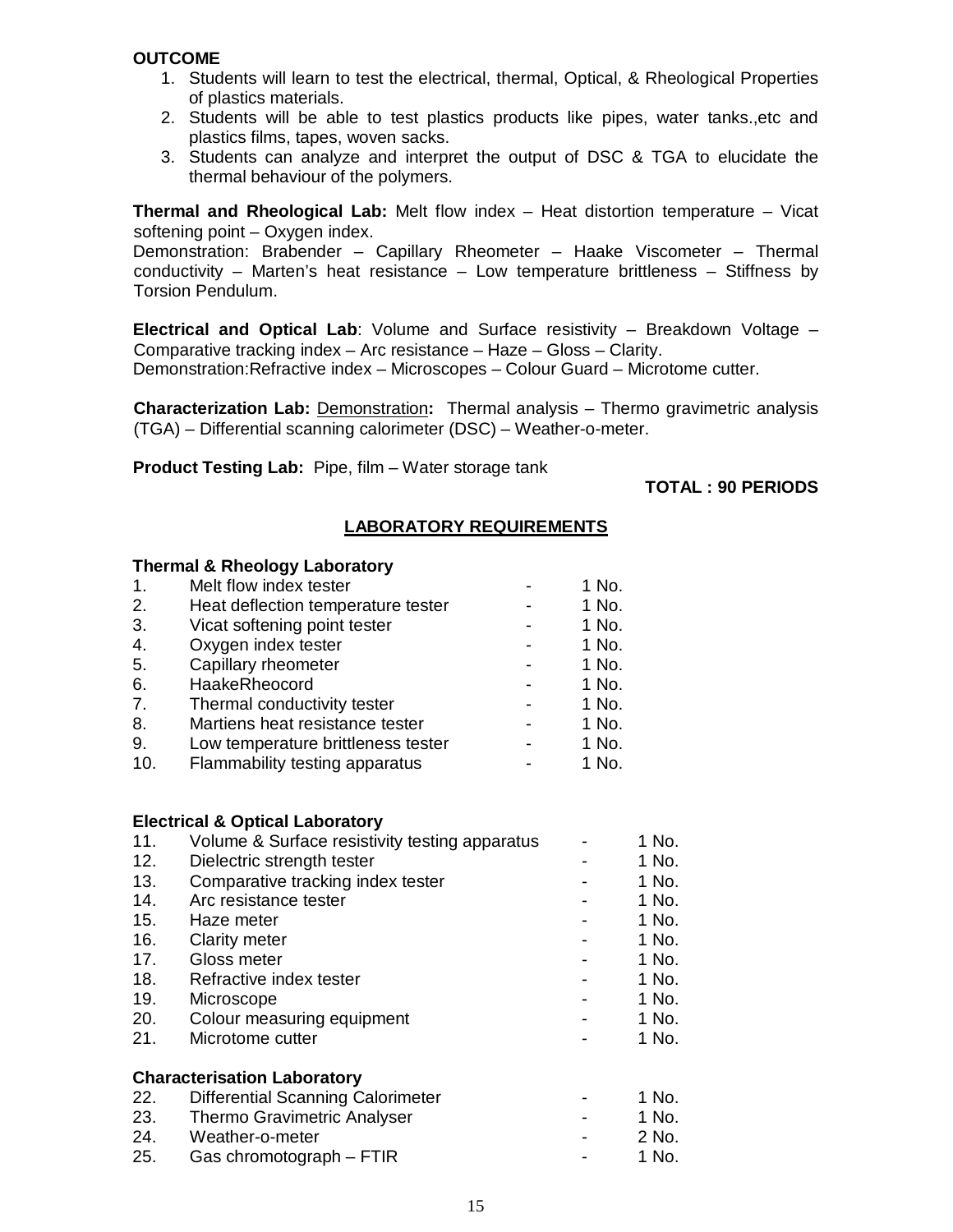#### **Product Testing Laboratory**

| 26. | Hydrostatic pressure tester | 1 No. |
|-----|-----------------------------|-------|
| 27. | Hot water bath              | 1 No. |
| 28. | Low temperature cabinet     | 1 No. |
| 29. | Reversion test equipment    | 1 No. |
| 30. | Hot air oven                | 1 No. |
| 31. | Dart impact tester          | 1 No. |
|     |                             |       |

#### **REFERENCES**

- 1. Vishu Shah, Hand Book of Plastics Testing Technology, John Wiley & Sons. Inc. New York, 1998.
- 2. R.P. Brown, Hand Book of Plastics Test Methods, George Godwin Ltd., London, 1981.
- 3. ASTM test standards for plastics Vol.8.01 to 8.04, 9.01 & 9.02, 2002.
- 4. ISO test standards, 1998.

#### **PA7312****PROJECT WORK (PHASE I) L T P C**

 **0 0 12 6**

Thesis/Project work on any of the following specialised area to be carried out by each student.

- 1. Polymer Blends & Alloys, Speciality& High Performance of Polymers
- 2. Prototype Development of a machine/tool/testing equipment
- 3. Experimental Investigation on a specific aspects of plastics processing/tooling.
- 4. Development of new product designs and value analysis
- 5. Design of moulds for plastic products with innovative concepts/techniques
- 6. Studies related to process parameter optimisation in any processing technique for defect free production
- 7. Application development for substitution of conventional materials by plastics
- 8. Developmental work in Plastics Waste Management (PWM)/Recycling

#### **PA7001 PLASTICS PROCESSING TECHNOLOGY L T P C 3 0 0 3**

#### **OBJECTIVES**

In plastics processing technology, students will learn about basics of processing methods, effect of polymer properties on processing behaviors and processing techniques such as injection molding process, compression molding process, transfer molding and thermoset injection molding process, Extrusion process and blow molding process. Students will also learn about trouble shooting in each processing techniques. Students will be learning in selection of processing techniques.

#### **OUTCOMES**

At the end of the course, Students can understand the processing techniques and process in detail. Also they could understand the behaviors of plastics while processing different polymer with different processing techniques

#### **UNIT I INTRODUCTION & INJECTION MOULDING 9**

Basicprinciples– Classification of processing methods– Effect of polymerproperties onprocessingbehaviour. Injection Moulding–Definition ofterms–Specification Types of machines used–Part & their functions –Cycletime–Processvariables & itseffecton Moulding quality– Cavity pressure profile Factorin fluencing moulding shrinkage, annealing–Frozen-in –Stresses Types of clamping systems and their merits & demerits– Startup and shut down procedures Processing parameters and special precaution to be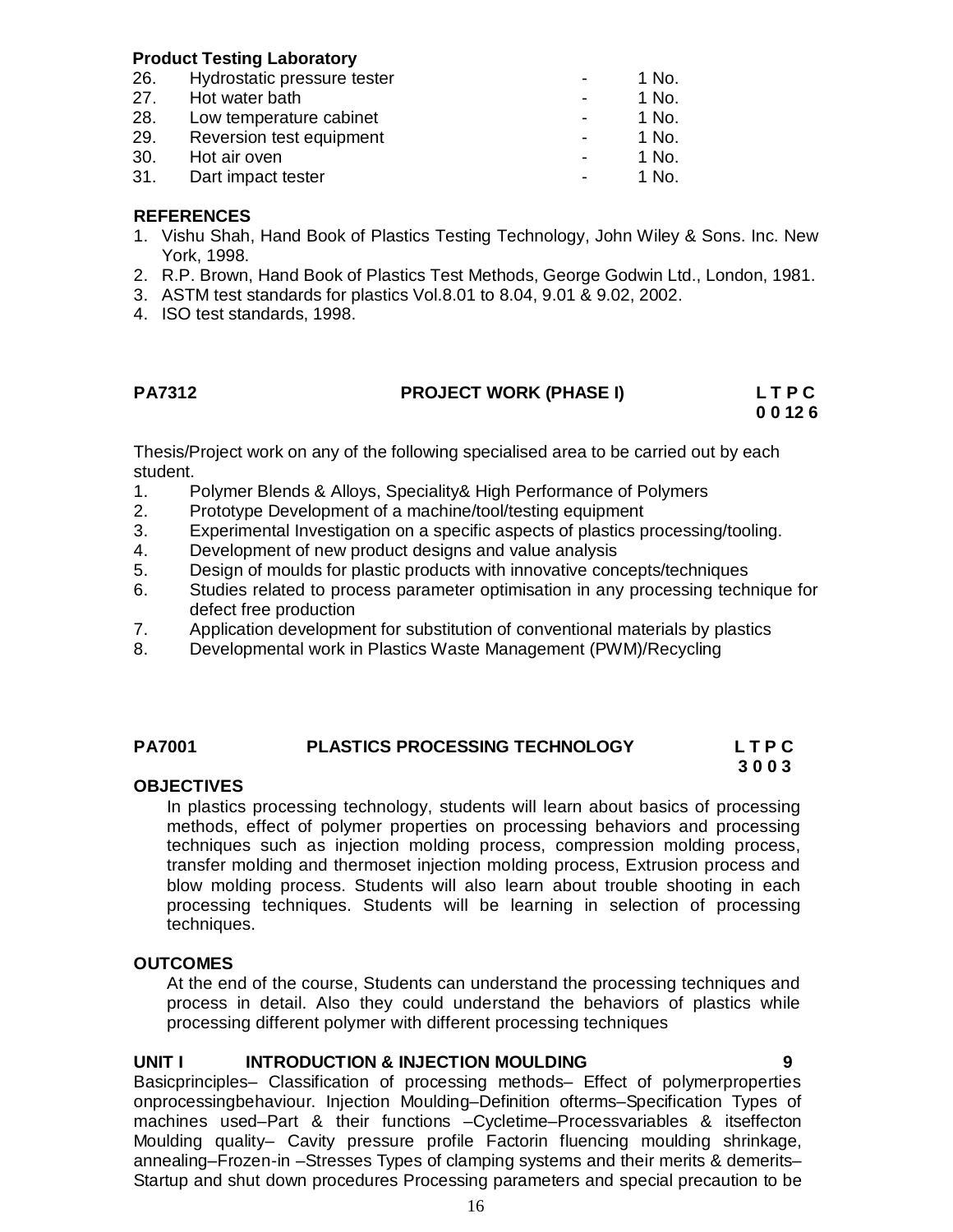taken while processingofEngineeringplasticssuchasNylon,Acetal,PC,etc., Commonmoulding defects, causes and remedies.

# **UNIT II COMPRESSION MOULDING 9**

Introduction–principles–definitionofTerms–Compressionmouldingprocess– specifications–machineused–Bulk factor– flow–curerelationship–ageingof compound– cupflowandspiralflowtests&itssignificance–cycletime-Preforming, preheating – Methods, machine used, merits &demerits - Influence of process variablessuchastemperature,pressure,partsize&configurationonqualityandcycle time-CompressionmouldingofThermoplastics –coldforming–sintering Optimisingprocessparameters&TroubleshootingMerits&DemeritsofCompressionmouldin

g- Finishingoperation.

# **UNIT III TRANSFER MOULDING & THERMOSET INJECTION MOULDING 9**

Transfer Moulding -Principles –Types of process – machine used – pot transfer, plungertransfer&screwtransfermouldingtechniques–mouldingcycle–specification – meritsanddemeritsoftransfermoulding–Theoreticalcalculationofpressures–line pressure,Injectionrampressure–troubleshooting.

ThermosetInjectionMoulding–Process–Machinerypart&theirfunctions–Process parameters – Merits &Demerits – Quality control in Injection Moulding, statistical processcontroltechniques.

# **UNIT IV EXTRUSION 9**

Introduction – principles – classification of extruders – single screw extruder – specification –screwnomenclature –typesofscrews–L/Dratio,compression ratiobackpressure–factorsgoverningbackpressure–outputandfactorsaffectingoutput- heating &cooling systems –breakerplate–screenpack&itsfunctions –screw&hoppercoolingdieentryeffectsanddie exitinstabilities– sharkskin,meltfracture&bambooing.

Twinscrewextruder–principle–types–process–merits&demerits-Ventedbarrel extruder– hopperloadingdevices-Dryingequipments-Process,machinery–down streamequipments– diesforproducingproductssuchas– film–blowfilm,castfilm– Sheets-Tubes/pipes,corrugatedpipes-Monofilaments-Boxstrapping-Coating/ Lamination

# **UNIT V BLOW MOULDING 9**

Introduction – Principle – Processes – Extrusion Blow Moulding – Injection Blow Moulding– Processcontrol– Parisonprogramming– Moulds– Machineused– Constructional features –Material anddesign factors affecting bottleperformance – Troubleshooting–StretchBlowmoulding–Processoutline.

#### **REFERENCES**

- 1. DenoldV.Rosato,InjectionMouldingHandbook,InternationalThomsonPublishing Co., 1995.
- 2. M.S.Welling,InjectionMouldingTechnology,VDI-VerlagGmbH,1981.
- 3. Seymour S.Schwartz &Sidney H.Goodman, Plastics materials andProcesses, Van NostrandReinholdCompany,NewYork,1982.
- 4. A.S.Athalya,InjectionMoulding,Multi-techPublishingCo.,NewDelhi,1997.
- 5. Irvin Rubin, Injection Moulding Theory and Practice, A. Wiley IntersciencePublication,1972.
- 6. Lee,BlowMouldingDesignGuide,HanserPublishers,Munich,1998.
- 7. FriedhelmHensen,PlasticsExtrusionTechnology,HanserPublishersVienna,New York,1988.

#### **TOTAL : 45 PERIODS**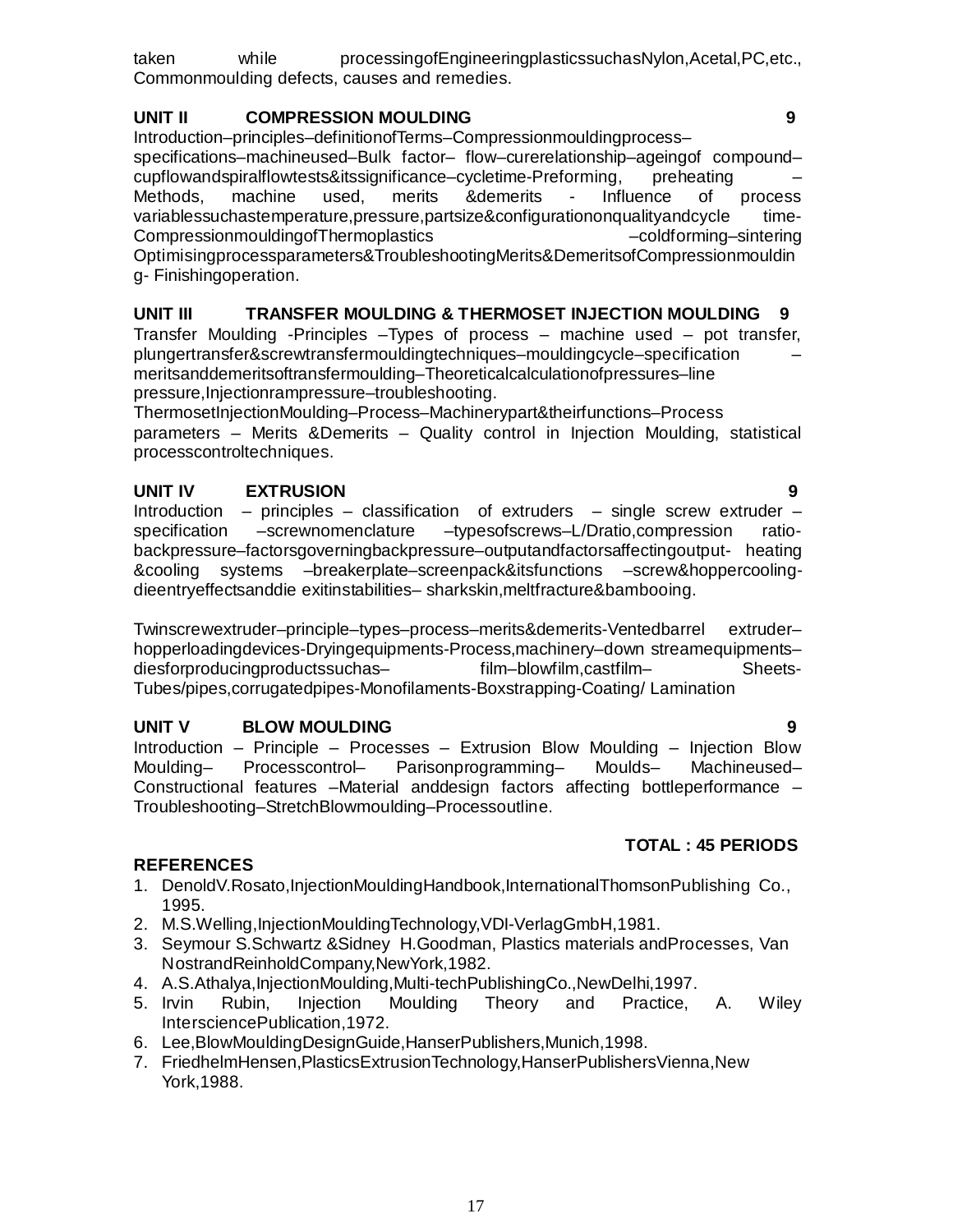# **3 0 0 3**

**UNIT I POLYMER PACKAGING MATERIALS 9**

Introduction to Packaging – Functions of packaging – Major packaging materials viz. Polyolefins, Polystyrene, Polyvinylchloride, Polyesters, Polyamides (Nylons), Polycarbonate and Newer materials such as High Nitrile polymers, Polyethylene Naphthalate (PEN), Polyetherimide (PEI) and LCP – Properties and Applications in Packagings.

# **UNIT II CONVERSION TECHNOLOGY-I 9**

Extrusion – Blown film, cast film, sheet, multi-layer film and sheet, lamination, stretch and shrink wrap and heat sealing – Injection moulding for manufacturing of packaging products – Influence of process variables and its effects. Blow moulding – Extrusion blow moulding, Die shaping, Programmed parison, Injection blow moulding and Stretch blow moulding

# **UNIT III CONVERSION TECHNOLOGY-II 9**

Thermoforming – Vacuum forming, Drape forming, Snap-back vacuum forming, Plugassisted vacuum forming, Pressure forming, Matched mould forming, Scrap less thermoforming, Skin pack and blister packs, Thermoform/fill/seal systems (TFFS). Advantages and disadvantages of thermoforming.

Printing – Surface treatment, Printing on films and containers viz. Flexographic printing, Rotogravier printing, Pad printing, Hot stamping, Reverse printing.

# **UNIT IV PERFORMANCE EVALUATION OF PACKAGING PRODUCTS 9**

Mechanical properties – Tensile properties, Impact properties, Tear strength, Burst strength, Stiffness, Crease or flex resistance, Co-efficient of friction, Blocking, Orientation and shrinkage.

Optical Properties – Clarity, Haze and gloss

Barrier Properties – Oxygen transmission, Water vapour transmission rate – Migration.

#### **UNIT V ENVIRONMENTAL CONSIDERATION 9**

Plastic waste – Classification, Segregation, Sorting and Waste Management viz. source reduction, reuse/repair, recycling related to packaging films and constrainers. Pollutants an outline – ChloroFluoro Carbon (CFC), Dioxin

Life cycle assessment: A case study

# **TOTAL : 45 PERIODS**

#### **REFERENCES**

- 1. Gordon L. Robertson, Food Packaging Principles and Practice, Marcel Dekker, Inc., New York 1993.
- 2. Louis T. Manzione, Plastic Packaging of Microelectronic Devices, Van Nostrand Reinhold, New York, 1990.

#### **PA7003 COATINGS SCIENCE AND TECHNOLOGY L T P C 3 0 0 3**

# **OBJECTIVES**

- 1. To know about the various components in a paint and functions of each component and their advantages.
- 2. To learn the synthesis and mechanism of film formation of binders in surface coating,
- 3. To understand the formulations of different types of paints.
- 4. To know the methods of application of surface coatings and paints, evaluation of paints and their applications.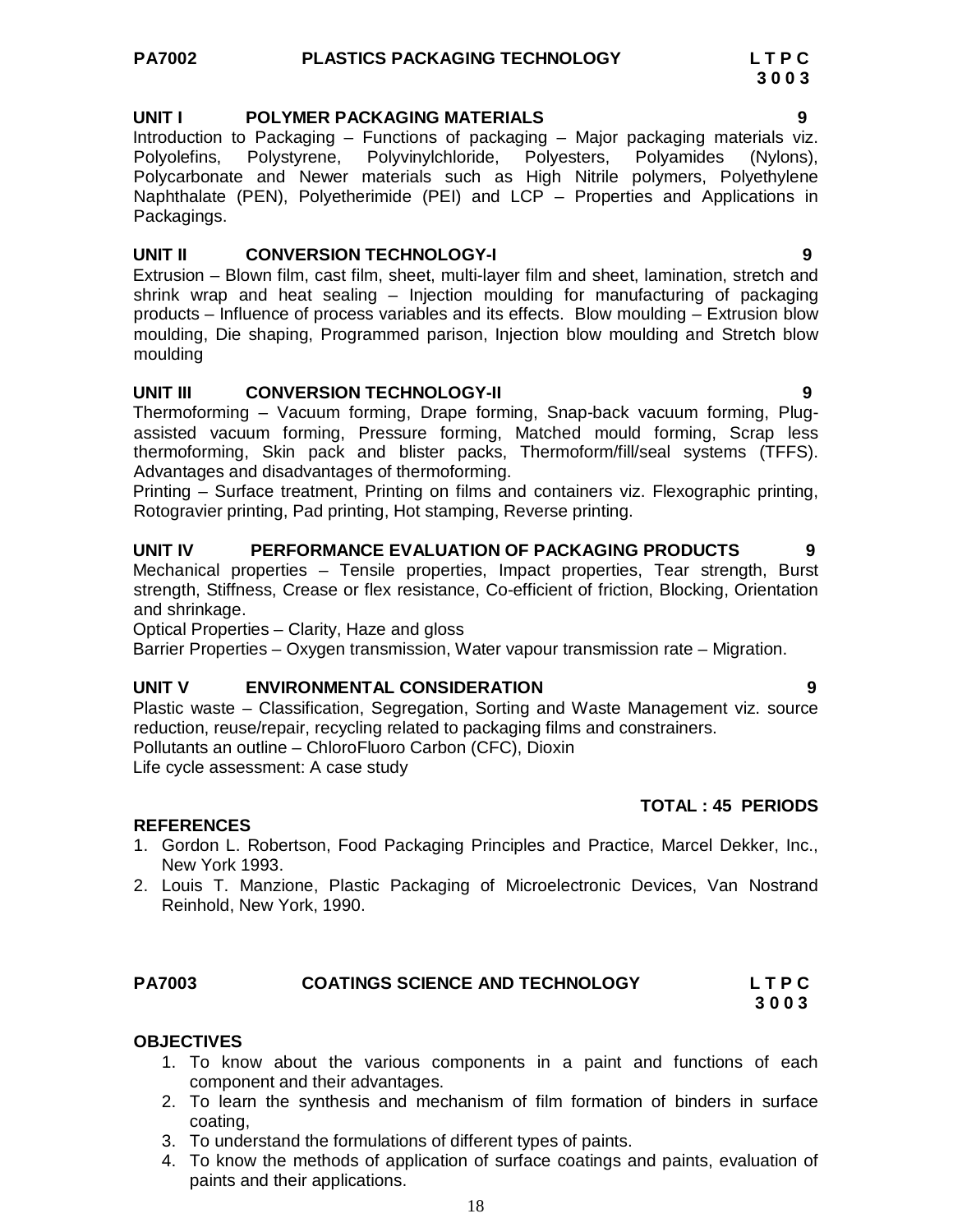# **OUTCOME**

Students learn about various components in paint formulations and different types of paints and surface coatings. They understand the mechanism of film formation and advantages and disadvantages of various binders in paint/surface coating. They also learn about various techniques for application of coatings and their evaluation.

#### **UNIT I INTRODUCTION TO PAINTS 9**

Basic paint technology; drying oils, Polymeric binders, Pigments, extenders and additives.

# **UNIT II FORMULATION AND PROPERTIES OF PAINTS 9**

Essential concepts of paint formulation and paint properties : paint preparation (pigment dispersion), surface preparation and paint application, paint properties and their evaluation mechanism of film formation, factors affecting coating properties, methods used for film preparation and their properties; barrier properties and corrosion, mechanical properties, aging properties, rheological properties, adhesion properties and other related properties.

# **UNIT III COATING SURFACES 9**

Mathematics of paint formulation, formulations of coatings as finishes (automotive appliances, coil, can, marine, aircraft etc) and for various substrates (Steel, timber, masonry, plastics etc.)

# **UNIT IV SPECIALTY COATINGS 9**

State of the art technologiesforradiation durable, nonpolluting, powder, high solids.

# **UNIT V WATER BORNE COATINGS 9**

A Fundamental Constituent of water-borne coatings, Types of Aqueous coatings systems, Binders in water-borne coatings, Additives in water-borne coatings, Pigments and fillers, The action of Amines and Auxiliary solvents in Aqueous, The manufacture of water-borne coatings

#### **REFERENCES**

- 1. Outline of Paint Technology, W.M. Morgans (3rd Edition Recently CBS Publishers.
- 2. Paints, Coatings and Solvents, Dieter Stage (Ed.) 2nd Edition WernorFreitag Ltd (Eds)
- 3. Principle & Paint Formulation, R. Woodbroidge (Ed) 1991
- 4. Doren" Water-borne" Hanser 1994.

#### **PA7004 PLASTICS MOULD AND PRODUCT DESIGN L T P C 3 0 0 3**

# **OBJECTIVES**

#### **The students will be able to familiarize :**

- 1. Understand the concept and principal of the plastic mould and product design.
- 2. Describe the selection of a machine and its specification.
- 3. Explain the importance of the parting line/parting surface and its selection and explain the need of ejection systems, types of ejection systems and calculation of ejection force required.
- 4. Describe the necessity of feed systems and explain the types of various gates.
- 5. Understand the design of the injection mould, blow mould, compression mould and transfer mould.

#### **TOTAL: 45 PERIODS**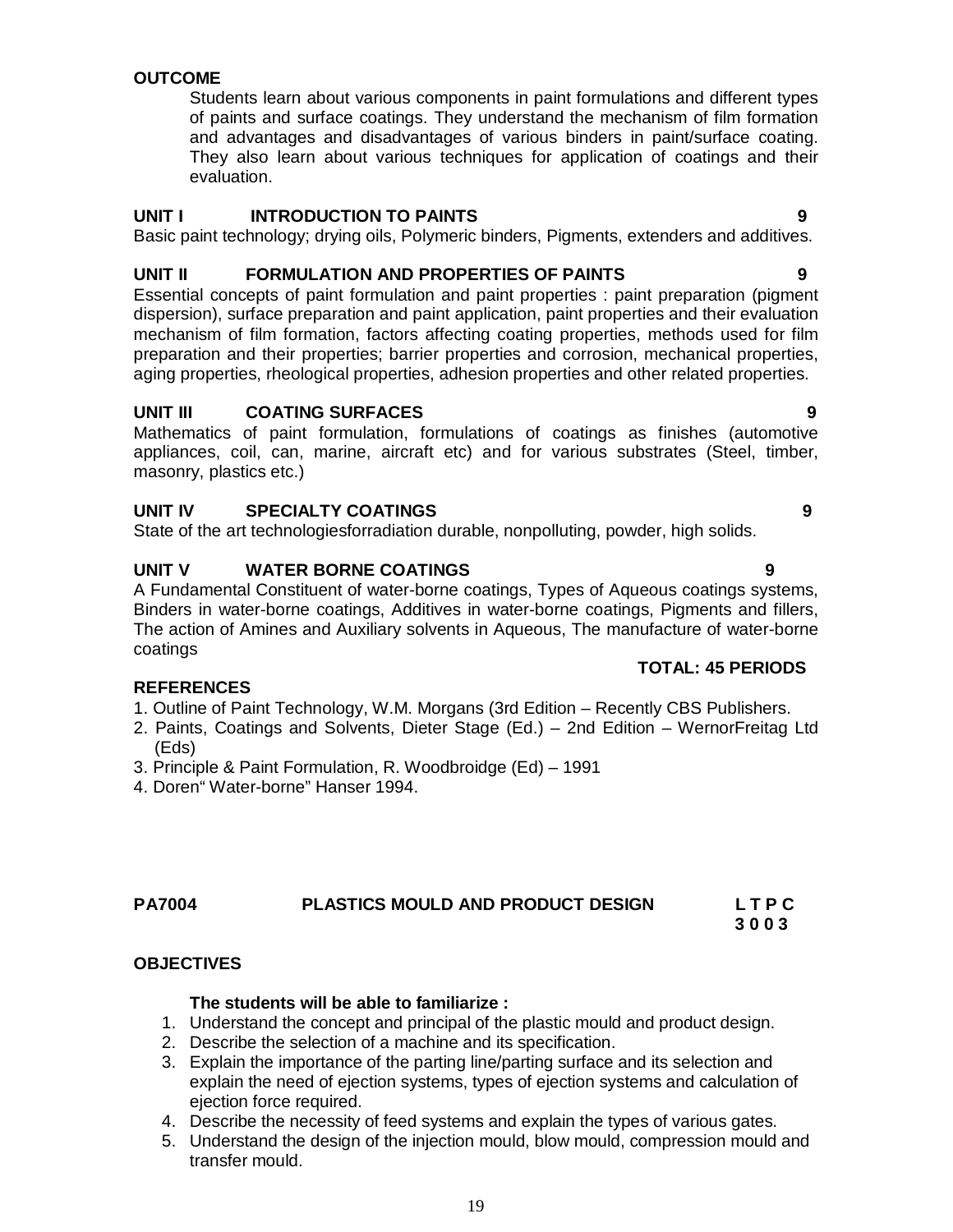#### **OUTCOMES:**

#### **Students will get an exposure:**

- 1. Concept of plastic mould and product design.
- 2. Parting line selection feed system, ejection system and cooling system.
- 3. Learn the constructional features of various of types of mould

#### **UNIT I INJECTION MOULD DESIGN 9**

**Introduction:**Conceptofdesign–moulddesignprinciples–layoutofimpression mouldventing-mouldalignment–mouldlocation–mouldclamping.

**Selectionofmachines**:Specificationsofmachines– typesofmachines-shotcapacity –shotweight- plasticizingcapacity–nozzledetails–minimumdaylight–maximum daylight– projectedarea–Injectionpressure–Lockingforce–shutheight-ejection arrangement – dry cycle time – methodical approach to mould design - deciding numberofimpressions– determinationofeconomicalno.ofcavities.

**Partingline/Partingsurface**:Typesofpartingsurface-plain–stepped–irregular– localsteppedandprofilepartingsurface–complexedgeform.

**Ejectionsystem**:Typesofejection–pinejection–steppedpin-partpin–"D"pin– bladeejection–sleeveejection–stripperejection–airejection–doubleejection– delayedejection-calculationofejectionforcerequired.

**Mouldtemperaturecontrol**:Typesofcooling–Bolstercooling – integralcooling core/cavity – Insert cooling-core/cavity – Baffle cooling – Bubbler cooling – Deep chamber designspiralcooling–coolingthrough heatpipes–capillarytubes-heat rods –mould temperature –melt temperature –heatremoval rate–calculation of coolingtime.

#### **UNIT II TYPES OF MOULDS 9**

**Feedsystem:**Sprue,runnerandgate–determinationofrunner-gate- sizeandcross sectionlayoutofrunners–balancingofrunners–typesofgates–applicationofgates to variousproducts/materials–gatebalancing.

**Typesofmoulds:**Twoplatemould–singleimpression–multiimpression–threeplate mould – multi day-light mould–stack mould–runnerlessmould–hotrunner and insulated runnermould-splitmoulds–external cam,doglegcamandcamtrackactuation–spring-hydraulicactuation-splitcavities–splitcores –threaded inserts–internal andexternal –standard mould bases –Calculation of strength of cavities – strength of guide pillar and support pillar requirements-Moulddesignchecklist.

#### **BlowMouldDesign&ExtrusionDieDesign**

Typesofblowmoulds–extrusion–injectionandstretchblowmoulds–blowratio– parisondesign–pinchoffdesign– partingline–clampingforce–mouldventing,mould cooling– mouldalignment– mouldclamping. ExtrusionDieDesign:Basicconcepts

# **UNIT III COMPRESSION & TRANSFER MOULD DESIGN 9**

Typesofcompressionmould-openflash-semi-positivetype-positive-displacement mouldstypesofloadingchambers-bulkfactor-flashthickness-potdesign–depth ofloading chamber calculation -projected area -compression pressure -clamping force– decidingno.ofimpressionbytechnologicalmethod- heatingsystem-typesof heaters - heat losses - heat requirement &heater capacity- advantages and disadvantagesofcompressionmould.

Typesoftransfermoulds-integralpottransfermould–Top&Bottomplungerdesignauxiliaryramtransfermould-transferpotdesign-projectedarea-transferpressure-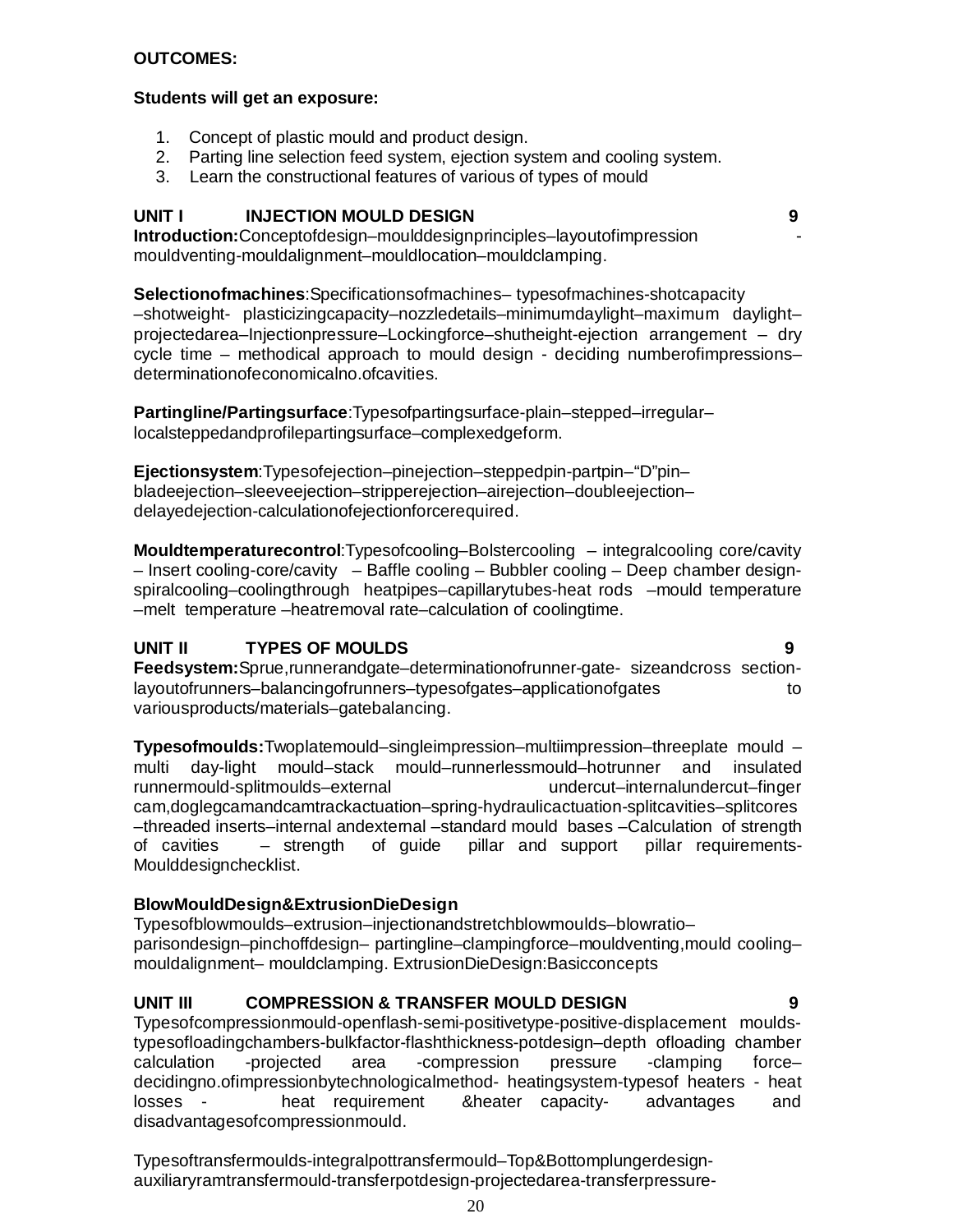clampingforce-pressurepaddesign-designofspruerunnerandgate–calculationsadvantagesanddisadvantagesoftransfermould.

# **UNIT IV PLASTICS PRODUCT DESIGN 9**

Concepts–size,shapeandfunction–formandfunction–Aesthetics,Ergonomics – Shrinkage,Flashlines. Undercuts–External&Internal-Wallthickness–variancesin wall thickness – suggested wall thickness for thermoplastics and thermosetting materials– stepsinproductdesign-emphasizeondesigningwithengineeringplastics- Taper or draft - Fits &Tolerances – Designing with plastics for load bearing applicationslikegears,bearing,etc.

Designofradii,fillets,ribsandbosses-Designforflowandshape-MouldedHoles– throughholes–blindholes– threadedholes– sideholes–holesparalleltodraw– nearnessofholestoeachotherandsidewall–mouldingholesnotparalleltodraw– drilledandtappedholes–mouldedthreads–mouldedlettering–surfacetreatment.

# **UNIT V TYPES OF INSERTS 9**

TypesofInserts–Materials–selectionofmetalforinserts–minimumwallthicknessof material around inserts –anchorage –relieving moulding stresses around inserts – location ofinserts inthe part –moulded ininserts –pressed ininserts -Design of integral hinges, hinges and snap fits for boxes and assembly of moulded parts - Designedmismatchforpartassembly.

Quality and economy – tooling aspects on product design – process variables vsproductdesign–productdesignappraisal-Productdesignlimitations– shrinkagevstolerance–enduserequirements withcasestudies–productdesigntipsprototype development–rapidprototypingtechniques–stereolithography.

# **TOTAL : 45 PERIODS**

# **REFERENCES**

- 1. R.G.W.PYE,InjectionMouldDesignforThermoplastic,AffiliaterEast-WestPressP.Ltd.,NewDelhi,1989.
- 2. Fischer(EG),Blowmouldingofplastics,NewnusButterWorths,London,1976.
- 3. MV Soshi, Dies for Plastics Extrusion, S.G. WasantforMacmillan India Ltd., Madras,1992.
- 4. DYM,InjectionMouldDesign,VanNostrandReinholdCompany,NewYork,1987.
- 5. Neil L.Hancox, Design Data forReinforced Plastics, Chapman &Hall, London,1994.
- 6. Beck,PlasticProductDesign,YanNostrandReinholdCompany,London,1970.
- 7. NormanLee,BlowMouldDesign,HanserPublishers,Munich,1998.

# **PA7005 CAD/CAM/CAE APPLICATION IN MOULD/TOOL DESIGN L T P C**

 **3 0 0 3**

# **OBJECTIVES:**

The students will be able to familiarize :

Introduction basic concepts of computer aided design.

Understand the concept and principal of the basic concepts of computer aided design. Understanding of CNC Machining techniques and types of control systems for CNC machine system.

Understand the advanced CAD/CAM manufactured techniques along with the flexible manufacturing system.

Understand the Rapid Proto Typing and reverse engineering process.

To gain knowledge on computer aided design.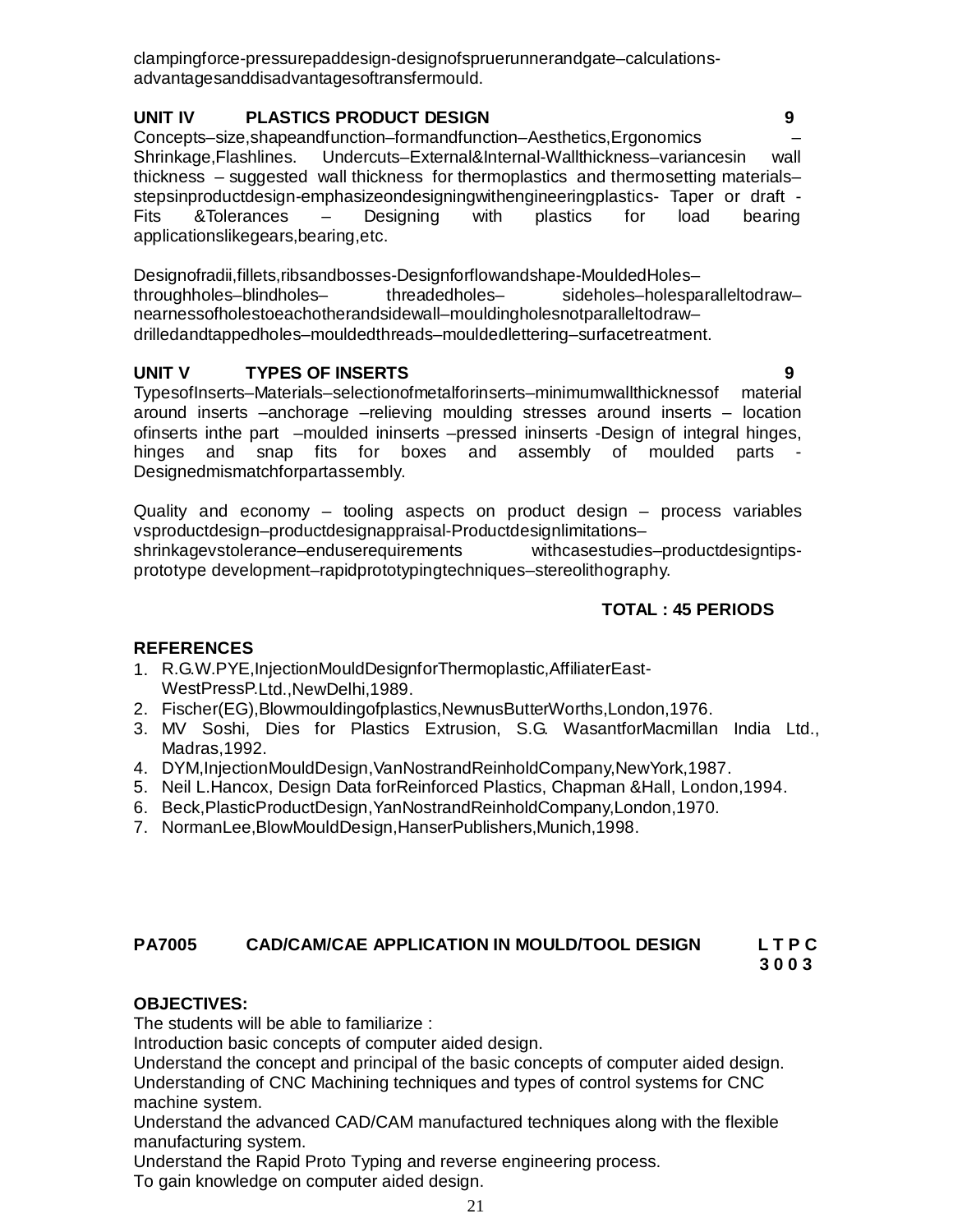# **OUTCOMES**

Students will get an exposure : Concepts of computer aided design (CAD). Various CNC Machining techniques and its programme operation. Computer Integrated Manufacturing (CIM) along with computer aided design and manufacturing (CAD/CAM). Rapid prototype and reverse engineering process and it s application

#### **UNIT I 9**

Introduction*-* Basic concepts of Computer Aided Design – CAD and CADD system – Shape and size description. Parametric programming - Construction of Engineering drawing – Two dimensional drafting – 3D surface & Solid Modelling – Concepts of engineering data base – Various techniques used to analyse the material properties.

# **UNIT II 9**

Introduction to numerical control system – CNC machines - Types of control system for CNC machine – CNC processing – co-ordinate system – CNC axis and motion – CNC milling – CNC turning – CNC EDM – machining – CNC wire EDM concepts – concepts of CNC program – tool motion – canned cycles – CNC interface with CAD-CNC stimulation softwares.

**UNIT III 9** Computer Integrated Manufacturing (CIM) - Computer Aided Design & Manufacturing (CAD/CAM) process – advanced CAD/CAM Technology – Flexible Manufacturing System (FMS).

# **UNIT IV 9**

Rapid prototyping – Processes – Applications - Reverse Engineering – New generation cutting tools for Mould manufacturing.

# **UNIT V 9**

Computer Aided Engineering (CAE) – Finite Element Analysis(FEA) – Flow analysis– Thermal analysis – Warpage Analysis – Cooling Analysis - Shrinkage Analysis - Pressure Analysis – C Mould – Mould Flow – Analysis – Introduction and Application.

# **TOTAL : 45 PERIODS**

- 1. Mikell P. Grooves and Emary W. Zimmers, Jr. `CAD/CAM Computer Aided Design and Manufacturing', Prentice Hall, Inc. 1995.
- 2. Groover, M.P., `Automation, Production system and CIM', Prentice Hall of India, 1998.
- 3. Dr.KhalilTaraman, Robert E. King, Rachel Subrin, `CAD/CAM Intergration and Innovation' – Computer and Development Department Marketing Services Division – Dearborn, Michigan, 1985.
- 4. Peter Kennedy, `Flow analysis of injection moulds' Hanser Publishers, Munich Vienna, New York, 1995.
- 5. U. Rembald, B.O. Nnaji, A. Storr, `Computer Integrated Manufacturing and Engineering', Addison – Wesley Publishing Company, New York. 1993.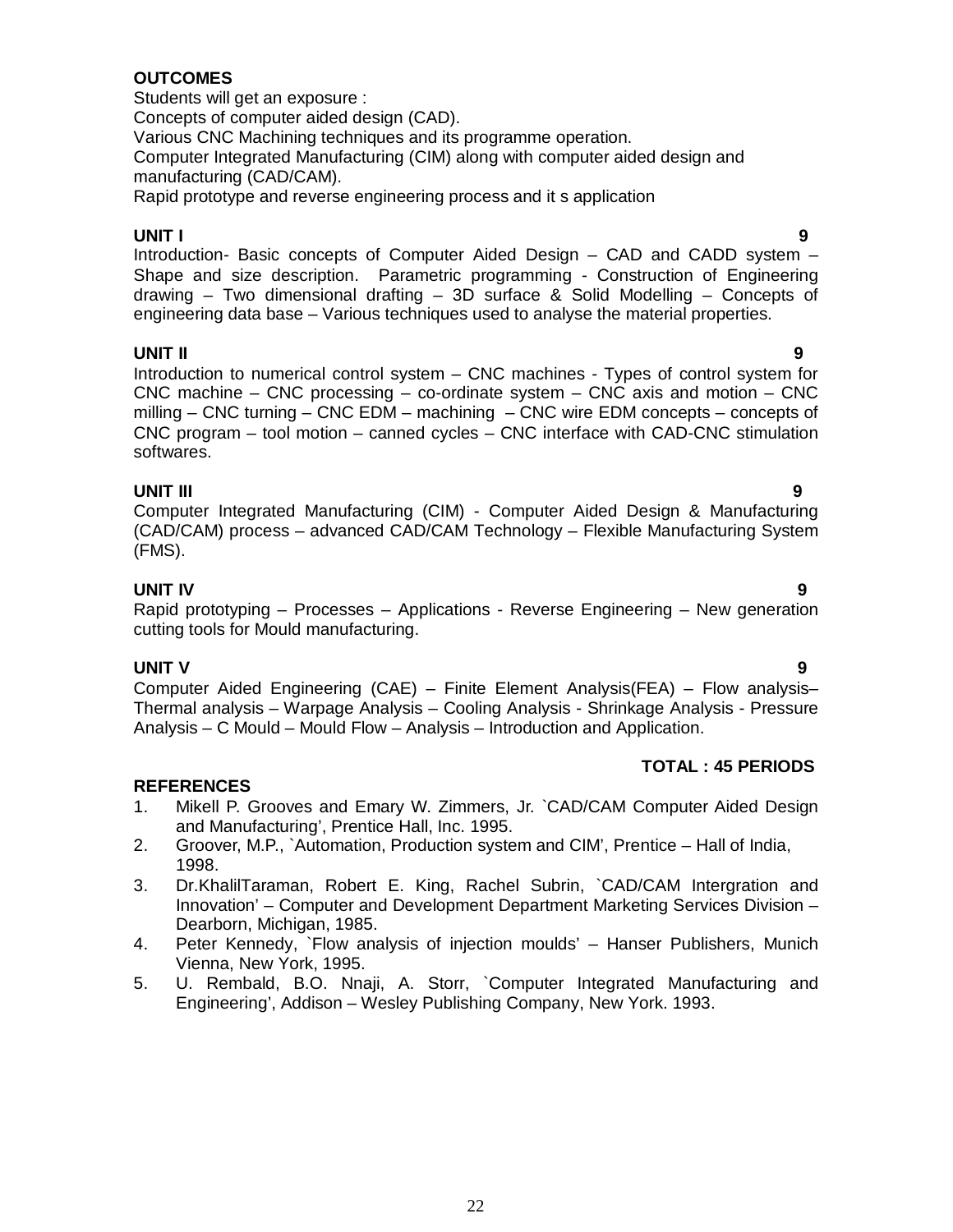#### **PA7006 ADVANCED MOULD MANUFACTURING TECHNOLOGY****L T P C**  **3 0 0 3**

# **UNIT I PROGRAMMING AND OPERATION OF CNC MACHINES 9**

Introduction – Co-ordinate system – Dimensioning – Axes and motion nomenclature – Part programme structure – Tool compensation – MDI – Sub-routines – Canned cycle – Machining cycles – Programming examples for Machining centre – Turning centre – Introduction to Computer and CAD/CAM

#### **UNIT II IMPORTANCE OF EDM IN MOULD MAKING 9**

Brief about EDM – Electrode materials – Applications – CNC EDM – CNC wire EDM – Its development in Mould and Die industry

#### **UNIT III PRODUCTIVITY SOLUTIONS FOR THE MANUFACTURING OF MOULDS & DIES****9**

CNC Tooling – Different tool materials – Applications – Different tool coatings – Endmills – Ballnose – Selection criteria – Chip thickness with milling cutters – special tools for die and mould making – Tool presetting – Effective and efficient process planning

#### **UNIT IV ADVANCED MANUFACTURING SYSTEM 9**

Introduction – Mould making techniques – Electronic data processing (EDP) – Mould making using computer integrated manufacturing – CAD for part construction – Interfaces – Softwares – CAD mould design – Data preparation for machining operation – advantages of machining using CAM – Reverse engineering – Rapid prototyping

#### **UNIT V DESIGN OF MODERN CNC MACHINES 9**

Introduction – Machine structure – Guide ways – Feed drives – Spindles / Spindle bearings – Measuring systems – Controls, software and User Interface – Gauging – tool monitoring system – Ball screw and nut – Feedback element – Equipment for assembly – **Troubleshooting** 

#### **TOTAL : 45 PERIODS**

#### **REFERENCES**

- 1. Cyril Donaldson George H. Lecain V.C. Goold, Tool Design, TATA McGraw-Hill, 1998.
- 2. Richard R. Kibbe John E Neele, Roland O Mayer, Warran White, Machine Tool Practices, Prentice Hall of India Pvt. Ltd., 1999.
- 3. StoeckhertMennig, Mould Making Hand Book, Hansel Publishers.

# **OBJECTIVES**

To familiarise the student with the common methods used in the analytical characterization of polymers

- 1. To provide the student with an understanding of the fundamental physics and chemistry used by these techniques
- 2. To expertise the student with a sufficient background to select the appropriate method of characterization and solve a given problem

**PA7007 PLASTICS CHARACTERIZATION TECHNIQUES L T P C 3 0 0 3**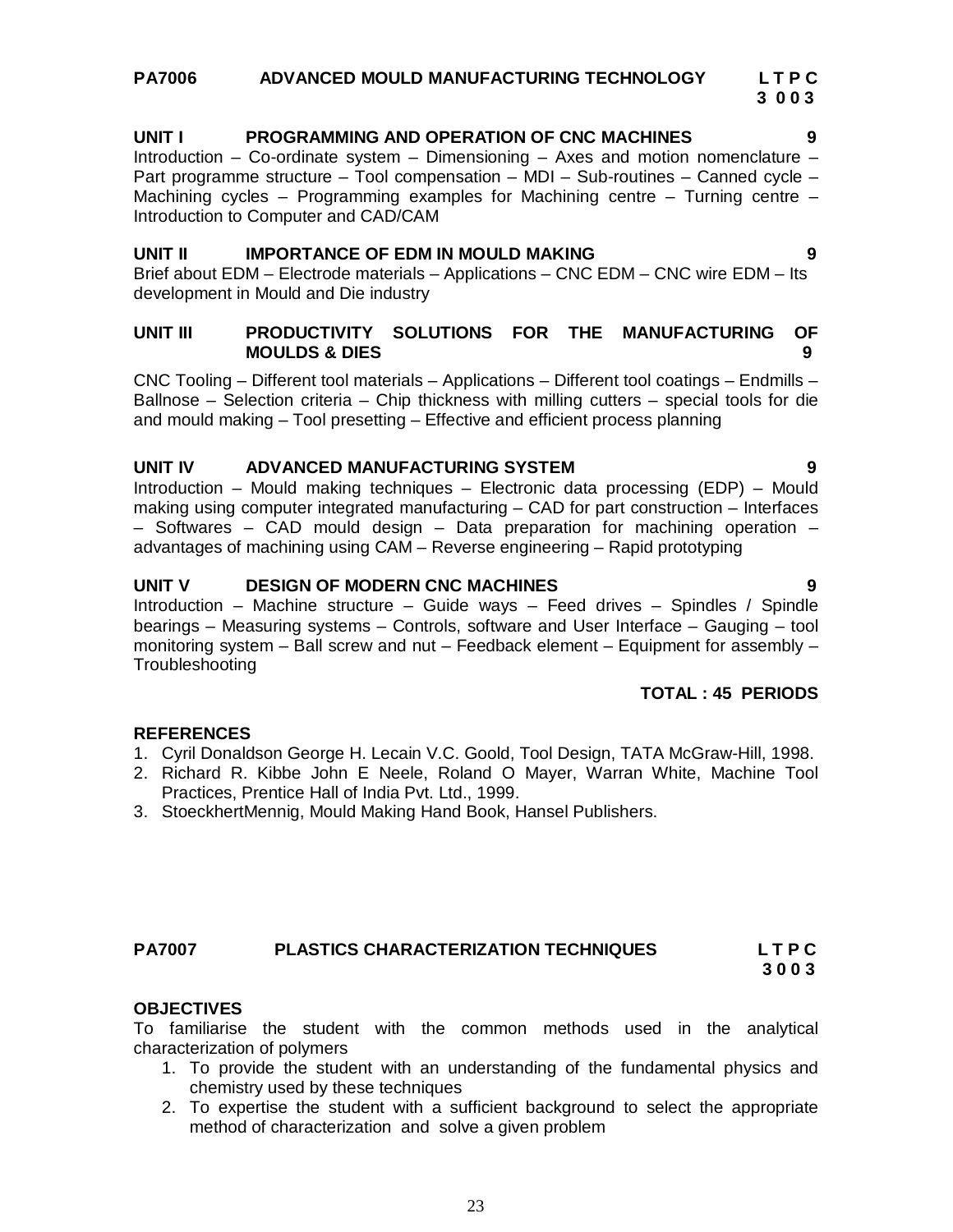#### **OUTCOME**

After completion of the course, the student able to

- 1. Predict both qualitative and quantitative basis on the structure, properties and composition of a polymer
- 2. Analyze and interpret the data taken by physical characterization methods (thermal analysis, microscopy, scattering, spectroscopy and mechanical methods)

### **UNIT I MOLECULAR WEIGHT DETERMINATION 9**

Importance of molecular weight-Molecular weight averages – calculation of different molecular weight averages- Molecular weight determination techniques-Absolute and relative method- Endgroup analysis, Colligative Properties - Ebulliometry, Membrane osmometry and Vapour phase osmometry, Light scattering techniques, Dilute Solution viscometry and Gel Permeation Chromatography.

#### **UNIT II SPECTROSCOPIC CHARACTERIZATION 9**

Introduction to Spectroscopic techniques –properties of electromagnetic radiation-UV-Visible Spectroscopy – fundamentals, instrumentation and application to polymers.InfraRed and Raman Spectroscopy – fundamentals, instrumentation and application to polymers.Nuclear Magnetic Resonance (NMR) Spectroscopy – principles of magnetic resonance, instrumentation and application to polymers.Electron Spin Resonance Spectroscopy- theory, experimental considerations, polymerization studies, degradation and relaxation.X -Ray Diffraction- generation and properties of X-rays, diffraction theory, wide- and small-angle scattering, applications to polymers.

#### **UNIT III MICROSCOPIC AND CHROMATOGRAPHIC CHARACTERIZATION 9**

Light Microscopy - Scanning electron microscopy – introduction, design and operation of SEM, primary, secondary, back scattered electrons and X- rays, application to polymers. Transmission electron Microscopy- layout of the TEM, diffraction, resolution, contrast, application to polymers and scanning transmission electron microscopy.

Gas chromatography and GC-MS- theory and instrumentation, analysis of residual monomer like VCM, Acetaldehyde, Acrylonitrile and Styrene content, additive analysis in Polymers by Gas Chromatography and GC-MS.

#### **UNIT IV THERMAL CHARACTERIZATION 9**

The basis of Thermal Analysis – First and second order transitions in polymers- melt and cold crystallisation- Differential Thermal Analysis (DTA) and Differential Scanning Calorimetry (DSC) – principle, instrumentation and application to polymers-crystallisation kinetics Thermo-mechanical Analysis (TMA) – Dynamic Mechanical Thermal Analysis (DMA) and Dielectrical Thermal Analysis- Theory and principle, instrumentation, application to polymers. Thermo gravimetric Analysis (TGA)- principle, instrumentation and application to polymers, degradation kinetics.

#### **UNIT V RHEOLOGICAL CHARACTERIZATION 9**

Introduction and definitions related to fluid flow - Newtonian and non-Newtonian and visco elastic fluids. Rheological properties - viscosity, melt-flow, relationships describing temperature and shear rate dependence on the rheological behaviour of amorphous and crystalline plastics materials, Simple shear flow and its application for measurement of viscosity as well as normal stresses. Simple elongation flow and its significance. Dynamic flow behavior-steady shear and oscillatory shear responses- time dependent fluid responses. Viscosity measurements - capillary rheometer, viscometer, torque rheometers, cup flow and spiral flow tests for determination of flow behaviour.

#### **TOTAL : 45 PERIODS**

#### **REFERENCES**

1. T.R. Crompton, Characterization of Polymers, volume 1 and 2, SmithersRapra technology limited, 2008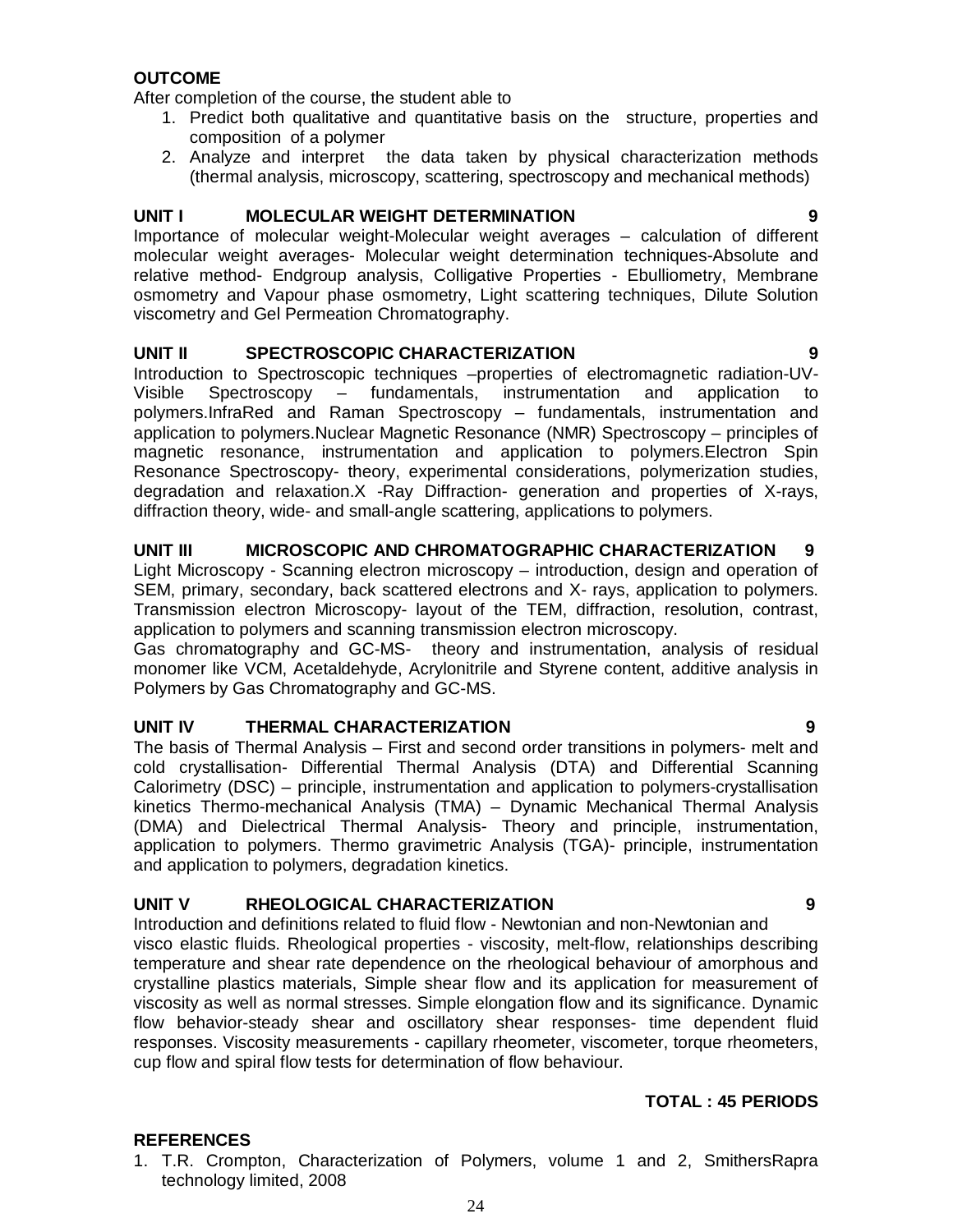- 2. Fred W. Billmeyer, J. R. Text book of Polymer Science, John Wiley & Sons, Singapore, 1994.
- 3. Seymour/Carraher's Polymer Chemistry An Introduction, Marcel Dekker, Inc., New York, 1996.
- 4. Campbell and J. R. White, Polymer Characterization Physical Techniques, Chapman and Hall, London, 1989.
- 5. J. Spells, Characterization of Solid Polymers, Chapman and Hall, London, 1994.
- 6. Charles L. Rohn, Analytical Polymer Rheology, Hanser Publishers, Munich, 1995.
- 7. Edith A. Turi, Thermal Characterization of Polymeric Materials, Academic Press, New York, 1981.

#### **PA7008 PHYSICS AND RHEOLOGY OF POLYMERS L T P C**

#### **3 0 0 3 OBJECTIVE**

- 1. To understand the conformational property of polymer chain using different models
- 2. To study the chain conformation in polymer solution and melt based on thermodynamics
- 3. To introduce fundamental flow properties and methods used to investigate the flow behaviour under stress
- 4. To understand the flow behaviour in different processing methods

#### **OUTCOMES**

At the end of the course student able to

- 1. Know the conformational change of polymer chains in solution and melt
- 2. Understand and measure the basic flow properties of polymers
- 3. Relate the polymer rheology to properties of polymeric materials and processing

#### **UNIT I MOLECULAR CONFORMATION AND CONFIGURATION 9**

Potential and conformational energy of molecules-polymer conformation and configuration –isomerism in polymers- stereo isomerism, geometrical isomerism, sequential isomerism Conformation of an ideal chain-mean square end to end distance-freely jointed and freely rotating chain model, worm like chain model, hindered rotation model. Radious of gyration of an ideal chain. Real chain- excluded volume, Flory theory of polymer in a solvent, deforming real and ideal chains.

#### **UNIT II ELASTICITY 9**

Thermoelasticity -Thermodynamics of rubbers –Flory construction- entropic and energetic contributions to the elastic force in rubbers –Unentangled rubber elasticity- affine network model-phantom net work model-entangled rubber elasticity-Edwards tube model-Mooney –rivlin model

#### **UNIT III SOLUTION PROPERTIES 9**

Polymer solutions-theta condition-Thermodynamic view of miscibility-upper critical solution temperature (UCST)- lower critical solution temperature (LCST)-Concentration regimes in polymer solutions

Viscoelasticity- elastic deformation-irrecoverable deformation - models of viscoelastcity-Voigt-kelvin-Maxwell-Burger models- WLF equation-TTS curve- Boltzman superposition principle- stress relaxation-creep and creep recovery-

Basics of rheology- shear stress-shear strain-strain rate-different types of fluids-Newtonian and Non-Newtonian fluids- flow behaviour of different Non- Newtonian fluids-zero shear viscosity-steady shear and oscillatory shear experiments. Methods to measure flow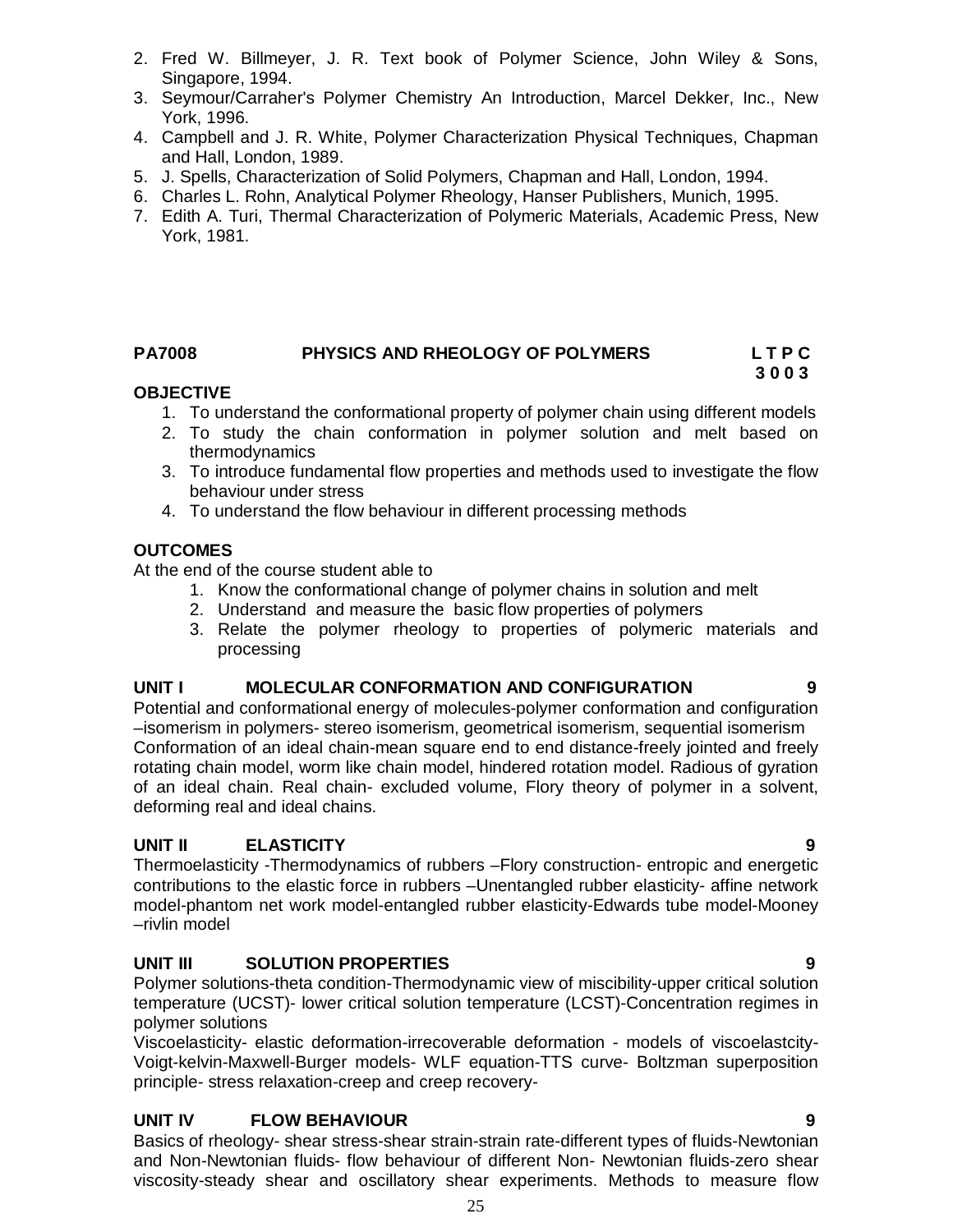properties-capillary rheometer-parallel plate rheometer-cone and plate rheometer-Cup and bob viscometer-Measurement of normal stresses. Theories of viscosities of dilute and concentrated Solutions.

# **UNIT V MELT RHEOLOGY AND RHEOMETRY 9**

Rheology of dilute and concentrated suspensions, Flow behaviour of polymer melts during Injection moulding- Extrusion: Film extrusion, sheet Extrusion and Blow mouldings. Bubble inflation rheometer, compression rheometer, stress relaxation instruments. Torque rheometers, rotational & sliding surface rheometers and their use in determining processability.

# **TOTAL : 45 PERIODS**

# **REFERENCES**

- 1. Polymer physics: Michael Rubinstein and R.H. Colby, Oxford University press ,2003
- 2. Polymer Physics:Ulf W. Gedde, Chapman & Hall, 1995
- 3. Elements of Physical Chemistry: S. Glasstone and D. Lewis,Macmillan India Press, Madras, 1995.
- 4. Rheology of Polymers: G.V.Vinogradov and A.YaMalkin, Mir Pub, Moscow, 1980.
- 5. Introduction to Polymer Viscoelasticity: J.J. Alkonis and W.J.Macknight - Willey InterScience, New York ,1982.
- 6. Viscoelasticity of Polymers: D.D.Ferry III Edn. John Willey and Sons, New York, 1981
- 7. Polymer Melt Rheology: F.N.Cogswell, George Goodwin Ltd. and P. R. Londo, JohnWiley and Sons, 1981.

#### **PA7009 ADVANCED PLASTICS PROCESSING TECHNOLOGY L T P C 3 0 0 3**

# **OBJECTIVES**

- 1. To understand the specialized injection moulding process viz., Co-injection moulding, Two-colour injection moulding process, Gas assisted Injection Moulding, Reaction Injection Moulding, Liquid injection moulding, structural foam moulding and to understand the effect of shrinkage, merit & demerits of the process
- 2. To understand advanced blow moulding process & advanced Extrusion process. To expertise the student with sufficient background for selection of processing techniques.

# **OUTCOMES**

At the end of the course, the students able to analysis the advance processing technique, end product application & it's importance

# **UNIT I SPECIALIZED INJECTION MOULDING PROCESS - I 9**

Introduction - Co-injection moulding, Two-colour injection moulding process - applications, Gas assisted Injection Moulding - Basic processes and procedures - Moulding aspects shrinkage and summary. Reaction Injection Moulding (RIM) - Process - Mould - Process Controls – Merits.

#### **UNIT II SPECIALISED INJECTION MOULDING PROCESS – II 9**

Multi-layer Moulding, Counter flow moulding, Liquid Injection Moulding processes. Structural foam moulding - Low pressure and high pressure processes - Merits & demerits.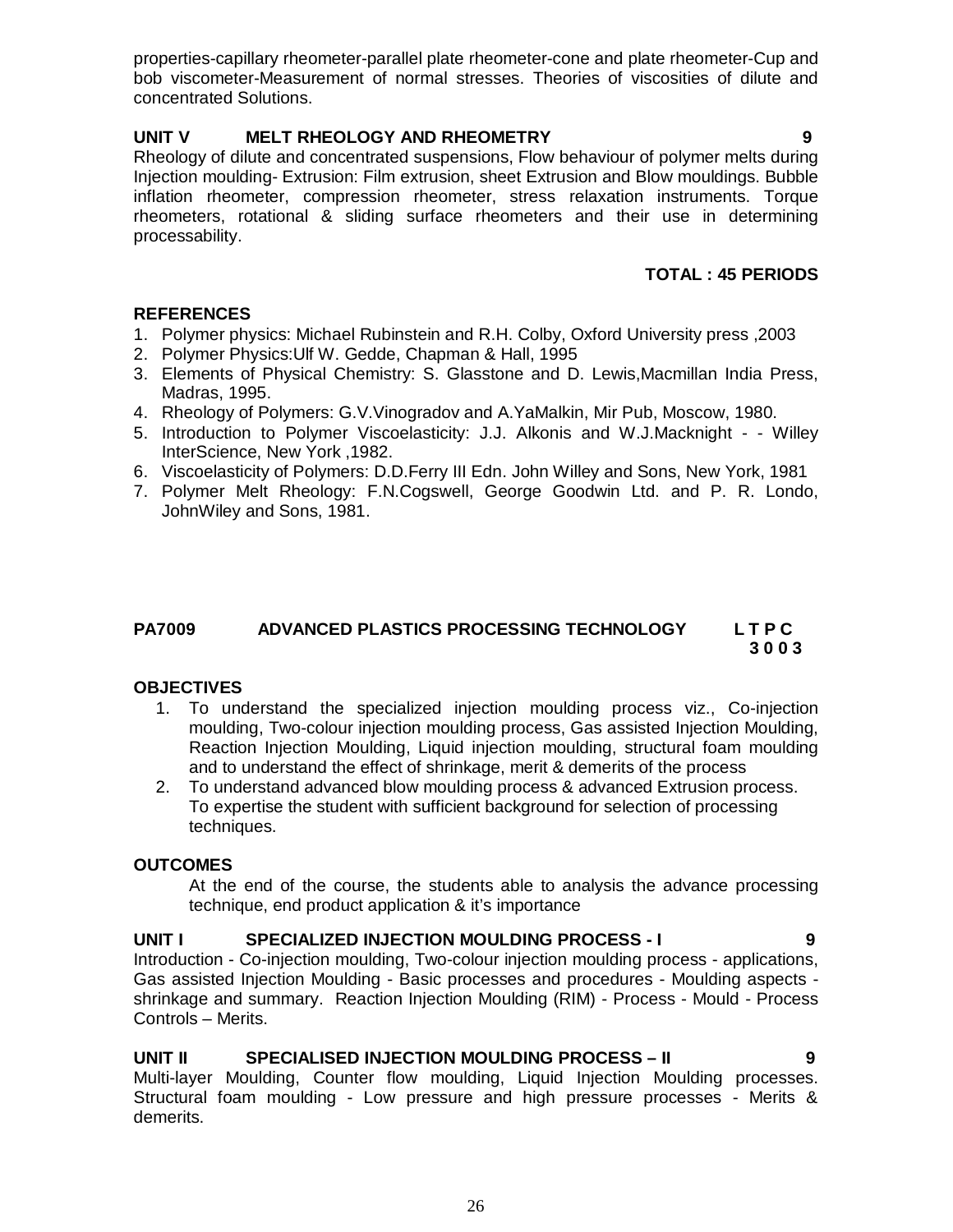#### **UNIT III ADVANCED BLOW MOULDING - I 9**

Introduction - Classification of advanced Blow moulding processes - Deep draw Double Wall Blow Moulding Technology - Split moulds- Versatility - Applications. Press Blow Moulding Technology Process - Applications, Three dimensional Blow Moulding Process - Applications.

#### **UNIT IV ADVANCED BLOW MOULDING – II 9**

Stretch blow moulding - Injection stretch blow moulding - Extrusion stretch blow moulding - Process - Merits & demerits - Applications. Multi-layer Blow Moulding - Process - Applications.

#### **UNIT V ADVANCED EXTRUSION PROCESSES 9**

Introduction - Profile Extrusion - Material - Process - Process optimisation - Cooling Profile applications. Process, down stream equipments - dies and application. Multi-layer films, co-extruded sheets, Pipes, Corrugated pipes.

#### **TOTAL : 45 PERIODS**

#### **REFERENCES**

- 1. James F. Stenvension, Innovation in Polymer Processing Moulding, Hanser Publishers, New York, 1996.
- 2. Donald V. Rosato, Injection Moulding Handbook, International Thomson Publishing Company, 1985.
- 3. Friedhelm Henson, Plastics Extrusion Technology, Hanser Publishers, New York, 1988.
- 4. Brunt Strong, Plastics: Materials and Processing, Prentice-Hall, New Jersey, 1996.

#### **PA7010 POLYMERIC NANOCOMPOSITES L T P C**

#### **3 0 0 3 OBJECTIVES**

- To gain an understanding of materials commonly used for nano-modification such as nanoclays, carbon nanotubes, etc.
- To study different manufacturing techniques of dispersion of nanoparticles such as sonication, high shear mixing, centrifugal mixer, twin-screw extrusion.
- To study different manufacturing techniques to produce real-life components
- To understand characterization techniques of these materials using scattering, spectroscopic and microscopic techniques
- To evaluate the properties using thermal, mechanical and rheological methods

#### **OUTCOMES**

At the end of the course, the student should be able to

Know different characterization and testing techniques and interpretation of results Have a knowledge about different structures and properties of nanocomposites Have an idea about preparation technologies of nanocomposites Predict applications for Polymer Nanostructured Materials

#### **UNIT I PREPARATION OF SYNTHESIS 9**

Polymer Nanocomposites, Nanocomposites Preparation and Synthesis, Polymer Matrics : Thermoplastics, Thermosets, Elastomers, Natural and Biodegradable Polymers

#### **UNIT II RHEOLOGY OF NANOCOMPOSITES 9**

Rheology of Multiphase Systems, Rheology of Polymer / clay Nano composites, Recent studies on Rheaology, Measure Techniques, Steady shear Rheology, Dynamic Rheology, Non Linear Viscoelastic properties, Extensional Rheology, Rheological modeling of Nanocomposites.

27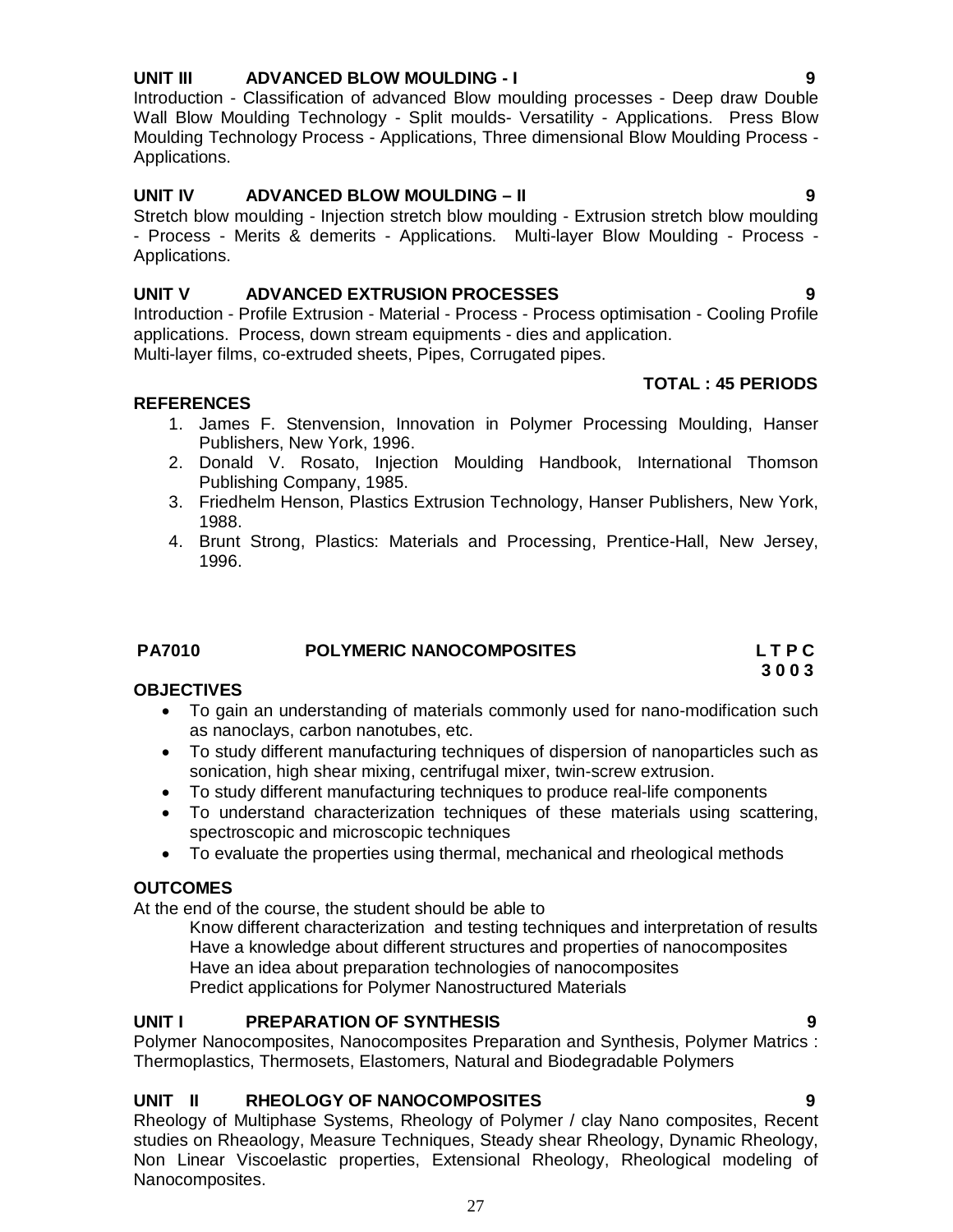# 28

#### **UNIT III PROCESSING OF NANOCOMPOSITES 9**

Extrusion, Injection Moulding, Blow Moulding, Foaming, Rotational Moulding

#### **UNIT IV STRUCTURE AND PROPERTIES CHARACTERIZATION 9**

Scattering Techniques, Microscopic Techniques, Spectroscopic Techniques, Spectroscopic Techniques, Chromatography, Solid-state characterization: Mechanical Testing, Thermal Characterization

# **UNIT V APPLICATION OF POLYMER NANOCOMPOSITES 9**

Thermoplastics, Thermosets, Biodegradable Polymers.

# **TOTAL : 45 PERIODS**

# **REFERENCES**

- 1. Luigi Nicolis& Gianfranco Carotenuto "Metal -Polymers Nanocompsites" A John Wiley & Sons, Inc Publication 2005
- 2. Y.C. Ke& P. Stroeve " Polymer-Layered Silicate and Silica Nanocomposites- Elsevier, 2005
- 3. L.A. Utracki " Clay-Containing Polymeric Nanocomposites" Rapra Technology Limited, 2004
- 4. Joseph H. Koo, Polymer Nanocomposites, Processing, Characterization, and Applications, McGraw-Hill 2006
- 5. P. M. Ajayan, L. S. Schadler, P. V. Braun (Eds) Nanocomposite Science and Technology WILEY-VCH Verlag GmbH Co. KGaA, Weinheim, 2003

| 70<br>. .<br>۰. |
|-----------------|
|-----------------|

# **PA7011 THERMOPLASTIC ELASTOMERS L T P C**

 **3 0 0 3**

# **OBJECTIVE**

- To understand about the different methods of synthesising TPUs and advantages over thermoplastics and elastomers
- To provide a comprehensive overview of different TPUs based on polyolefin, vinyl, styrenic, urethane and polyamides
- To familiarise the student about structure , properties and applications of different TPUs

#### **OUTCOME**

At the end of the course, the student should be able to

- Know the unique characteristics of different TPUs over thermoplastics and elastomers
- Proper selection of suitable TPU for right application
- Correlate the structure and properties of different TPUs
- Select different processing equipments based on the nature of TPU

# **UNIT I CLASSIFICATION OF THERMOPLASTIC ELASTOMERS**

Introduction to Thermoplastic Elastomers (TPE) Polyolefin – based thermoplastic elastomers – Block copolymer, Random Block polymers, Graft copolymers, Polyolefin blend TPE's preparation, Properties, processing and applications.

# **UNIT II THERMOPLASTIC ELASTOMERS FROM CONVENTIONAL POLYMERS**

 **9** Polyvinylchloride based Thermoplastic Elastomers – PVC/Nitrile Rubber blends, PVC/Polyurethane blends, PVC/Co-polyester elastomer blends.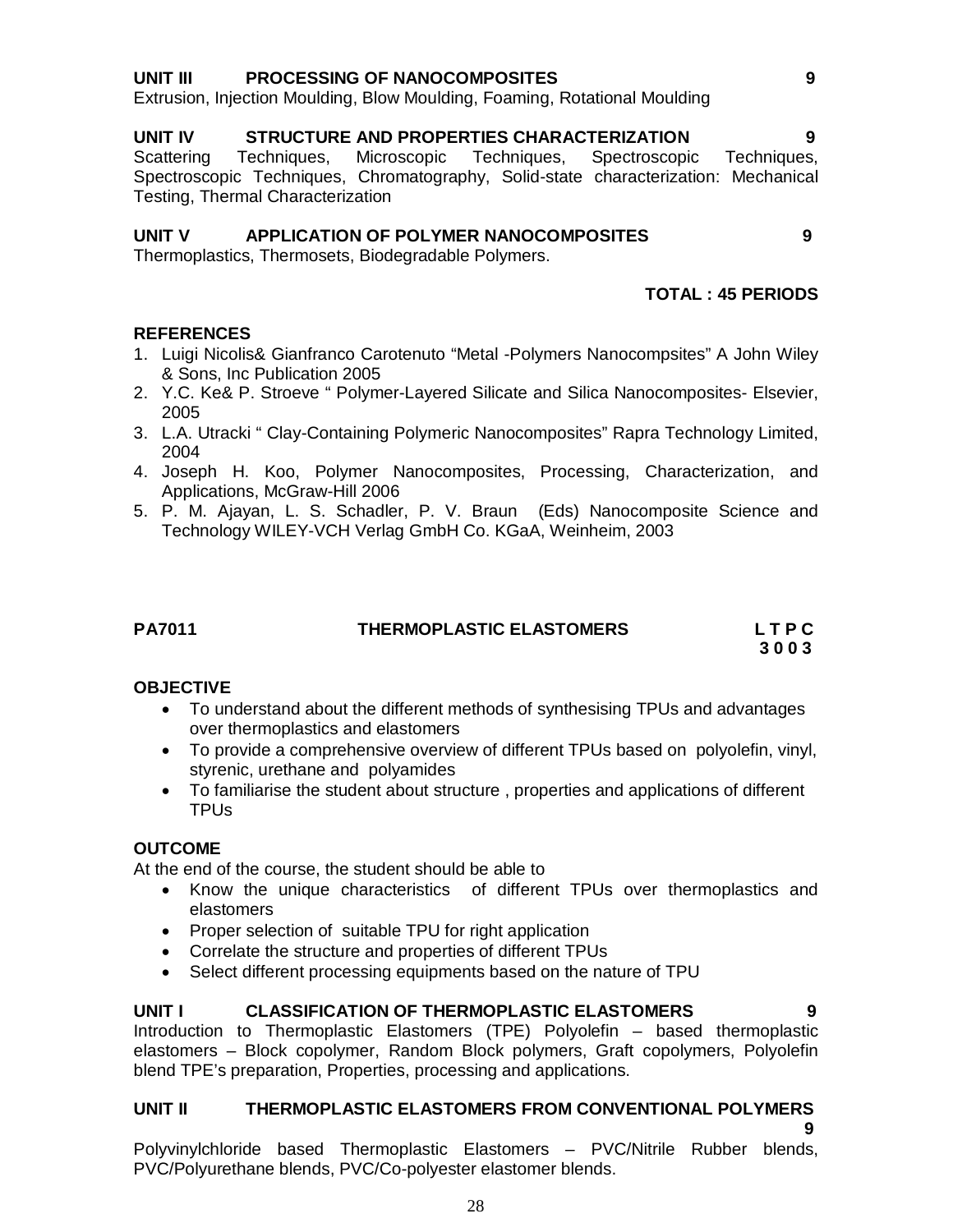Styrenic Thermoplastic Elastomers – Manufacture, Properties, Compounding, Processing and Applications.

# **UNIT III POLYURETHANE ELASTOMER 9**

Thermoplastic Polyurethane Elastomer – Raw materials, Synthesis, Properties, Processing, Blends and Applications.

# **UNIT IV POLYAMIDE AND POLYETHER BASED ELASTOMER 9**

Polyamides based Thermoplastic Elastomers – Polyamide thermoplastic elastomers, Preparation properties, Structure – Property relationship, Processing and applications. Thermoplastic Polyether ester Elastomers – Synthesis, polymer structure and Morphology, Properties, Blends and applications.

# **UNIT V THERMO PLASTIC ELASTOMER FROM BLENDS 9**

Dynamically vulcanized Thermo Plastic Elastomer Blends – Introduction - Preparation of Elastomer – Plastic blends by dynamic vulcanization, properties and applications. Ionomeric Thermoplastic Elastomers: Synthesis, Properties, ionic interactions in polymer blends and applications of ionomeric elastomers.

# **TOTAL : 45 PERIODS**

# **REFERENCES**

- 1. G.Holden, N.R. Legge, R. Quirk, H.E. Schrolder, Thermoplastic Elastomers 2nd Edition, Hanser Publishers, Munich, 1996.
- 2. Anil K. Bhowmick, Howard L. Stephens, Hand Book of Elastomers New Developments and Technology, Marcel Dekker, Inc., New York, 1988.
- 3. S.K. De, Anil K. Bhowmick, Thermoplastic Elastomers from Rubber Plastic Blends, Ellis Horwood, New York, 1990.
- 4. Benjamin M. Walker, Hand Book of Thermoplastic Elastomers, Van Mostrand Reinhold Company, New York, 1979.

# **PA7012 SECONDARY PROCESSING TECHNIQUES L T P C 3 0 0 3**

**UNIT I CALENDERING, THERMOFORMING AND ROTOMOULDING 9 Calendering:** Introduction – type of calenders – roll configuration – Definition of terms such as calender bank – calendering process – process variable and application.

**Thermoforming:** Introduction – pressure forming – vacuum forming – Techniques of vacuum forming – simple vacuum forming, drape forming, plug assisted forming, snapback vacuum forming – pressure snap-back forming-blow back forming – merits & demerits of vacuum forming – vacuum forming moulds. Pressure forming – Advantages over vacuum forming – material for thermo forming – heating systems. Matched die forming – continuous forming methods – application.

#### **UNIT II FRP LAMINATES 9**

Introduction, FRP processing methods – contact moulding – hand lay up, spray up method – vacuum bag & pressure bag moulding, filament welding, centrifugal casting, pultrusion, matched die moulding – Laminates, definition of terms – high, pressure laminating process, types of machinery, impregnation systems – decorative and industrial laminates, continuous high pressure laminating process, application.

# **UNIT III CELLULAR PLASTICS 9**

Introduction – process to create foam in resins – mechanical foaming, chemical foaming, physical foaming – processes to shape and solidify foams – low pressure foam moulding,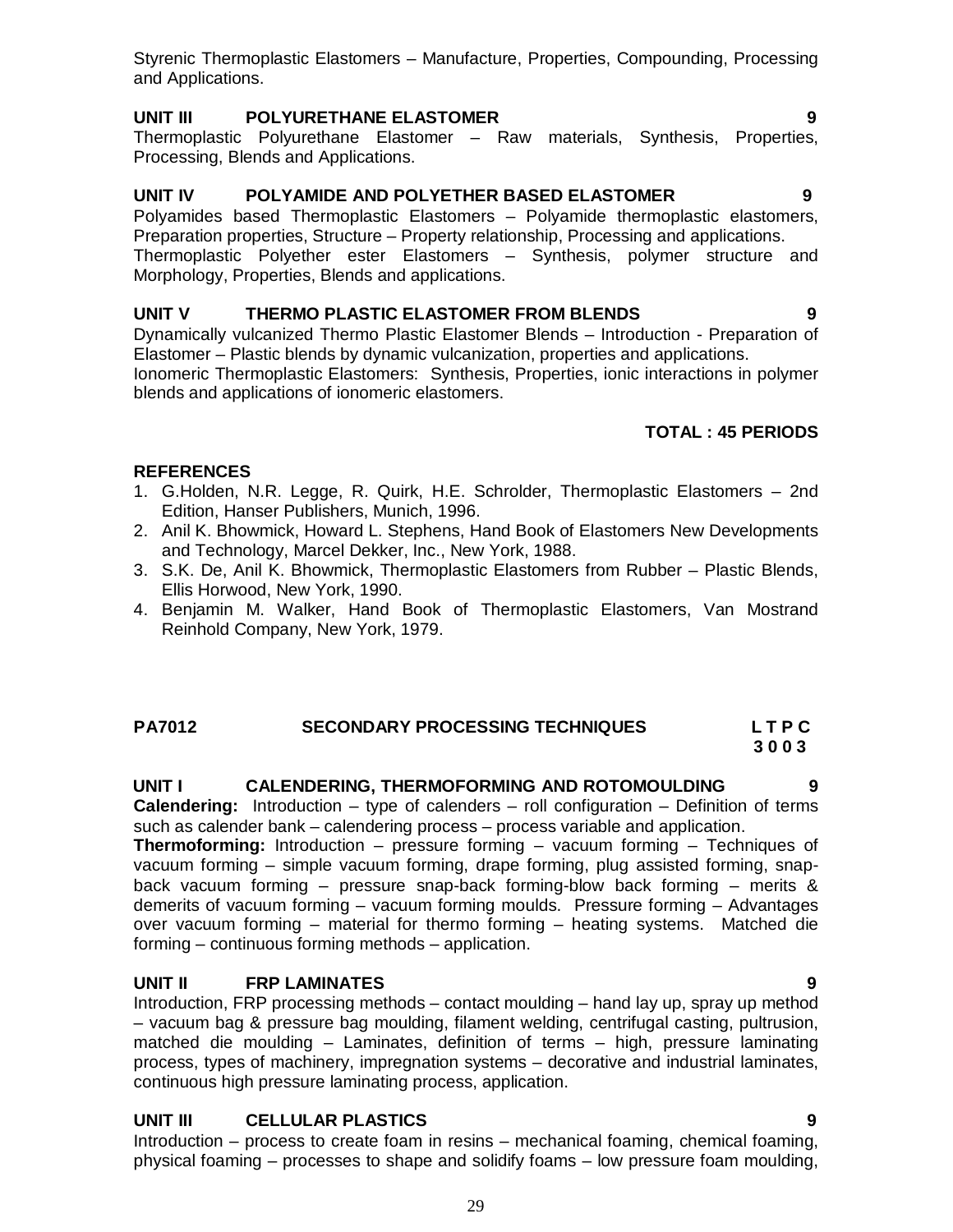high pressure foam moulding, RIM extrusion foaming, casting foams, steam chest moulding structural foam moulding – applications.

# **UNIT IV MACHINERY & JOINING OF PLASTICS 9**

Introduction – Importance of machining – methods viz. cutting, drilling, blending, filling, etc. Joining – principles – cohesion principle, adhesion principle – solvent cementing, Dop cementing, welding of plastics – viz. high frequency welding thermal sealing, spin welding, vibration welding, hot plate welding, ultrasonic welding, Adhesive bonding – examples: Mechanical fasteners.

**Other Secondary Processes**: Printing, painting, Hot stamping, In mould decoration, Electro plating and vacuum metallising.

#### **UNIT V CASTING PROCESSES AND ROTATIONAL MOULDING 9**

Dipcasting, slush casting, continuous casting, cell casting, processes and applications. Introduction – principle – process – machinery used – materials – moulds, process parameters – merits & demerits of rotomoulding.

**Coating Processes**: Roller coating, powder coating, fluidised bed coating, electrostatic spray coating, processes and applications.

#### **TOTAL : 45 PERIODS**

#### **REFERENCES**

- 1. Donal V. Rosato& Dominick V. Rosato, Plastics Processing Data Book, Van Nostrand Reinhold, New York, 1990.
- 2. A. Brent Strong, Plastics: Materials and Processing Practice Hall, New Jersey, 1996.
- 3. M.N. Watson, Joining Plastics in Production, The Welding Institute, Cambridge, 1988.

#### **PA7013 BIO-DEGRADABLE PLASTICS L T P C**

 **3 0 0 3**

#### **OBJECTIVES**

- 1. To know various types of biodegradable polymers like compostable polymers, starch based polymers, oxo-degradable polymers and their commercial importance.
- 2. To understand the mechanism of biodegradation of polymers degradation due to enzymes, chemical degradation, and photo-degradation.
- 3. To be familiarized with evaluation methods and various ASTM, IS/ISO and other standards for evaluation of biodegradable polymers.
- 4. To know the various recycling methodologies for conventional plastics and biodegradable polymers.

#### **OUTCOME**

Students will have clear understanding of various types of biodegradable plastics and their merits and demerits. They learn about various standards and test methods used in the evaluation of biodegradation and mechanism of biodegradation. Also, the recycling of both conventional and biodegradable polymers.

#### **UNIT I DEGRADATION OF PLASTICS 9**

Introduction – Chemistry and biochemistry of polymer degradation – Enzymatic degradation- chemical degradation - mechanism of biodegradation – hydrolysis of synthetic biodegradable polymers.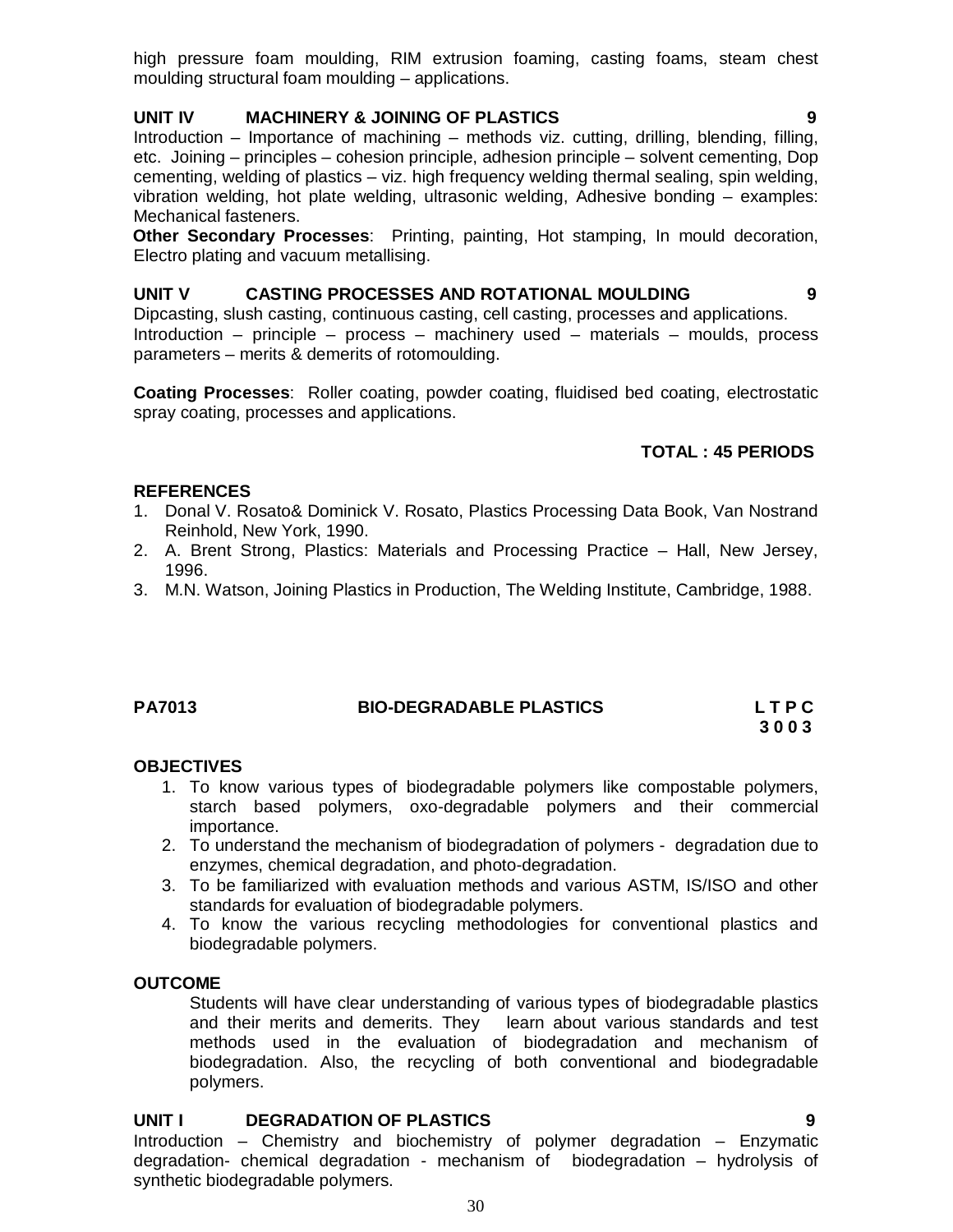# **UNIT II BIOPLASTICS FROM STARCH 9**

Starch filled plastics – thermoplastic starch – starch based materials in the market – other additives for biodegradation.

#### **UNIT III PHOTO-BIODEGRADABLE PLASTICS 9**

Need for degradable polymers – technical requirements of degradable polymers – Agricultural plastics – Packaging plastics – Control of bio-degradation by means of antioxidants.

#### **UNIT IV TEST METHODS AND STANDARDS FOR BIO-DEGRADABLE 9**

Plastics – criteria used in evaluation of biodegradable plastics – description of current testmethods – Scanning test for ready biodegradability – Test for inherent biodegradability – Test for simulation studies – Other methods for assessing polymer biodegradability.

#### **UNIT V RECYCLING TECHNOLOG FOR BIODEGRADABLE PLASTIC 9**

Conventional recycling – Degradable complicate recycling – reprocessing polyethylene starch/film scrap – Economics in in-plant recycling.

# **TOTAL : 45 PERIODS**

#### **REFERENCES**

- 1. G.J.L. Griffin, Chemistry and Technology of Biodegradable Polymers, Blackie Academic Professional, 1994.
- 2. Gerald Scott & Dan Gilad, Degradable Polymers-Principles & Applications, Chapman & Hall, 1995.
- 3. Handbook of Biodegradable polymers Abraham J. Domb, Joseph Kost& David M. Wiseman.
- 4. Polymer Photodegradation Mechanism and experimental methods Jain F. Rabek

#### **PA7014 PLASTICS WASTE MANAGEMENT L T P C**

 **3 0 0 3**

#### **OBJECTIVES**

- 1 To know various sources of plastics waste generation and the segregation methods for recycling the plastics and recycling codes of commodity and engineering plastics.
- 2 To learn various plastics recycling techniques with examples/case studies.
- 3 To understand the recycling of various commodity and engineering plastics.
- 4 To know the policies and legislations related to environmental issues with plastics.

#### **OUTCOME**

Students understand the impact of plastic waste on environment and learn the technologies available for recycling and reusing of plastics of both commercial and engineering plastics. They also become familiarize with various policies and legislations related to environmental issues of plastics waste.

#### **UNIT I PLASTIC WASTES AND THEIR SEPARATION 9**

Introduction – Sources of plastics waste – Separation technologies, viz. Sorting – Manual, automated, Density separation, Flotation, Solvent separation, Melt filtration, Separation of resin from fiber in waste FRP.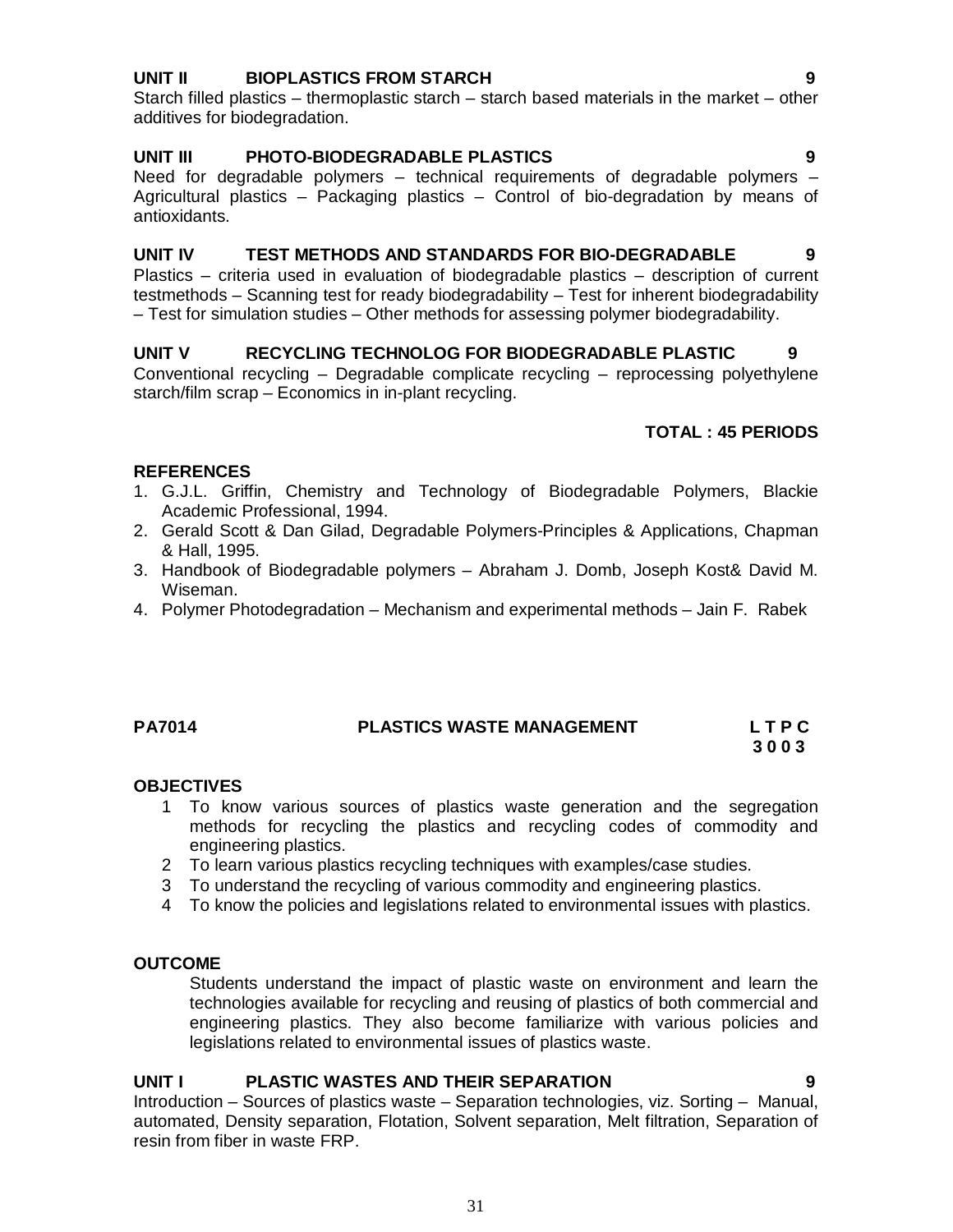# **UNIT II PLASTICS WASTE MANAGEMENT 9**

4 R & I approach viz. Source reduction, Reuse, Repair, Recycling, and Incineration with examples. Plastics recycling – Classification – Code of practice - Primary, secondary, territory and quaternary recycling with examples – Co-extrusion and Co-injection moulding – Waste plastics as fillers.

# **UNIT III RECYCLING METHODS 9**

Mechanical recycling of commonly used plastics, such as PP, PE, PET, etc. mixed waste recycling – co-extruded films waste, commingled waste – Extrusion flow moulding for production of plastics lumbers, chemical recycling/feedstock recycling processes for recovery of oil, monomer and energy – thermolytic processes. Solvolysis –process outline for PMMA, PET, etc. Fluidised bed incinerator with energy recovery.

# **UNIT IV AGEING AND DEGRADATION 9**

Recycling of plastics by surface refurbishing – Application of a coating, polishing with examples – Plastics ageing – Environmental ageing – Thermal ageing – Chemical degradation – Wear and erosion. Biodegradable plastics – an overview.

# **UNIT V PLASTIC WASTES AND ENVIRONMENT 9**

Environmental issues, policies and legislation in India, Review, Tutorial section. Plastics – Energy saving, Eco-friendly – Case studies. Life cycle analysis – a model.

# **TOTAL : 45 PERIODS**

# **REFERENCES**:

- 1 R. JohannerBrandrup, Recycling and recovery of plastics, Hanser Publishers, New York, 1996.
- 2 Nabil Mustafa, Plastics Waste Management, Disposal Recycling and Reuse, Marcel Dekker, Inc. New York, 1993.
- 3 Ehrig, Plastics Recycling, Products and Processes, Hanser Publishers, New York, 1992.
- 4 Gerald D. Andrews &Pallatheri M. Subramanian, Emerging Technologies in Plastics Recycling, American Chemical Society, Washington, DC 1992.

# **PA7015 RESEARCH METHODOLOGY L T P C**

 **3 0 0 3**

# **OBJECTIVES**

- 1. To gain insights into how scientific research is conducted.
- 2. To help in critical review of literature and assessing the research trends, quality andextension potential of research and equip students to undertake research.
- 3. To learn and understand the basic statistics involved in data presentation.
- 4. To identify the influencing factor or determinants of research parameters.
- 5. To test the significance, validity and reliability of the research results.
- 6. To help in documentation of research results.

# **OUTCOMES**

- 1. Ability to critically evaluate current research and propose possible alternate directions for further work
- 2. Ability to develop hypothesis and methodology for research
- 3. Ability to comprehend and deal with complex research issues in order to communicate their scientific results clearly for peer review.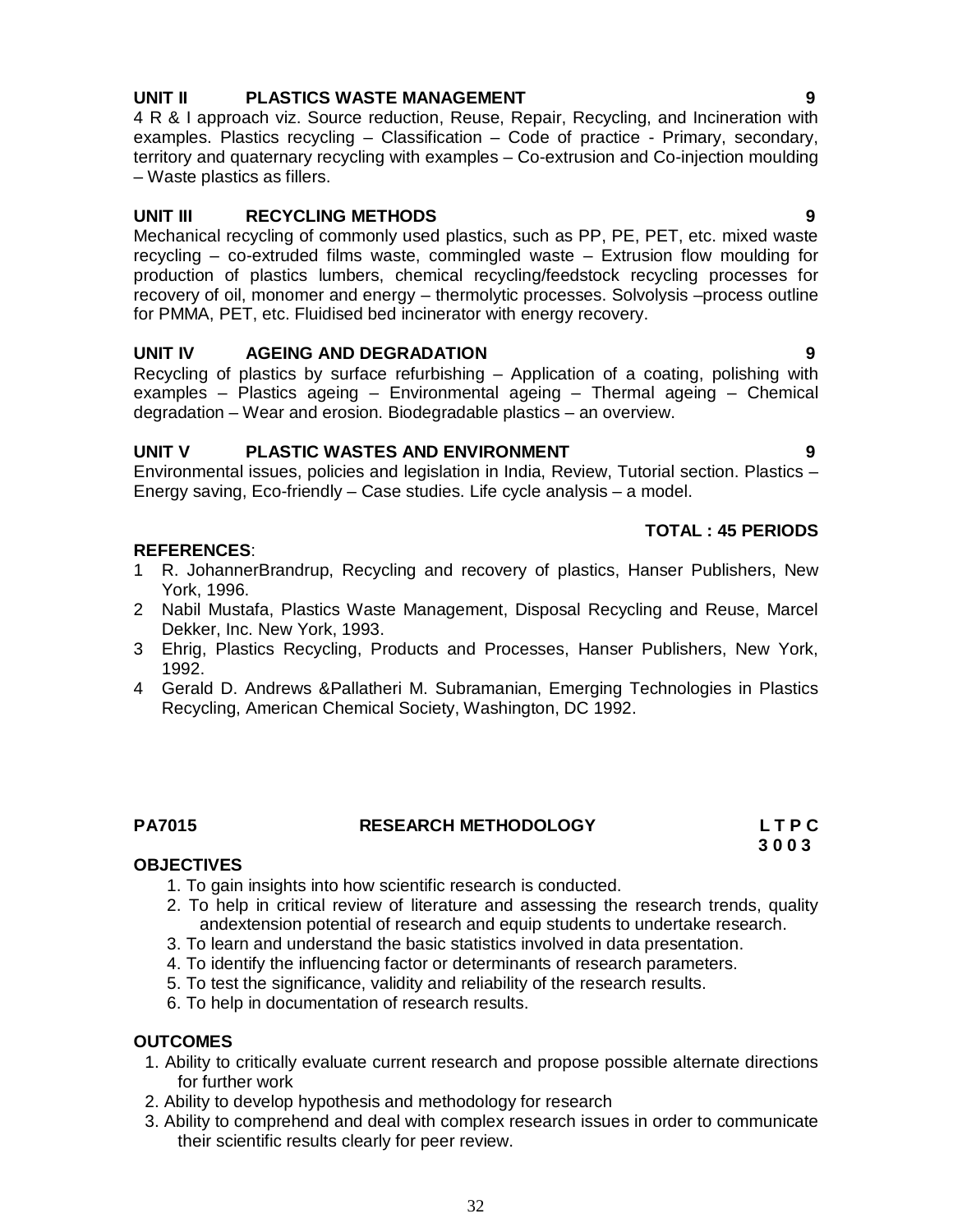## **UNIT I INTRODUCTION TO RESEARCH METHODS 9**

Philosophy of Science, Evolutionary Epistemology, Scientific Methods, Hypotheses Generation and Evaluation,

Code of Research Ethics, Definition and Objectives of Research, Various Steps in Scientific Research, Types of

Research; Research Purposes - Research Design - Survey Research - Case Study Research.

#### **UNIT II DATA COLLECTION AND SAMPLING DESIGN 9**

Sources of Data: Primary Data, Secondary Data; Procedure Questionnaire- Survey and Experiments – Design of

Survey and Experiments - Sampling Merits and Demerits - Control Observations - Procedures - Sampling

Errors.

#### **UNIT III STATISTICAL MODELING AND ANALYSIS, TIME SERIES ANALYSIS 9**

Probability Distributions, Fundamentals of Statistical Analysis and Inference, Multivariate methods, Concepts

of Correlation and Regression, Fundamentals of Time Series Analysis and Spectral Analysis, Error Analysis,Applications of Spectral Analysis.

# **UNIT IV POLYMER RESEARCH 9**

Polymer synthesis–structure property relation- characterization- testing- principles and methology.

# **UNIT V RESEARCH REPORTS 9**

Structure and Components of Research Report, Types of Report, Layout of Research Report, Mechanism of writing a research report

# **TOTAL : 45 PERIODS**

#### **TEXT BOOK**

- 1. C.R. Kothari, Research Methodology Methods and Techniques, 2/e, VishwaPrakashan, 2006.
- 2. Bendat and Piersol, Random data: Analysis and Measurement Procedures, Wiley Interscience, 2001.
- 3. Shumway and Stoffer, Time Series Analysis and its Applications, Springer, 2000.
- 4. Jenkins, G.M., and Watts, D.G., Spectral Analysis and its Applications, Holden Day, 1986.

#### **REFERENCE BOOKS**

- 1. Richard I Levin amp; David S.Rubin, Statistics for Management, 7/e. Pearson Education, 2005.
- 2. Donald R. Cooper, Pamela S. Schindler, Business Research Methods, 8/e, Tata McGraw-Hill Co. Ltd., 2006.
- 3. Fuzzy Logic with Engg Applications, Timothy J.Ross, Wiley Publications, 2nd Ed[d]
- 4. Simulated Annealing: Theory and Applications (Mathematics and Its Applications, by P.J. van Laarhoven & E.H. Aarts[e]
- 5. Genetic Algorithms in Search, Optimization, and Machine Learning by David E. Goldberg.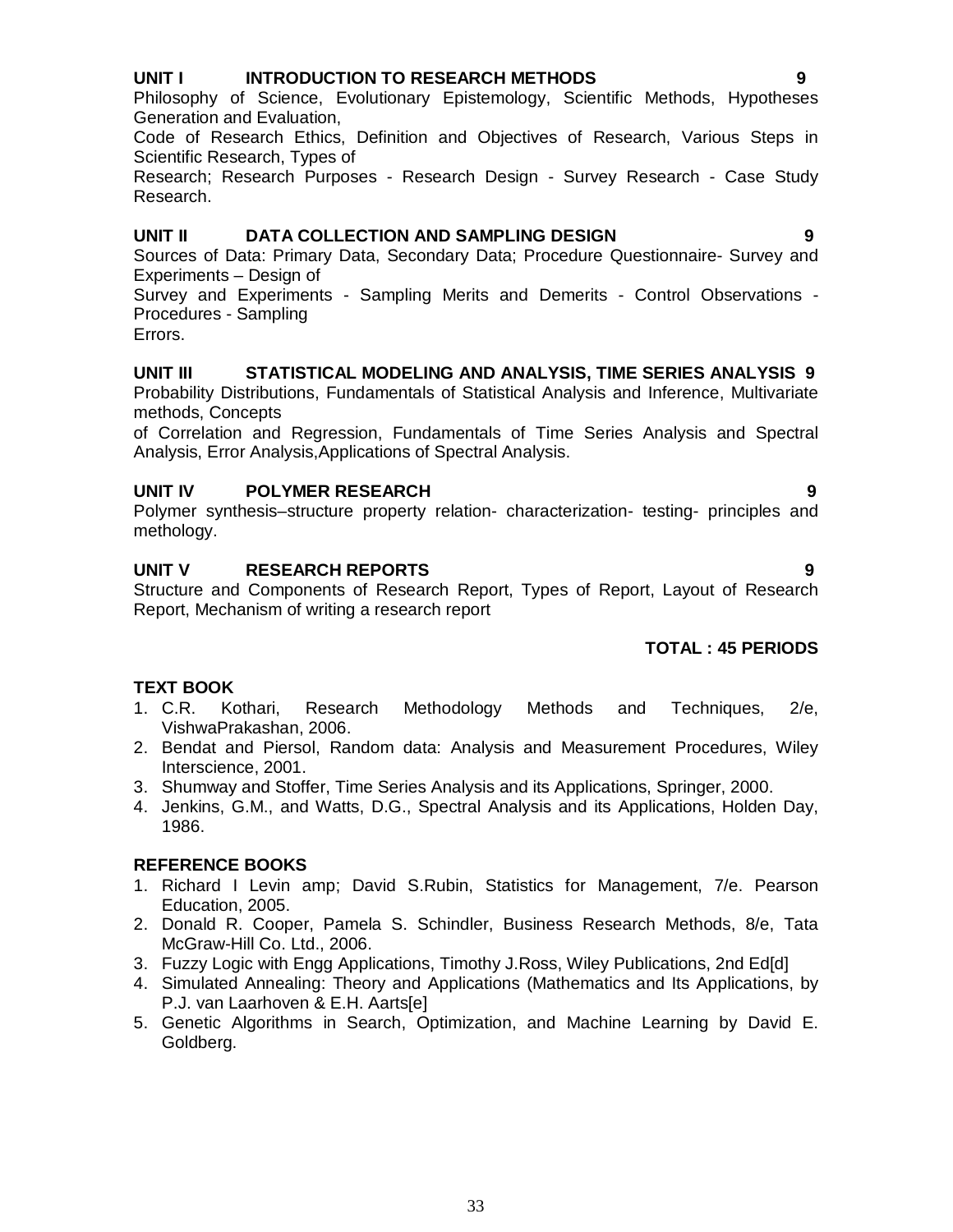#### **OBJECTIVE**

Many polymer blends and alloys are available in the Plastics industries. The syllabus covers about various miscible alloys and immisible Blends, compatibilizers for making them. Also the syllabus covers about the criteria for Plastics material selection , characterization & testing of Blends and alloys.

Various compatibiliser like graft , block and rective types are included. The Compounding techniques were taught. The properties & applications of many Polymer blends and alloys based on Commodity Plastics, Engg plastics and speciality plastics are covered.

#### **OUTCOME**

The syllabus will impart knowledge to M.Tech students about the various aspects mentioned in the objective. i.e the students will be familiar with the various commercial plastics blends and alloys and about their compatibility, properties and applications.

This above subject may be highly useful for doing the M.Tech student's project/thesis work on new material making.

#### **UNIT I INTRODUCTION TO POLYMER BLENDS & ALLOYS 9**

Introduction to polymer blends & alloys – Definitions and nomenclature – reasons for making polymer blend – how to select blend components – preparation of alloys & blends – economy of blending.

#### **UNIT II COMPATIBILIZATION AND REACTIVE BLENDING 9**

Introduction  $-$  compatibilization mechanisms  $-$  compatibilization methods compatibilization by addition of copolymer reactive blending – future trends.

#### **UNIT III RHEOLOGY OF POLYMER BLENDS 9**

Introduction – Miscibility and flow behaviour of polymer blends – Immiscible blends – Flow behaviour of immiscible and miscible polymer blends. Complex flow – processing of polymer blends – flow through a contraction.

#### **UNIT IV MICROSCOPY OF BLENDS AND ALLOYS 9**

Techniques for studying blends and alloys – light microscopy – the microscope, micro structure – scanning electron microscopy – specimen preparation – application to polymer blends. Transmission electron microscopy - specimen preparation – application to polymer blends.

#### **UNIT V THERMAL AND LIGHT CHARACTERIZATION 9**

Thermal analysis - Differential thermal analysis, Differential scanning calorimeter – Gloss transition temperature.

Other techniques: Light scattering – X-ray scattering – spectroscopy

#### **TOTAL : 45 PERIODS**

- 1. L.A.Utracki, Commercial Polymer Blends, Chapman & Hall, London, 1998.
- 2. R.P. Singh, C.K. Das, S.K. Mustafi, Polymer Blends and Alloys an Overview, Asian Books Pvt. Ltd., New Delhi, 2002.
- 3. R. Paul & Seymour Newman, Polymer Blends, Vol. 1 & 2, Academic Press, New York, 1978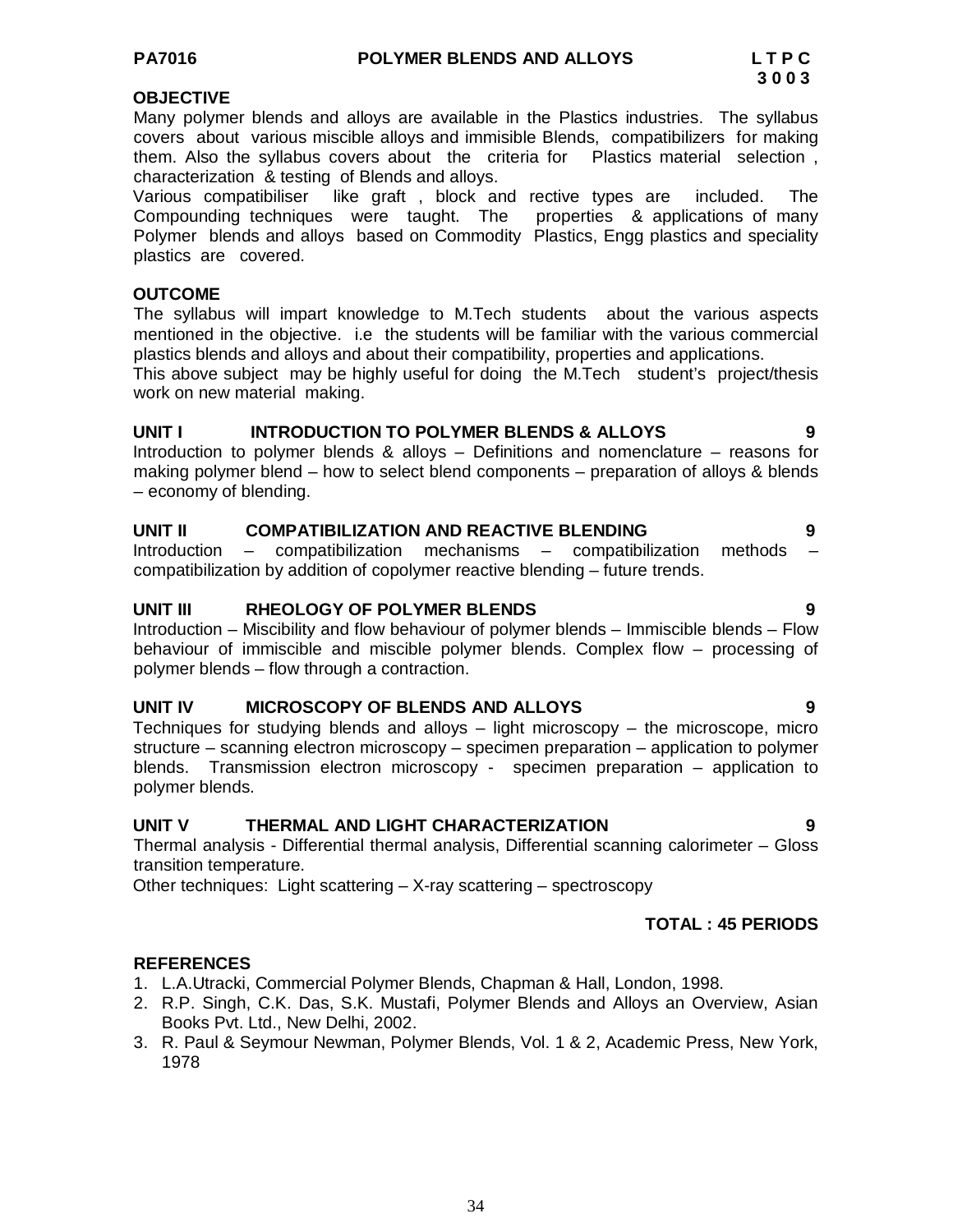# **PA7017 BIO-MEDICAL PLASTICS L T P C**

# **OBJECTIVES**

- 1. To learn about various types of biopolymers produced from starch and microbially synthesized biopolymers. Various bio-based feed stocks for biopolymers.
- 2. To understand various natural and synthetic polymers used for biomedical applications.
- 3. To learn about the plastics that are used as implants in cardiovascular, dental, ophthalmology, and other artificial organs.
- 4. To be familiarized with evaluation methods of biomedical polymers and their interaction with human system in in-vivo and in-vitro environments.

#### **OUTCOME**

Students understand production of bio-plastics from bio-based feed stocks. They learn about various plastics that are used for biomedical applications such as cardiovascular, dental, ophthalmology, and other artificial organs. Students also understand the methods and standards used for the evaluation of biomedical polymers.

#### **UNIT I BIOPOLYMERS 9**

Recent Development in the Bio-Polymer Industry - starch based materials, Plant Produced Polymers, Microbially produced polymers, Biologically-Based resins, Adhesives, and coatings, continuing research and development on Bio-polymers

#### **UNIT II SYNTHETIC AND NATURAL BIOMATERIALS 9**

Polyolefin's, Polyamides, Acrylic Polymers, Fluorocarbons, Polyesters, Engineering Plastics.Collagen, Polysaccarides, Proteins, etc.

#### **UNIT III MEDICAL APPLICATIONS OF PLASTICS 9**

Cardiovascular implants, Dental Implants, Role of plastics in Ophthalmology, Hydro gels, Drug Delivery systems, Sutures, Burn Dressings and Artificial skin, Hernia Mesh, Adhesives and Sealants, Artificial organs and devices, Blood bags, Condoms, etc.

#### **UNIT IV POLYMER INTERACTIONS AND BIO DEGRADATION 9**

Interaction with blood and blood compatibility, chemical and biochemical degradation of polymers, Tissue engineering and polymers.

#### **UNIT V TESTING AND EVALUATION 9**

in-vitro/vivo; Standards in product development and regulations; Ethical and sociological issues.

#### **TOTAL: 45 PERIODS**

- 1. Buddy D. Ratner, Allan S. Hoffman, Fredrick, J. Schoen and Jack E. Lemons (Eds), Biomaterials, Science – An Introduction to Materials in Medicine, Academic Press, San Diego (1996).
- 2. Joon B. Park and Roderic S. Lakes, Biomaterials: An Introduction, 2nd edition, Plenum Press, New York (1992).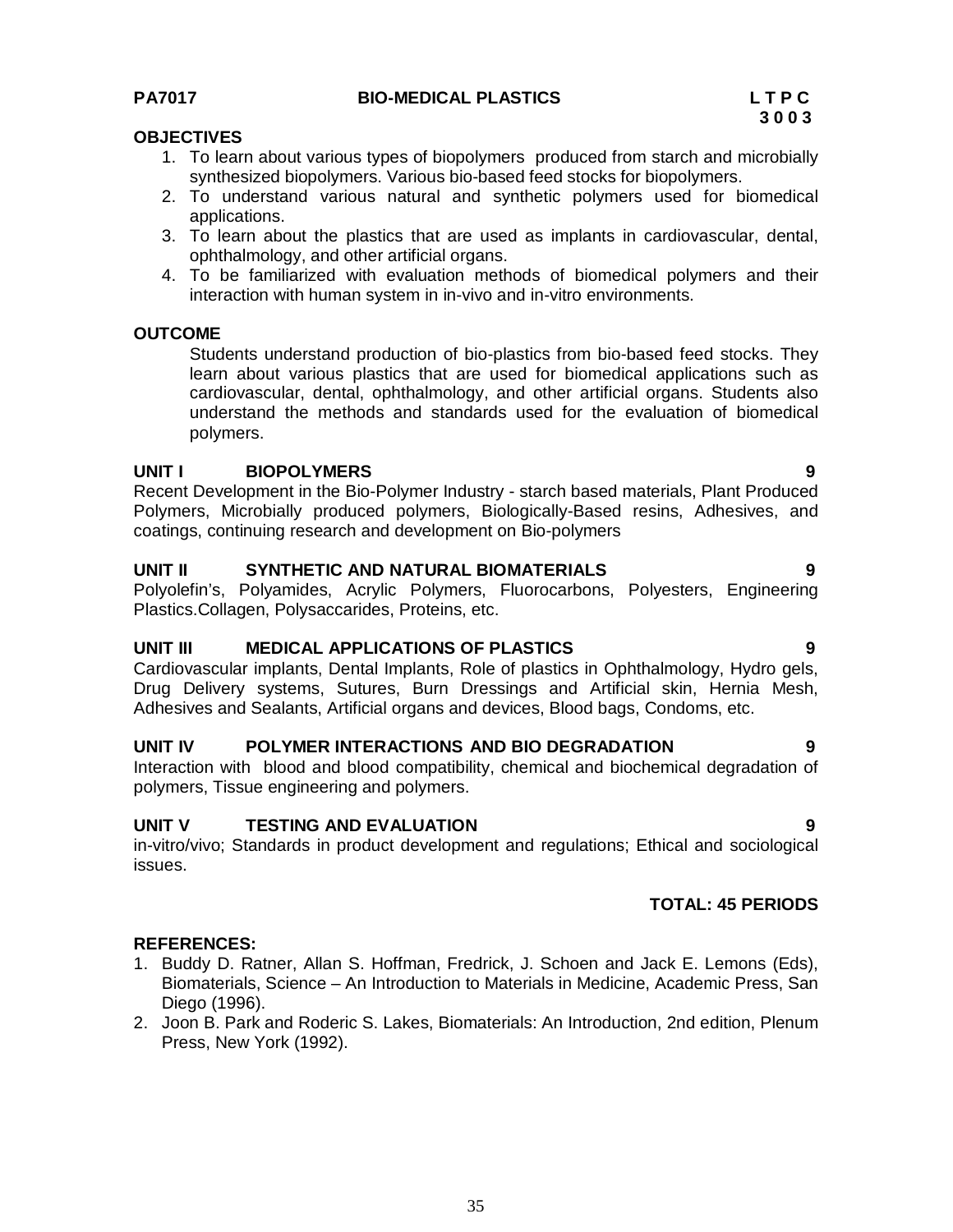## **PA7018 INTELLECTUAL PROPERTY RIGHTS L T P C**

# **OBJECTIVES**

- 1. To know about the intellectual properties, patents, trade marks and design rights
- 2. To understand the procedure for applying patent documentation
- 3. To get information on the industrial design and its projection
- 4. To learn about the procedure for commercialization of intellectual properties

# **OUTCOMES**

- 1. On completion of this paper the student will
- 2. Able to understand the laws and regulation governing the patents, trade marks and copyrights
- 3. Able to know about the procedure for applying patent and copy rights
- 4. Understand the basics of industrial design
- 5. Have detailed knowledge of commercialization of patents and trademarks

# **UNIT I OVERVIEW OF INTELLECTUAL PROPERTY AND PATENTS 9**

introduction and the need for intellectual property right (IPR) IPR in India and abroad – Genesis and Development- Macro economic impact of the patent system-Patent and kind of inventions protected by a patent-Patent document-Granting of patent-Rights of a patentpaten searching -Drafting of a patent-Filing of a patent

# **UNIT II COPYRIGHT 9**

Definition- copyright duration- copyright protection - Rights covered by copyright -Related Rights- definition -Distinction between related rights and copyright –

# **UNIT III TRADEMARKS 9**

Definition- functions-Rights of trademark- types of trademark- trademark protectiontrademark registration- trademark validity duration -Domain name

#### **UNIT IV INDUSTRIAL DESIGNS 9**

Definition- need for industrial designs- protection- type of protection- protection durationunfair competition- Infringement of intellectual property rights- Enforcement Measures

#### **UNIT V COMMERCIALIZATION AND CASE STUDY 9**

Licensing and enforcing intellectual property,Commercializing technology Invention, Case studies of polymer technology

# **TOTAL : 45 PERIODS**

# **TEXT BOOKS**

- 1. AjitParulekar and Sarita D' Souza, Indian Patents Law Legal & BusinessImplications; Macmillan India ltd , 2006
- 2. B.L.Wadehra; Law Relating to Patents, Trade Marks, Copyright, Designs &Geographical Indications; Universal law Publishing Pvt. Ltd., India 2000
- 3. P. Narayanan; Law of Copyright and Industrial Designs; Eastern law House, Delhi ,2010
- 4. J. K. Bagchi, Intellectual Property: Global and Indian Dimensions, Manas Publications, 2007
- 5. K. Raja Mohan Roa, Role Of Universities In Promotion Of Intellectual Property, Serials Publications, 2006.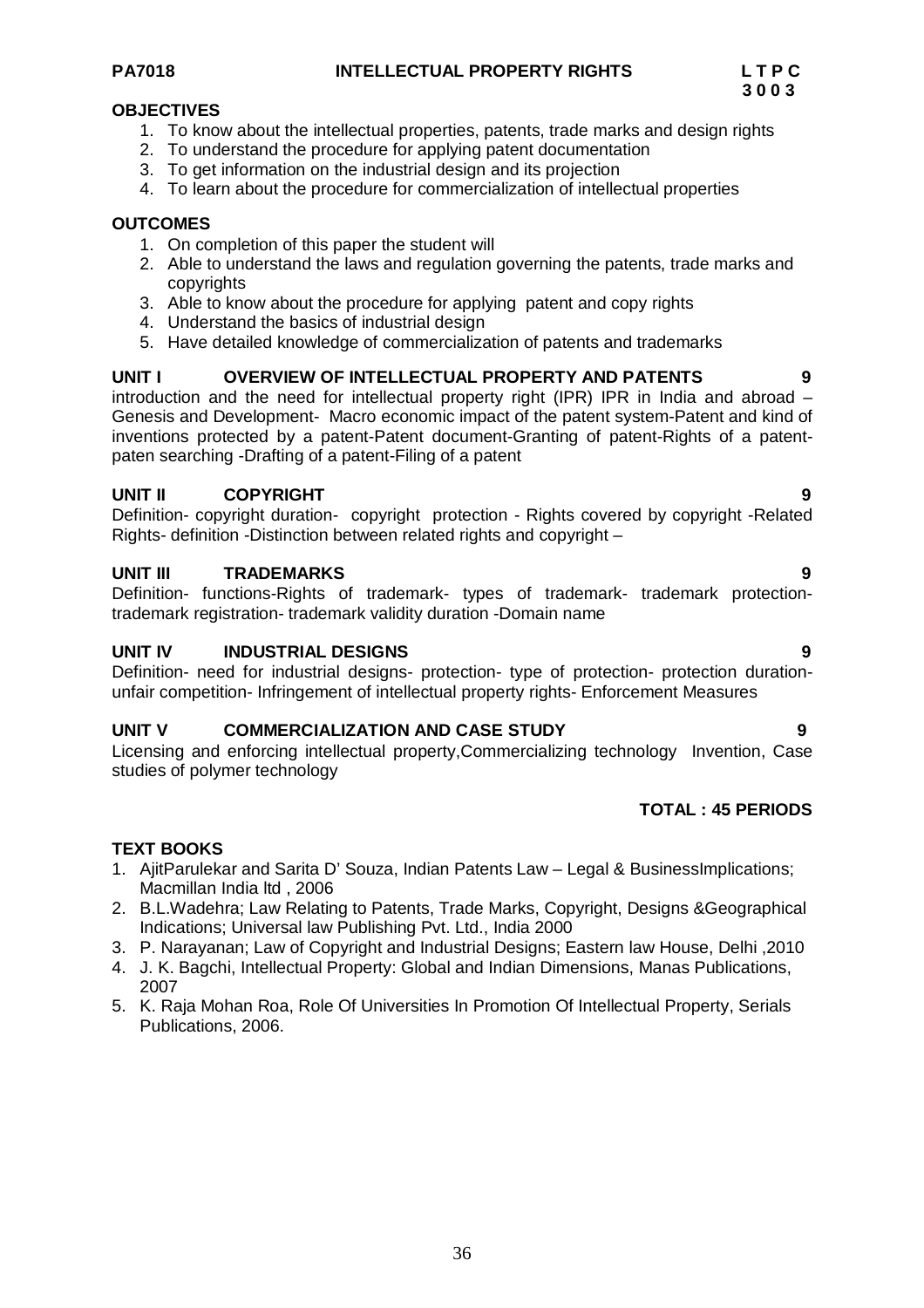#### **OBJECTIVES**

- 1. To understand the concept and principles of total quality management.
- 2. To learn the various tools and techniques available to achieve total quality management.
- 3. To learn the importance of quality systems and procedures.

#### **OUTCOMES**

On completion of this paper the student will:

- 1. Be able to explore the basic ideas underlying quality management and have a detailed knowledge of the role of Total Quality Management (TQM) in modern management.
- 2. Be able to select and apply appropriate quality control techniques and evaluated data generated.
- 3. Know how to control and maintain a quality management system.
- 4. Have detailed knowledge of ISO certification and accreditation.
- 5. Have knowledge and insight of different quality management systems.

#### **UNIT I INTRODUCTION 9**

Quality – Basic Concepts, Definition, Dimensions, Cost Of Quality, Quality Gurus Total Quality Management – Definition, Basic Concepts of TQM, Historical Reviews Of TQM, Dimension Of TQM, Leadership Concept, Benefits Of TQM, Barriers to TQM.

#### **UNIT II TQM PRINCIPLES 9**

Customer Satisfaction – Customer Perception of Quality, Customer Complaints, Service Quality, Customer Retention, Customer – Supplier Relationship, Performance Measures. Leadership and Top Management Commitment, Employee Involvement – Empowerment, Team Work, Continuous Process Improvement.

#### **UNIT III TQM TOOLS AND TECHNIQUES 9**

PDSA, The Seven Tools Of Quality, New Seven Management Tools, Concepts Of Six Sigma, FMEA, Bench Marking, Quality Function Deployment, Quality Circles

#### **UNIT IV QUALITY SYSTEMS**

Need For ISO 9000 Systems, Clauses, Documentation, Implementation, Introduction To ISO 14000, Implementation Of TQM, Case Studies.

#### **UNIT V IMPLEMENTATION OF TQM 9**

Steps – KAIZEN, 5S, JIT, Poka-Yoke, Taguchi Methods, Case Studies.

#### **TOTAL : 45 PERIODS**

#### **TEXT BOOKS**

- 1. Besterfield, Dale. H et al: "Total Quality Management", Pearson Education Asia, 3rd Edition, Indian Reprint. 2006.
- 2. Ross, J.E, "Total Quality Management", Kohan Page, 1993.

- 1. Bank, J, "The Essence of Total Quality Management", Prentice Hall of India, 1993.
- 2. Bonds, G, "Beyond Total Quality Management", McGraw Hill, 1994.
- 3. Oakland, J.S, "TQM-Text with Cases", Butterworth-Heireneman, Oxford, 3<sup>rd</sup> Edition, 2005.
- 4. Janakiraman, B and Gopal R.K, "Total Quality Management: Text and Cases", Prentice Hall of India.
- 5. Narayana, V and SreenivasanV.S , "Quality Management Concept and Tasks", New Age International, 1996.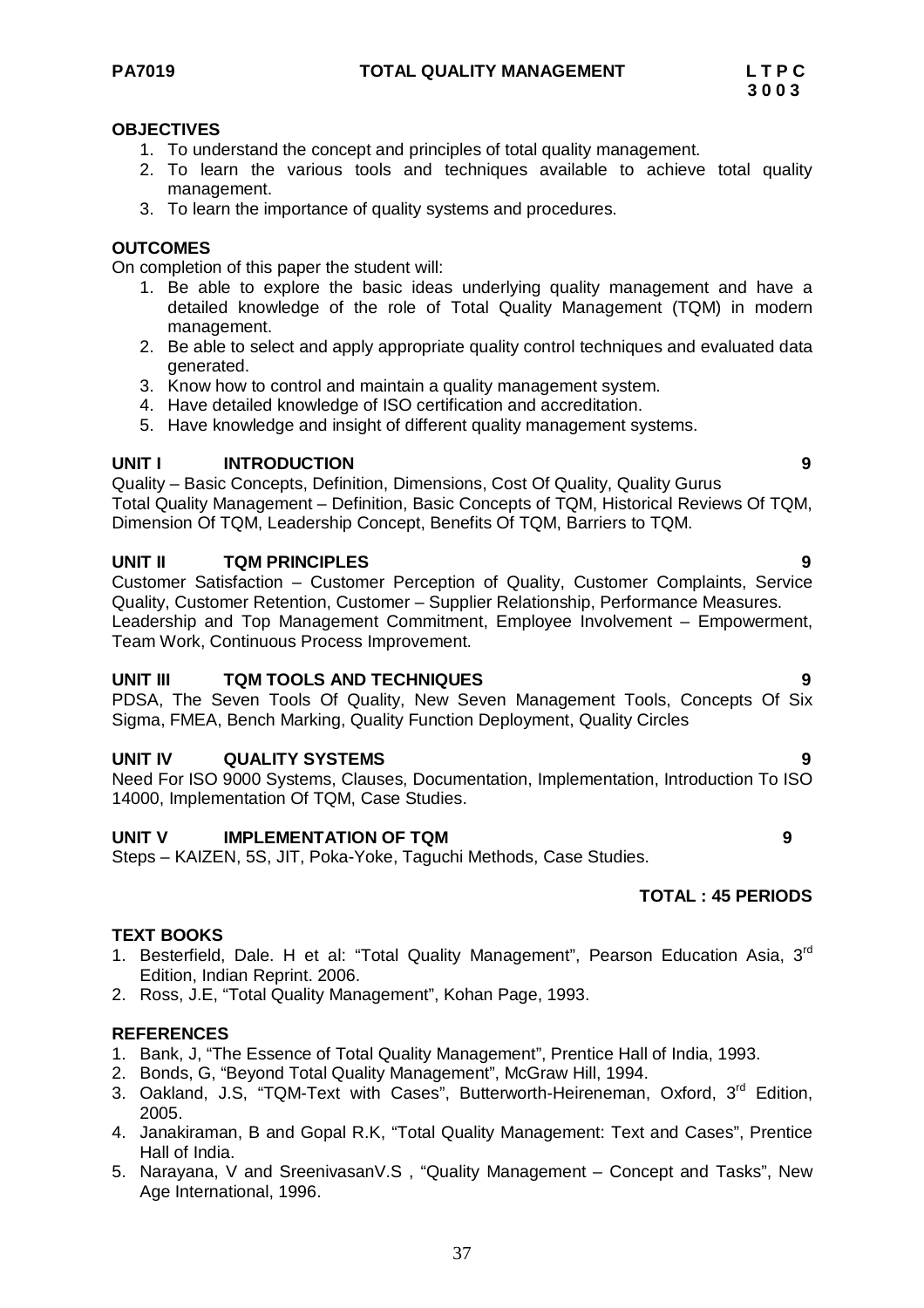#### **OBJECTIVES**

- 1. To develop the Knowledge about fundamentals about accountancy.
- 2. To learn about the methods of materials control and pricing issues.
- 3. To learn about the income tax rules .

#### **OUTCOME**

- 1. Students will learn how the accountancy used in their field.
- 2. Students will gain Knowledge about materials issues, Labours incentives
- 3. Students will gain Knowledge about Tax rules and regulation

#### **UNIT I FUNDAMENTAL PRINCIPLES OF COST ACCOUNTING 9**

Financial and Cost Accounting – Costing – Elements of Cost – Cost centres – Methods & Types of Costing – Advantages of Cost Accounting – Preparation of cost sheet.

#### **UNIT II PURCHASE & STORES ORGANIZATION 9**

Purchase of materials – Procedure for purchases – Levels of materials – Economic ordering quantity.

Store keeper and his functions – Bincard; Priced Stores Ledger – Perpetual Inventory System – ABC Method of stores control – Pricing of material issues (FIFO, LIFO, Average price, etc.).

#### **UNIT III LABOUR COSTING 9**

Methods of recording attendance – Methods of remuneration – Time rate, Differential time rate, payment by results – Different Incentive schemes (Taylors differential, Merrick, Gantt Task Bonus, Emerson & Halsey plan).

#### **UNIT IV BUDGETARY CONTROL & MARGINAL COSTING 9**

Budget – Budgetary control – Types of Budgets – Advantages & Difference between Budgetary control and Standard costing – Zero base budgeting.

Marginal cost & costing – Cost volume profit Analysis – PIV Ratio – Margin of safety – Application of Marginal costing technique – Advantages – Break Even point & Analysis – Its advantages.

#### **UNIT V TAX RULES & REGULATIONS 9**

Brief about Income tax Rules, Customs, Excise Rules, Sales Tax & its application in industry.

#### **TOTAL : 45 PERIODS**

- 1. B.M. Lall Nigam, I.C. Jain, Cost Accounting an Introduction Prentice, Hall of India Pvt. Ltd., New Delhi, 2001.
- 2. S.P. Jain, K.L. Narang, Cost Accounting Principles and Practice, Kalyani Publishers, New Delhi, Ed. 12, 1993.
- 3. B.K. Bhar, Cost Accounting Methods and Problems Academic Publisher, Calcutta, 1991.
- 4. T. Horngren, M.R. Foster, M.Datar, Cost Accounting A Managerial Emphasis Prentice, Hall of India Pvt. Ltd., New Delhi, Ed.8, 1994.